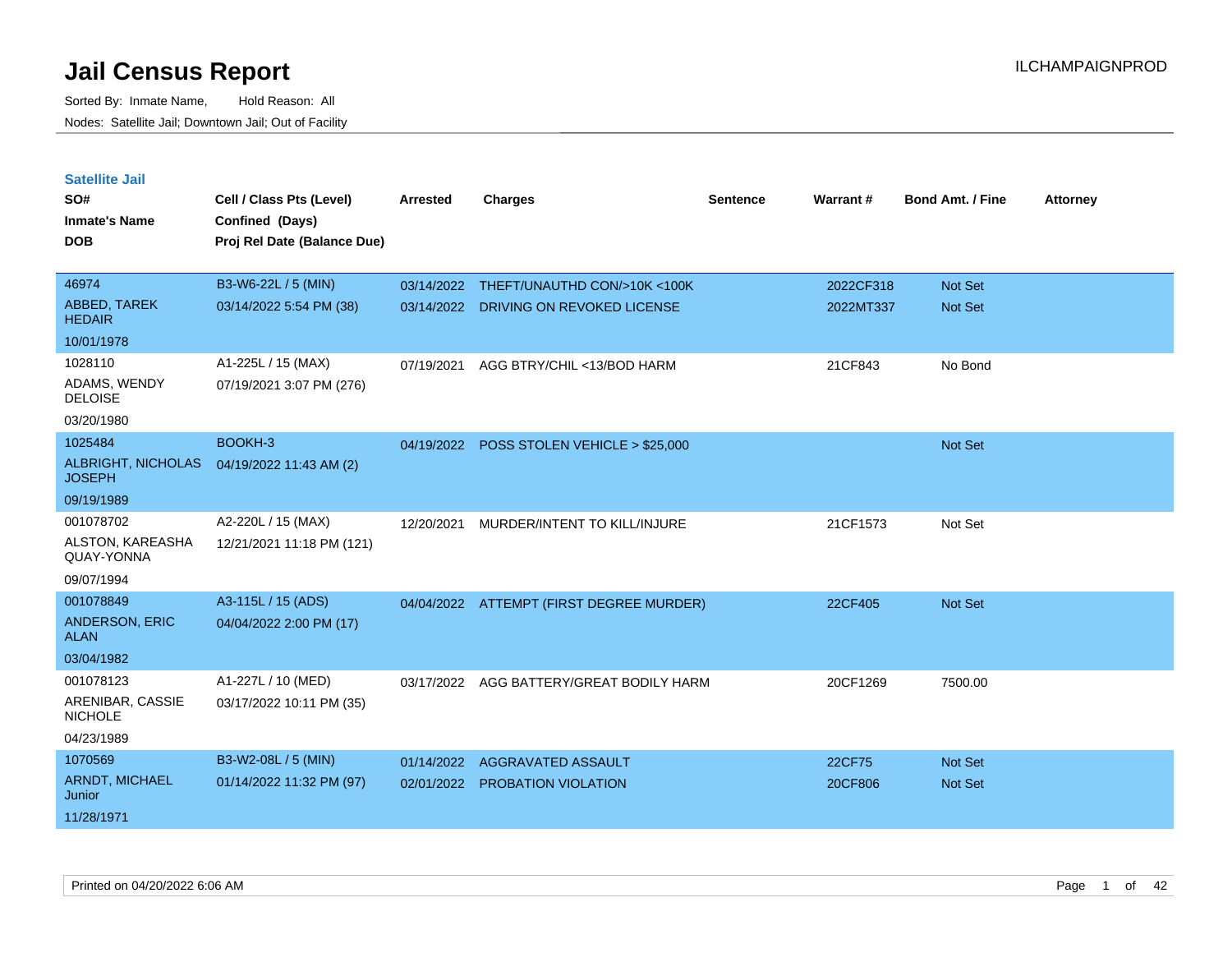Sorted By: Inmate Name, Hold Reason: All

Nodes: Satellite Jail; Downtown Jail; Out of Facility

| SO#                                                           | Cell / Class Pts (Level)    | Arrested   | <b>Charges</b>                                | <b>Sentence</b> | Warrant#    | <b>Bond Amt. / Fine</b> | <b>Attorney</b> |
|---------------------------------------------------------------|-----------------------------|------------|-----------------------------------------------|-----------------|-------------|-------------------------|-----------------|
| <b>Inmate's Name</b>                                          | Confined (Days)             |            |                                               |                 |             |                         |                 |
| <b>DOB</b>                                                    | Proj Rel Date (Balance Due) |            |                                               |                 |             |                         |                 |
|                                                               |                             |            |                                               |                 |             |                         |                 |
| 001078292                                                     | A4-201U / 10 (MED)          |            | 03/27/2022 ARMED VIOLENCE/CATEGORY I          |                 | 22CF361     | No Bond                 |                 |
| <b>BAILEY, DIVONTAE</b><br><b>ANTONIO JEWELEON</b>            | 03/27/2022 7:43 PM (25)     |            |                                               |                 |             |                         |                 |
| 09/28/2001                                                    |                             |            |                                               |                 |             |                         |                 |
| 001079027                                                     | B1-105U / 10 (MED)          | 04/07/2022 | AGG UNLAWFUL USE OF WEAPON                    |                 | 2022CF425   | Not Set                 |                 |
| <b>BANKS, GRANZLEE</b>                                        | 04/07/2022 3:10 PM (14)     |            |                                               |                 |             |                         |                 |
| 01/13/1993                                                    |                             |            |                                               |                 |             |                         |                 |
| 001078565                                                     | B1-104U / 15 (MAX)          | 11/05/2021 | POSSESSION OF STOLEN FIREARM                  |                 | 21CF1366    | Not Set                 |                 |
| <b>BARBER, MARK</b>                                           | 11/05/2021 7:40 AM (167)    | 11/05/2021 | RECEIVE/POSS/SELL STOLEN VEH                  |                 | 2021CF1309  | 25000.00                |                 |
| ANTHONY, Junior                                               |                             | 11/05/2021 | <b>BURGLARY</b>                               |                 | 21CF1369    | Not Set                 |                 |
| 09/24/2003                                                    |                             |            |                                               |                 |             |                         |                 |
| 518851                                                        | A4-104L / 10 (MED)          | 01/11/2022 | DRIVING ON REVOKED LICENSE                    |                 | 2020TR16539 | 1500.00                 |                 |
| BARKER, ALEXANDER<br><b>MASSIE</b>                            | 01/11/2022 2:37 PM (100)    |            | 01/11/2022 OBSTRUCTING IDENTIFICATION         |                 | 2020CM222   | 1500.00                 |                 |
| 09/24/1986                                                    |                             | 01/11/2022 | FELON POSS/USE WEAPON/FIREARM                 |                 | 20CF361     | 15000.00                |                 |
|                                                               |                             | 01/11/2022 | POSS AMT CON SUB EXCEPT(A)/(D)                |                 | 2020CF863   | 15000.00                |                 |
|                                                               |                             | 01/11/2022 | BAD CHK/OBTAIN CON PROP/>150                  |                 | 20CF192     | 15000.00                |                 |
|                                                               |                             |            | 01/11/2022 BAD CHK/OBTAIN CON PROP/>150       |                 | 19CF1686    | 15000.00                |                 |
|                                                               |                             | 01/11/2022 | METH DELIVERY/15<100 GRAMS                    | 20y (DOC)       | 20CF1383    | No Bond                 |                 |
| 969121                                                        | A4-206L / 15 (MAX)          | 11/25/2021 | HOME INVASION/GREAT BOD HARM                  | 4y (DOC)        | 2021CF840   | No Bond                 |                 |
| <b>BECKLEY, ANTHONY</b><br><b>PATRICK</b>                     | 11/25/2021 7:16 PM (147)    | 11/25/2021 | <b>CRIM TRESPASS TO RESIDENCE</b>             |                 | 21CF1444    | Not Set                 |                 |
| 06/30/1989                                                    |                             |            |                                               |                 |             |                         |                 |
| 001077327                                                     | B4-221U / 10 (MED)          | 04/10/2022 | DOMESTIC BATTERY                              |                 | 21CM826     | 1000.00                 |                 |
| BENJAMIN, CLARENCE 04/10/2022 5:16 AM (11)<br><b>HAFIZ EL</b> |                             |            | 04/10/2022 RESIST/OBSTRUCTING A PEACE OFFICEF |                 | 22CM102     | 100.00                  |                 |
| 11/07/1985                                                    |                             |            |                                               |                 |             |                         |                 |
| 001078969                                                     | B1-104L / 10 (MED)          |            | 03/22/2022 AGG UNLAWFUL USE WEAPON/PERSON     |                 | 22CF345     | Not Set                 |                 |
| <b>BEVERLY, SAYVION</b><br><b>LAMONTE</b>                     | 03/22/2022 10:20 PM (30)    |            |                                               |                 |             |                         |                 |
| 11/20/2002                                                    |                             |            |                                               |                 |             |                         |                 |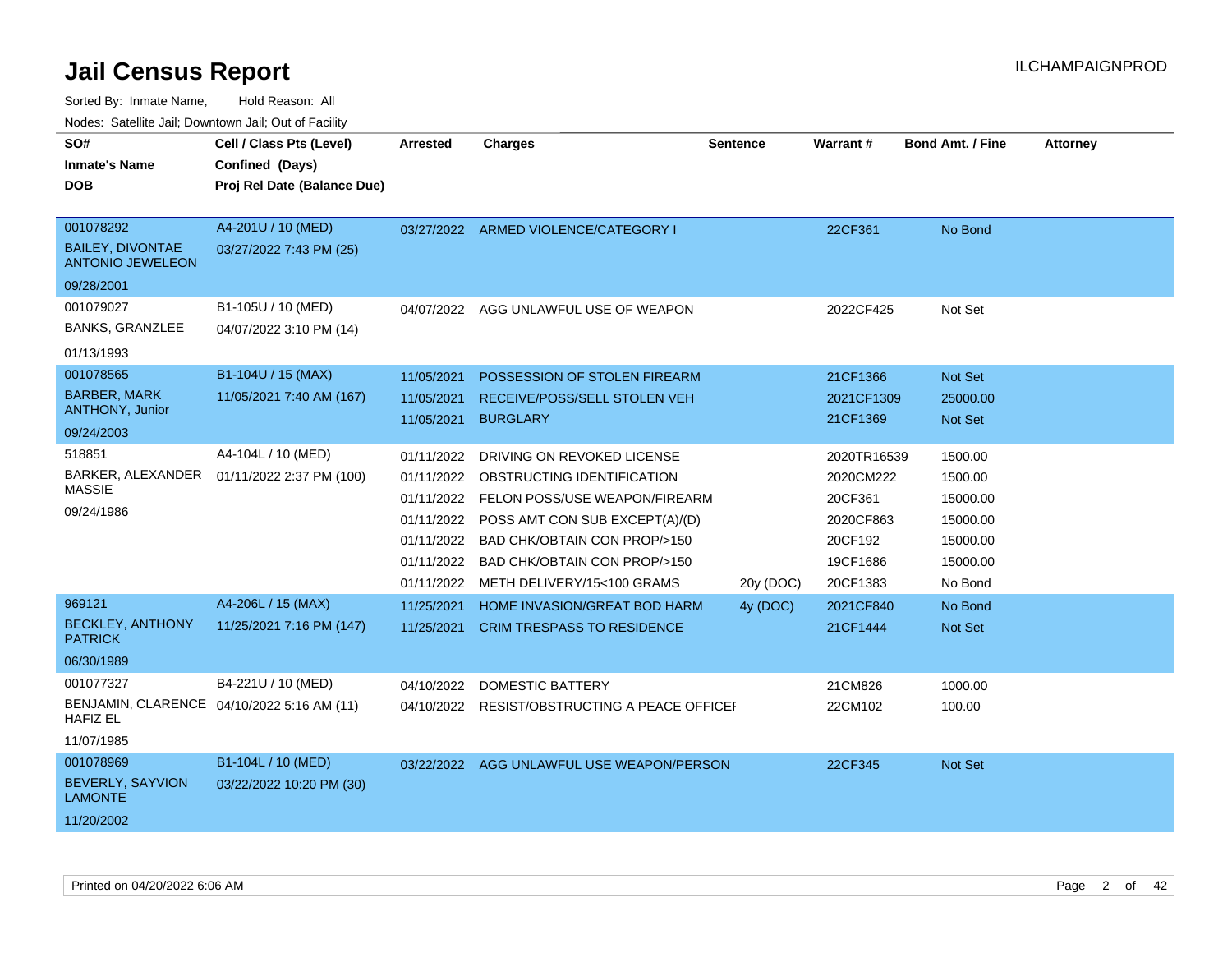| Nodes. Satellite Jali, Downtown Jali, Out of Facility |                                            |                 |                                           |                 |            |                         |                 |
|-------------------------------------------------------|--------------------------------------------|-----------------|-------------------------------------------|-----------------|------------|-------------------------|-----------------|
| SO#                                                   | Cell / Class Pts (Level)                   | <b>Arrested</b> | <b>Charges</b>                            | <b>Sentence</b> | Warrant#   | <b>Bond Amt. / Fine</b> | <b>Attorney</b> |
| <b>Inmate's Name</b>                                  | Confined (Days)                            |                 |                                           |                 |            |                         |                 |
| <b>DOB</b>                                            | Proj Rel Date (Balance Due)                |                 |                                           |                 |            |                         |                 |
|                                                       |                                            |                 |                                           |                 |            |                         |                 |
| 993169                                                | A1-226L / 10 (MED)                         |                 | 03/04/2022 RESIDENTIAL BURGLARY           | 6y (DOC)        | 21CF1059   | No Bond                 |                 |
| <b>BRAATEN, KAYLAN</b><br><b>AMBER</b>                | 03/04/2022 9:40 AM (48)                    |                 |                                           |                 |            |                         |                 |
| 10/29/1990                                            |                                            |                 |                                           |                 |            |                         |                 |
| 923208                                                | B3-W7-26L / 10 (MED)                       |                 | 01/22/2022 CRIM TRES TO RES/PERS PRESENT  |                 | 22CF92     | Not Set                 |                 |
| BREADY, ANDREW<br><b>NICHOLAS</b>                     | 01/22/2022 7:43 PM (89)                    |                 |                                           |                 |            |                         |                 |
| 06/08/1988                                            |                                            |                 |                                           |                 |            |                         |                 |
| 001079000                                             | A4-201L / 15 (MAX)                         |                 | 04/01/2022 MURDER/STRONG PROB KILL/INJURE |                 | 22CF102    | 2000000.00              |                 |
| <b>BROCK, TONY LAMAR</b>                              | 04/01/2022 9:02 AM (20)                    |                 |                                           |                 |            |                         |                 |
|                                                       |                                            |                 |                                           |                 |            |                         |                 |
| 04/01/2004                                            |                                            |                 |                                           |                 |            |                         |                 |
| 61675                                                 | B1-202L / 10 (MED)                         | 02/10/2022      | AGG DISCHARGE FIREARM/OCC BLDG            |                 | 20CF374    | 100000.00               |                 |
| <b>BROWN, ANTONIO</b><br><b>BURNETT</b>               | 02/10/2022 3:28 PM (70)                    |                 |                                           |                 |            |                         |                 |
| 03/04/1983                                            |                                            |                 |                                           |                 |            |                         |                 |
| 51247                                                 | B1-202U / 10 (MED)                         | 04/15/2021      | <b>FELON POSS/USE WEAPON/FIREARM</b>      |                 | 21CF411    | Not Set                 |                 |
| <b>BROWN, DANTE</b><br><b>MAURICE</b>                 | 04/15/2021 6:24 PM (371)                   |                 |                                           |                 |            |                         |                 |
| 04/19/1979                                            |                                            |                 |                                           |                 |            |                         |                 |
| 1015739                                               | BOOKH-2 / 5 (MIN)                          | 04/14/2022      | <b>CRIMINAL TRESPASS BUILDING</b>         |                 | 22CM114    | 100.00                  |                 |
|                                                       | BROWN, JERI CHANCY 04/14/2022 10:11 PM (7) |                 | 04/19/2022 AGGRAVATED BATTERY             |                 | 2021CF1260 | Not Set                 |                 |
|                                                       |                                            |                 |                                           |                 |            |                         |                 |
| 03/07/1989                                            |                                            |                 |                                           |                 |            |                         |                 |
| 1028357                                               | A4-202L / 15 (MAX)                         | 03/23/2022      | DOMESTIC BATTERY/OTHER PRIOR              |                 | 22CF348    | Not Set                 |                 |
| <b>BROWN, MARCUS</b><br><b>RICKELL</b>                | 03/23/2022 7:13 PM (29)                    |                 | 03/23/2022 FELON POSS/USE WEAPON/FIREARM  |                 | 22CF349    | No Bond                 |                 |
| 01/06/1995                                            |                                            |                 |                                           |                 |            |                         |                 |
| 990921                                                | B4-121L / 15 (MAX)                         | 01/20/2022      | MFG/DEL 1<15 GR COCAINE/ANLG              |                 | 19CF369    | 25000.00                |                 |
| <b>BROWN, QUINTIN</b><br><b>MARSHAUN</b>              | 01/20/2022 7:19 PM (91)                    |                 | 01/20/2022 ARMED HABITUAL CRIMINAL        |                 | 21CF935    | 750000.00               |                 |
| 09/26/1991                                            |                                            |                 |                                           |                 |            |                         |                 |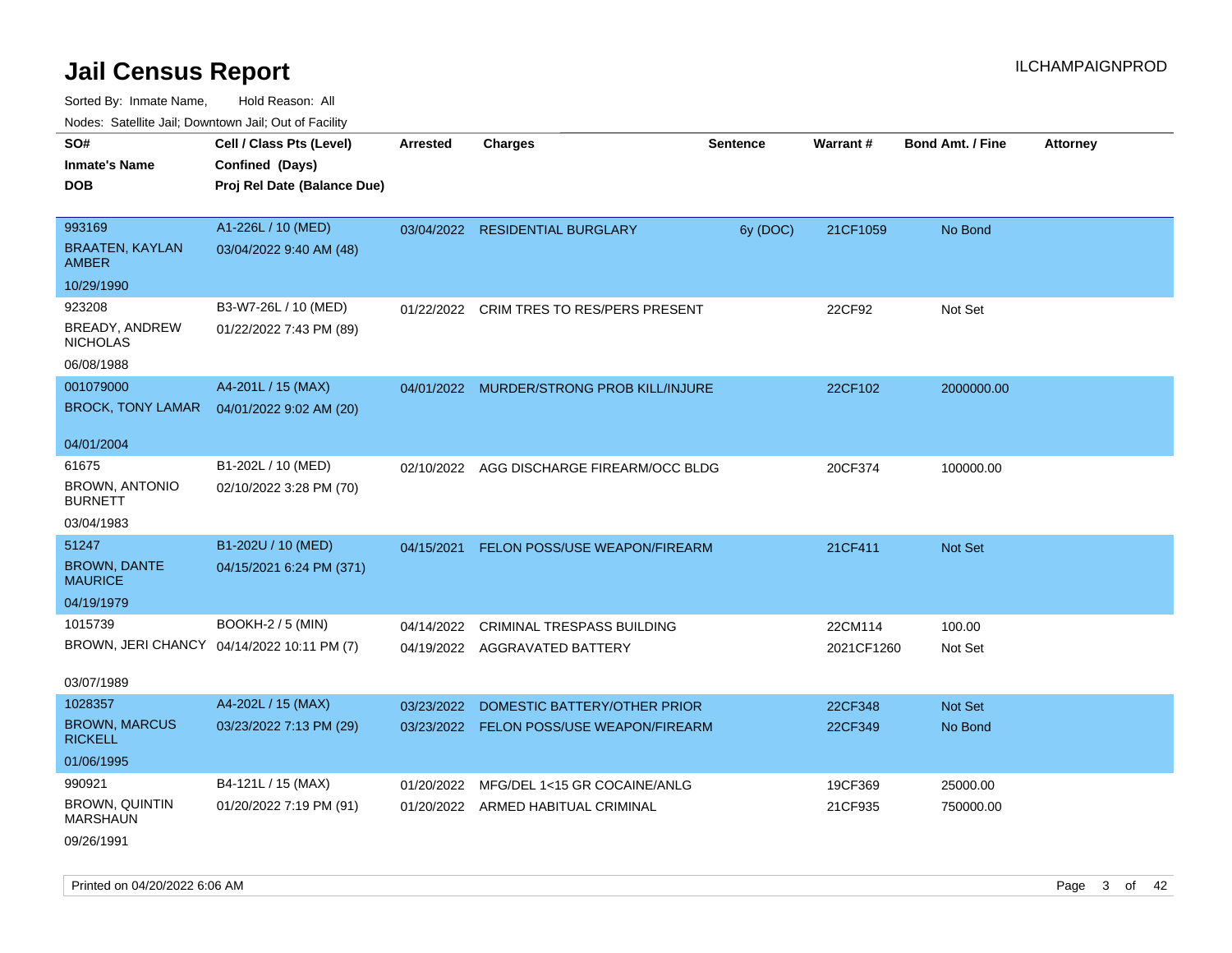Sorted By: Inmate Name, Hold Reason: All Nodes: Satellite Jail; Downtown Jail; Out of Facility

| SO#                                       | Cell / Class Pts (Level)                       | <b>Arrested</b> | <b>Charges</b>                           | <b>Sentence</b> | Warrant#   | <b>Bond Amt. / Fine</b> | <b>Attorney</b> |
|-------------------------------------------|------------------------------------------------|-----------------|------------------------------------------|-----------------|------------|-------------------------|-----------------|
| <b>Inmate's Name</b><br>DOB               | Confined (Days)<br>Proj Rel Date (Balance Due) |                 |                                          |                 |            |                         |                 |
| 29957                                     | B4-222L / 15 (MAX)                             | 11/13/2021      | FELON POSS/USE WEAPON/FIREARM            |                 | 21CF1390   | Not Set                 |                 |
| <b>BROWN, RODNEY</b><br>LOUIS             | 11/13/2021 8:57 PM (159)                       | 11/13/2021      | AGG CRIM SX AB/>5 YR OLDER VIC           |                 | 2019CF0718 | 250000.00               |                 |
| 01/07/1968                                |                                                |                 |                                          |                 |            |                         |                 |
| 981645                                    | B4-225L / 15 (MAX)                             | 01/27/2022      | MURDER                                   |                 | 22CF114    | 1000000.00              |                 |
| BRUMFIELD,<br>JONATHAN EZEKEIL            | 01/27/2022 8:15 PM (84)                        |                 |                                          |                 |            |                         |                 |
| 08/03/1989                                |                                                |                 |                                          |                 |            |                         |                 |
| 1047579                                   | A1-124L / 10 (MED)                             | 02/24/2022      | ARMED ROBBERY/NO FIREARM                 |                 | 22CF232    | <b>Not Set</b>          |                 |
| <b>BUTLER, TAMYRA</b><br><b>COSHAWN</b>   | 02/24/2022 5:40 AM (56)                        |                 |                                          |                 |            |                         |                 |
| 07/06/1988                                |                                                |                 |                                          |                 |            |                         |                 |
| 39474                                     | B1-101U / 10 (ADS)                             | 07/06/2021      | MFG/DEL 15<100 GR HEROIN/ANLG            |                 | 21CF792    | Not Set                 |                 |
| CAMPBELL, AARON<br>JACOB                  | 07/06/2021 11:56 PM (289)                      |                 |                                          |                 |            |                         |                 |
| 07/18/1974                                |                                                |                 |                                          |                 |            |                         |                 |
| 001078953                                 | A4-203L / 10 (MED)                             |                 | 03/15/2022 POSSESSION OF STOLEN FIREARM  |                 | 2022CF319  | Not Set                 |                 |
| CAMPBELL,<br><b>MOHAMMED BURNELL</b>      | 03/15/2022 10:50 PM (37)                       |                 |                                          |                 |            |                         |                 |
| 09/25/1991                                |                                                |                 |                                          |                 |            |                         |                 |
| 1045467                                   | A4-104U / 10 (ADS)                             | 04/01/2022      | MFG/DEL CANNABIS/30-500 GRAMS            |                 | 20CF87     | 100000.00 / 34.00       |                 |
| CARPENTER-MOORE.<br>JOSEPH CARL, Junior   | 04/02/2022 5:22 PM (19)                        |                 | 04/01/2022 MFG/DEL CANNABIS/30-500 GRAMS |                 | 19CF1770   | 100000.00 / 34.00       |                 |
| 04/18/1992                                |                                                |                 |                                          |                 |            |                         |                 |
| 1060436                                   | B1-106U / 10 (MED)                             | 01/06/2022      | AGGRAVATED UNLAWFUL RESTRAINT            |                 | 22CF29     | <b>Not Set</b>          |                 |
| <b>CARTER, DERESHEO</b><br><b>DEWAYNE</b> | 01/06/2022 8:43 PM (105)                       |                 | 01/06/2022 FELON ESCAPE/PEACE OFFICER    |                 | 22CF28     | Not Set                 |                 |
| 09/10/1991                                |                                                |                 |                                          |                 |            |                         |                 |
| 1064838                                   | BOOKH-8 / 10 (ADS)                             | 04/13/2022      | <b>VIOLATE OP/OTHER PRIOR</b>            |                 | 2022CM68   | 5000.00                 |                 |
| CARTER, JAMAL                             | 04/13/2022 6:34 PM (8)                         | 04/13/2022      | DRIVING DURING SUSPENSION                |                 | 2022MT403  | 290.00                  |                 |
| <b>ANTONIO</b>                            |                                                | 04/13/2022      | FELON POSS/USE WEAPON/FIREARM            |                 | 2022CF464  | Not Set                 |                 |
| 09/25/1997                                |                                                |                 | 04/18/2022 CRIMINAL TRESPASS TO PROPERTY |                 | 2020CF1015 | Not Set                 |                 |

Printed on 04/20/2022 6:06 AM Page 4 of 42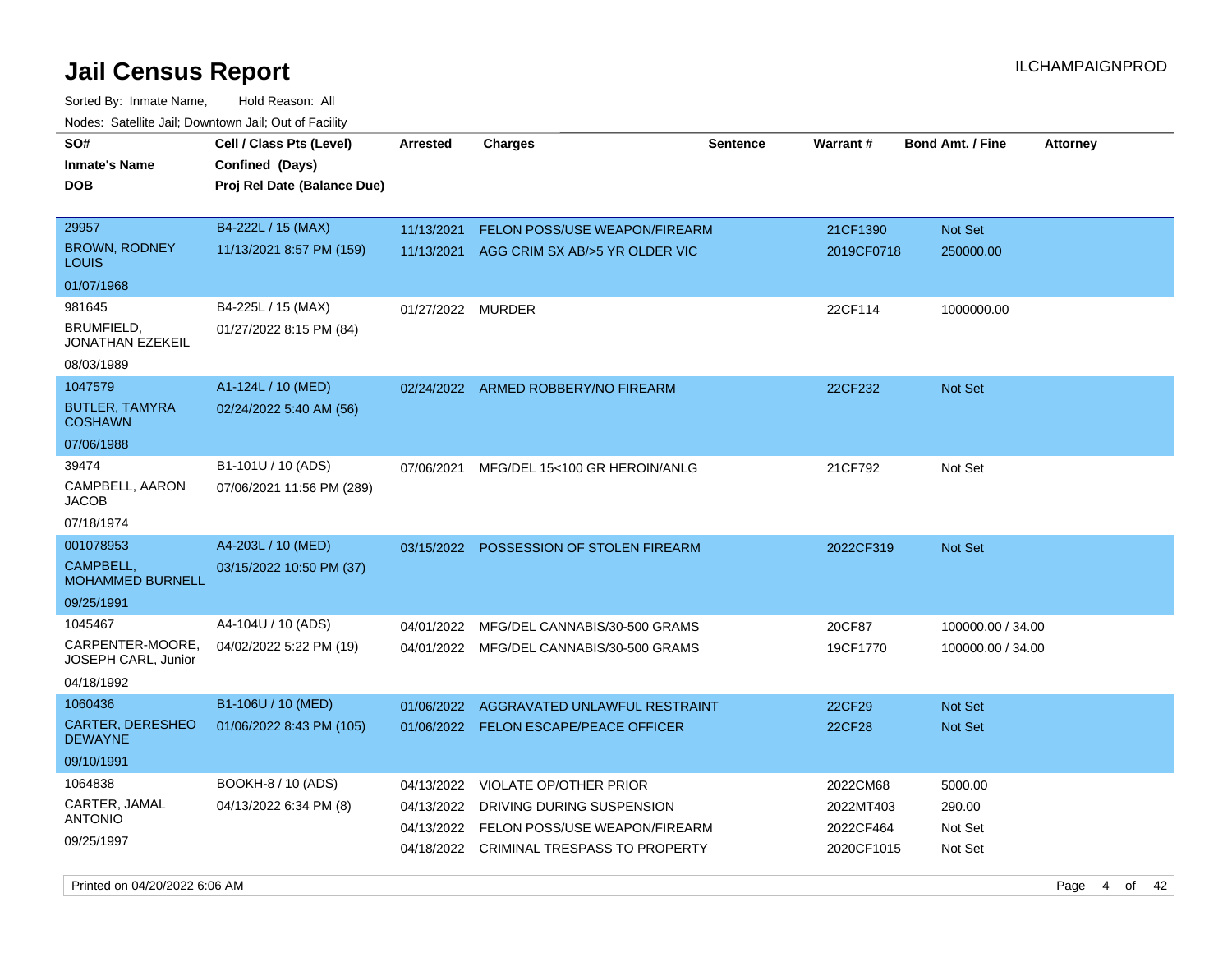| SO#                                    |                             |                     |                                               |                 | Warrant#   | <b>Bond Amt. / Fine</b> |                 |
|----------------------------------------|-----------------------------|---------------------|-----------------------------------------------|-----------------|------------|-------------------------|-----------------|
|                                        | Cell / Class Pts (Level)    | <b>Arrested</b>     | <b>Charges</b>                                | <b>Sentence</b> |            |                         | <b>Attorney</b> |
| <b>Inmate's Name</b>                   | Confined (Days)             |                     |                                               |                 |            |                         |                 |
| <b>DOB</b>                             | Proj Rel Date (Balance Due) |                     |                                               |                 |            |                         |                 |
| 001077353                              | B1-106L / 15 (MAX)          | 02/12/2022          | <b>FELON POSS/USE WEAPON/FIREARM</b>          |                 | 22CF173    | No Bond                 |                 |
| <b>CARTER, JAMES</b>                   | 02/13/2022 1:19 AM (67)     |                     |                                               |                 |            |                         |                 |
| <b>IVORY</b>                           |                             |                     | 02/12/2022 ALCOHOL SALES - MINOR 19-20        |                 | 2020OV127  | 1000.00                 |                 |
| 08/12/2000                             |                             |                     |                                               |                 |            |                         |                 |
| 979443                                 | B1-205U / 10 (MED)          | 04/05/2022 BURGLARY |                                               |                 | 22CF410    | No Bond                 |                 |
| CASTELO, SHANE<br><b>ROBERT</b>        | 04/05/2022 1:35 PM (16)     |                     |                                               |                 |            |                         |                 |
| 03/17/1994                             |                             |                     |                                               |                 |            |                         |                 |
| 001077451                              | B3-W3-11U / 5 (MIN)         |                     | 04/11/2022 DRIVING ON REVOKED LICENSE         |                 | 2020TR3943 | No Bond                 |                 |
| <b>CATHEY, THOMAS</b><br><b>EARL</b>   | 04/11/2022 12:18 AM (10)    |                     |                                               |                 |            |                         |                 |
| 04/02/1966                             | 4/20/2022 (0.00)            |                     |                                               |                 |            |                         |                 |
| 957936                                 | A4-103U / 15 (MAX)          |                     | 03/10/2022 DELIVERY OF OR POSSESSION OF W/INT |                 | 22CF295    | Not Set                 |                 |
| CAVETTE, JUSTIN<br><b>EUGENE</b>       | 03/10/2022 12:10 PM (42)    |                     |                                               |                 |            |                         |                 |
| 08/02/1988                             |                             |                     |                                               |                 |            |                         |                 |
| 1029088                                | B1-107L / 10 (MED)          | 12/21/2021          | FELON POSS/USE FIREARM PRIOR                  |                 | 21CF1338   | 250000.00               |                 |
| CHAPPLE, MALIK<br><b>BIANCO</b>        | 12/22/2021 10:02 AM (120)   |                     |                                               |                 |            |                         |                 |
| 10/25/1994                             |                             |                     |                                               |                 |            |                         |                 |
| 1072407                                | BOOKF-2 / 10 (MED)          | 04/17/2022          | FORGERY/ISSUE/DELIVER DOCUMENT                |                 | 2021CF1159 | 24910.00                |                 |
| CLARK, AMY KANANI                      | 04/17/2022 1:20 AM (4)      |                     | 04/17/2022 AGG BATTERY/PEACE OFFICER          |                 | 2022CFAWOW | No Bond                 |                 |
|                                        |                             |                     |                                               |                 |            |                         |                 |
| 11/29/1988                             |                             |                     |                                               |                 |            |                         |                 |
| 001078812                              | B1-207U / 15 (MAX)          |                     | 02/01/2022 ARMED ROBBERY/ARMED W/FIREARM      |                 | 22CF145    | <b>Not Set</b>          |                 |
| <b>COBB, SINTRAE</b><br><b>SANCHEZ</b> | 02/01/2022 8:33 PM (79)     |                     |                                               |                 |            |                         |                 |
| 07/05/2002                             |                             |                     |                                               |                 |            |                         |                 |
| 001077485                              | A1-227U / 15 (MAX)          | 12/21/2021          | MURDER/INTENT TO KILL/INJURE                  |                 | 2021CF1282 | 1000000.00              |                 |
| COLBERT, ARIEANA<br><b>FELICIA</b>     | 12/21/2021 2:08 PM (121)    |                     |                                               |                 |            |                         |                 |
| 12/13/2000                             |                             |                     |                                               |                 |            |                         |                 |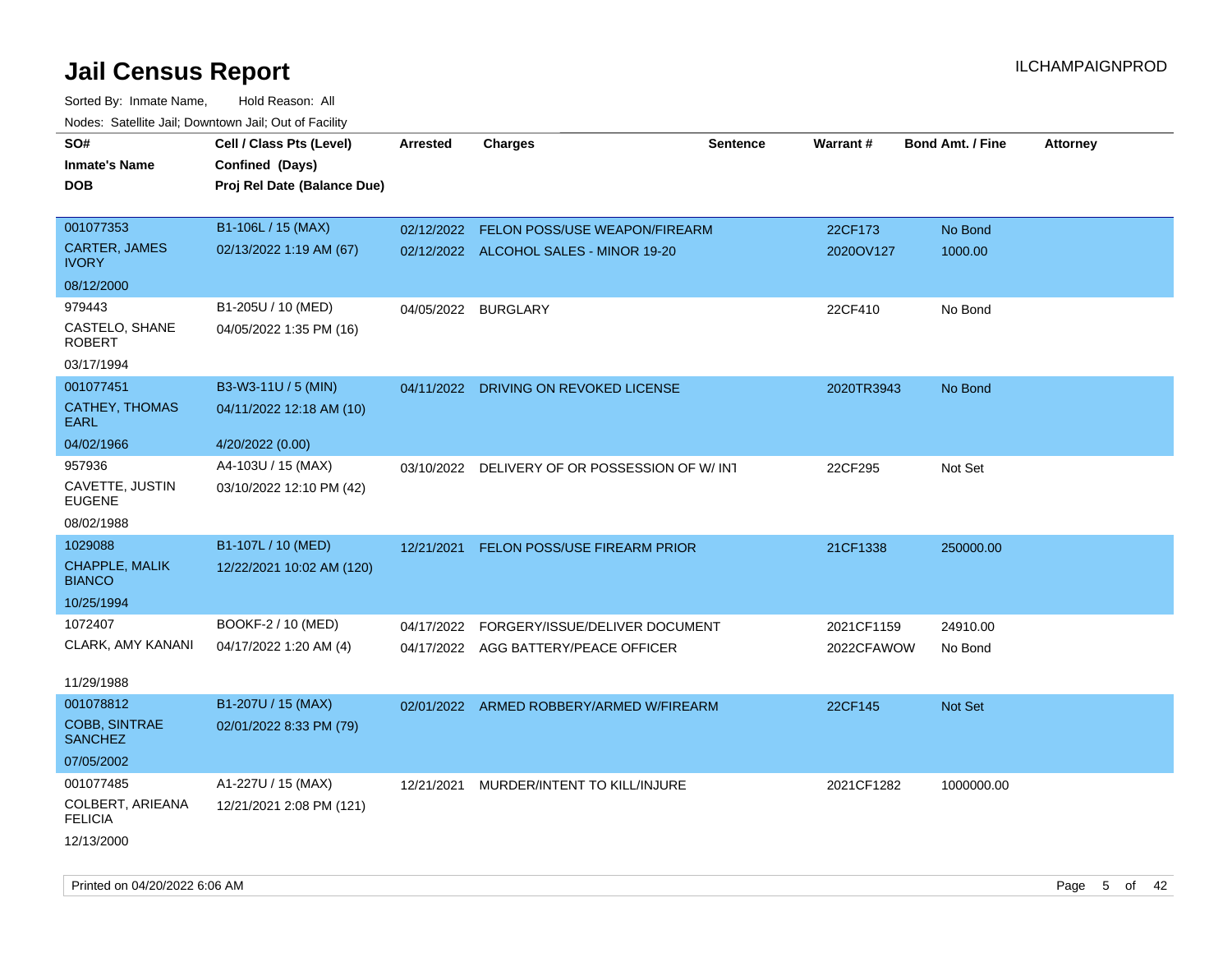Sorted By: Inmate Name, Hold Reason: All Nodes: Satellite Jail; Downtown Jail; Out of Facility

| nouco. Catolino can, Downtown can, Out of Facility |                                              |                 |                                       |                 |            |                         |                 |
|----------------------------------------------------|----------------------------------------------|-----------------|---------------------------------------|-----------------|------------|-------------------------|-----------------|
| SO#                                                | Cell / Class Pts (Level)                     | <b>Arrested</b> | <b>Charges</b>                        | <b>Sentence</b> | Warrant#   | <b>Bond Amt. / Fine</b> | <b>Attorney</b> |
| <b>Inmate's Name</b>                               | Confined (Days)                              |                 |                                       |                 |            |                         |                 |
| <b>DOB</b>                                         | Proj Rel Date (Balance Due)                  |                 |                                       |                 |            |                         |                 |
|                                                    |                                              |                 |                                       |                 |            |                         |                 |
| 34805                                              | B4-227U / 15 (MAX)                           | 10/01/2021      | <b>DOMESTIC BATTERY</b>               |                 | 21CF1183   | Not Set                 |                 |
|                                                    | CONERLY, KIN JOSEPH 10/01/2021 1:53 AM (202) | 10/01/2021      | <b>ARMED HABITUAL CRIMINAL</b>        |                 | 21CF1184   | <b>Not Set</b>          |                 |
|                                                    |                                              | 10/06/2021      | POSS STOLEN VEHICLE > \$25,000        |                 | 19CF1786   | Not Set                 |                 |
| 11/16/1971                                         |                                              |                 |                                       |                 |            |                         |                 |
| 1072673                                            | <b>BOOKH-8 / 5 (MIN)</b>                     |                 | 04/14/2022 VIOLATE ORDER PROTECTION   |                 | 2022CM112  | No Bond                 |                 |
| COWART, WILL<br><b>SIMEON</b>                      | 04/14/2022 1:19 PM (7)                       |                 |                                       |                 |            |                         |                 |
| 02/18/1999                                         |                                              |                 |                                       |                 |            |                         |                 |
| 57733                                              | A3-216U / 15 (SPH)                           | 02/25/2020      | <b>HOMICIDE</b>                       |                 | 2020-CF250 | 2000000.00              |                 |
| <b>CRAIG, ANTOINE</b><br><b>DARRELL</b>            | 02/25/2020 4:08 PM (786)                     | 02/25/2020      | FELON POSS/USE WEAPON/FIREARM         |                 | 19CF-1827  | 80000.00                |                 |
| 10/09/1982                                         |                                              |                 |                                       |                 |            |                         |                 |
| 1074319                                            | B2-T2-07U / 15 (SPH)                         | 10/12/2021      | AGGRAVATED CRUELTY TO ANIMALS         |                 | 21CF1238   | Not Set                 |                 |
| CRAIG, DAVUCCI<br><b>DAVION</b>                    | 10/12/2021 11:36 AM (191)                    | 10/14/2021      | <b>MURDER</b>                         |                 | 21CF1239   | Not Set                 |                 |
| 08/02/2001                                         |                                              |                 |                                       |                 |            |                         |                 |
| 001077549                                          | B2-T3-10L / 10 (SPH)                         | 12/22/2020      | PRED CRIM SEX ASLT/VICTIM <13         |                 | 2020CF1469 | Not Set                 |                 |
| CRISTOBAL-MATEO,<br><b>CRISTOBAL</b>               | 12/22/2020 1:17 PM (485)                     |                 |                                       |                 |            |                         |                 |
| 12/02/1988                                         |                                              |                 |                                       |                 |            |                         |                 |
| 998245                                             | A3-111L / 5 (MIN)                            |                 | 04/14/2022 VIOLATE SEX OFFENDER REGIS | 3y(DOC)         | 21CF1317   | No Bond                 |                 |
| DAVIS, JEREMY<br><b>EDWARD</b>                     | 04/14/2022 1:15 PM (7)                       |                 |                                       |                 |            |                         |                 |
| 12/20/1990                                         |                                              |                 |                                       |                 |            |                         |                 |
| 1023587                                            | A4-102L / 15 (MAX)                           | 09/24/2021      | MFG/DEL CANNABIS/2.5-10 GRAMS         |                 | 21CF1155   | Not Set                 |                 |
| <b>DAVIS, MARTIN</b><br><b>DENNIS</b>              | 09/24/2021 9:38 PM (209)                     |                 | 09/24/2021 ARMED HABITUAL CRIMINAL    |                 | 2021-CF681 | 500000.00               |                 |
| 12/02/1994                                         |                                              |                 |                                       |                 |            |                         |                 |
| 56972                                              | B3-W8-32L / 10 (MED)                         | 08/30/2021      | POSS STOLEN VEHICLE > \$25,000        |                 | 21CF1044   | Not Set                 |                 |
| DAY, DANIEL JOSEPH                                 | 08/30/2021 3:07 PM (234)                     | 09/04/2021      | <b>BURGLARY</b>                       |                 | 21CF1054   | Not Set                 |                 |

10/16/1982

Printed on 04/20/2022 6:06 AM Page 6 of 42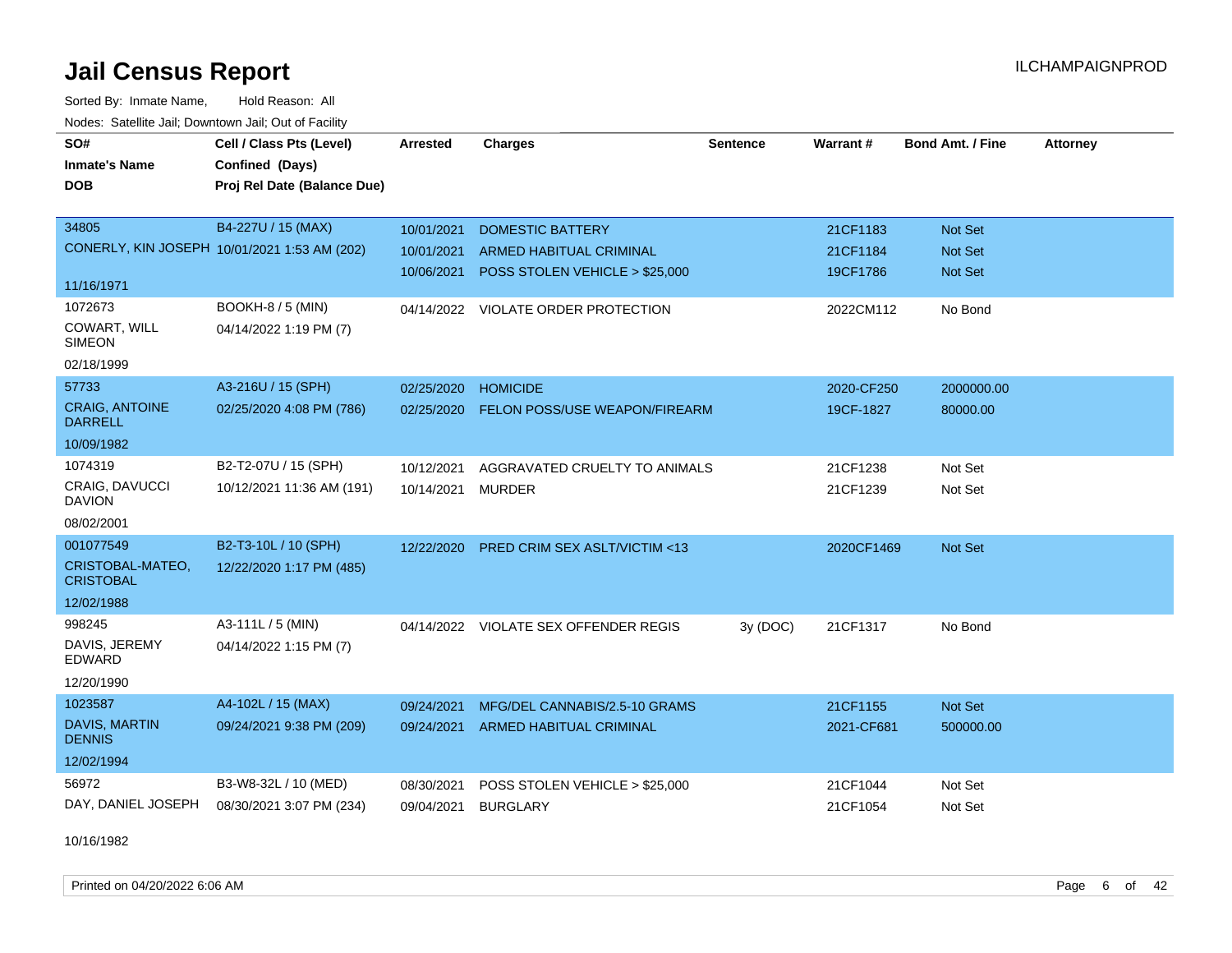| Noues. Salemie Jan, Downlown Jan, Out of Facility |                             |                      |                                          |                 |                 |                         |                 |
|---------------------------------------------------|-----------------------------|----------------------|------------------------------------------|-----------------|-----------------|-------------------------|-----------------|
| SO#                                               | Cell / Class Pts (Level)    | Arrested             | <b>Charges</b>                           | <b>Sentence</b> | <b>Warrant#</b> | <b>Bond Amt. / Fine</b> | <b>Attorney</b> |
| <b>Inmate's Name</b>                              | Confined (Days)             |                      |                                          |                 |                 |                         |                 |
| DOB                                               | Proj Rel Date (Balance Due) |                      |                                          |                 |                 |                         |                 |
|                                                   |                             |                      |                                          |                 |                 |                         |                 |
| 64070                                             | A4-107L / 10 (MED)          | 02/18/2022 BURGLARY  |                                          |                 | 21CF1176        | 20000.00                |                 |
| DECKER, ANTHONY V                                 | 02/18/2022 6:52 PM (62)     |                      |                                          |                 |                 |                         |                 |
| 11/27/1982                                        |                             |                      |                                          |                 |                 |                         |                 |
| 62982                                             | B3-W3-10L / 5 (MIN)         | 04/07/2022           | DRIVING ON REVOKED LICENSE               | 60d (CJ)        |                 | No Bond                 |                 |
| DEGARMO, ARTHUR<br><b>JOSEPH</b>                  | 04/07/2022 12:36 PM (14)    | 04/07/2022           | DRIVING ON REVOKED LICENSE               |                 |                 | No Bond                 |                 |
| 03/27/1978                                        | 5/6/2022 (0.00)             |                      |                                          |                 |                 |                         |                 |
| 001079047                                         | B1-206U / 10 (MED)          |                      | 04/10/2022 HOME INVASION/CAUSE INJURY    |                 | 22CF432         | Not Set                 |                 |
| DILLARD, WILDON<br><b>JEROME</b>                  | 04/11/2022 1:54 AM (10)     |                      |                                          |                 |                 |                         |                 |
| 03/27/1971                                        |                             |                      |                                          |                 |                 |                         |                 |
| 36298                                             | A3-117L / 5 (SPH)           | 03/11/2022 AGG DUI/3 |                                          |                 | 21CF380         | Not Set                 |                 |
| DUCEY, SCOTT<br><b>ROBERT</b>                     | 03/11/2022 12:49 PM (41)    |                      |                                          |                 |                 |                         |                 |
| 04/02/1969                                        |                             |                      |                                          |                 |                 |                         |                 |
| 1024895                                           | B1-103L / 10 (MED)          | 12/15/2021           | MFG/DEL 100<400 GR COCA/ANLG             |                 | 21CF1535        | Not Set                 |                 |
| <b>EDWARDS, GEORGE</b><br><b>CORTEZ</b>           | 12/15/2021 12:26 PM (127)   | 12/15/2021           | <b>AGGRAVATED BATTERY</b>                |                 | 21CF1536        | <b>Not Set</b>          |                 |
| 06/19/1994                                        |                             |                      |                                          |                 |                 |                         |                 |
| 1074720                                           | B2-DR / 15 (SPH)            |                      | 01/19/2022 PRED CRIM SEX ASLT/VICTIM <13 |                 | 21CF1414        | 500000.00               |                 |
| ELVIR-REYES, JORGE<br>LEONARDO                    | 01/19/2022 1:43 PM (92)     |                      |                                          |                 |                 |                         |                 |
| 06/03/1988                                        |                             |                      |                                          |                 |                 |                         |                 |
| 43977                                             | B2-T1-02L / 5 (SPH)         | 12/20/2021           | AGG FLEEING POLICE/21 MPH OVER           |                 | 21CF1566        | <b>Not Set</b>          |                 |
| <b>EMKES, DOUGLAS</b><br><b>ALAN</b>              | 12/20/2021 9:59 AM (122)    | 12/20/2021           | PAROLE REVOCATION                        |                 |                 | No Bond                 |                 |
| 06/08/1959                                        |                             |                      |                                          |                 |                 |                         |                 |
| 987328                                            | A2-123L / 10 (MED)          | 12/11/2021           | AGG ASLT PEACE OFF/FIRE/ER WRK           |                 | 21CF1515        | Not Set                 |                 |
| ERVIN, DEIDRA ANN<br>RUTH                         | 12/11/2021 8:48 PM (131)    |                      |                                          |                 |                 |                         |                 |
| 04/15/1991                                        |                             |                      |                                          |                 |                 |                         |                 |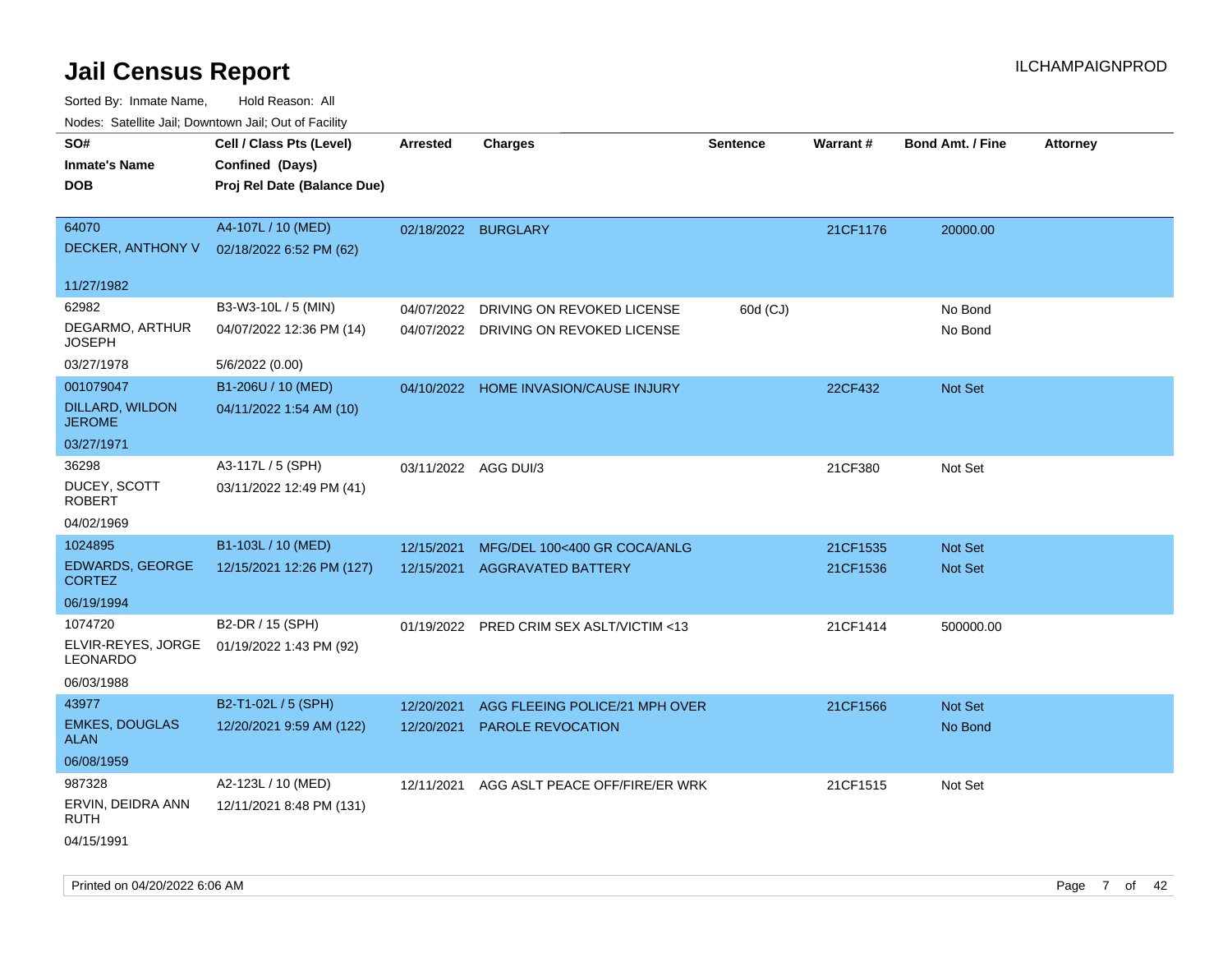Sorted By: Inmate Name, Hold Reason: All Nodes: Satellite Jail; Downtown Jail; Out of Facility

| SO#<br><b>Inmate's Name</b><br><b>DOB</b> | Cell / Class Pts (Level)<br>Confined (Days)<br>Proj Rel Date (Balance Due) | <b>Arrested</b>   | <b>Charges</b>                                                       | <b>Sentence</b> | Warrant#                 | <b>Bond Amt. / Fine</b> | <b>Attorney</b> |
|-------------------------------------------|----------------------------------------------------------------------------|-------------------|----------------------------------------------------------------------|-----------------|--------------------------|-------------------------|-----------------|
| 1026175                                   | B3-W4-14L / 10 (MED)                                                       |                   | 02/06/2022 FELON FAIL/RETURN FRM FURLOUGH                            |                 | 21CF1554                 | No Bond                 |                 |
| FALCONER, AVERY<br><b>FOX</b>             | 02/06/2022 4:49 AM (74)                                                    |                   | 02/06/2022 CITY OV ARREST<br>02/07/2022 MFG/DEL 1<15 GR COCAINE/ANLG |                 | 2021-OV-65<br>2019CF1617 | 1000.00<br>No Bond      |                 |
| 04/07/1989                                |                                                                            |                   |                                                                      | 6y (DOC)        |                          |                         |                 |
| 66468                                     | A4-106L / 15 (MAX)                                                         | 03/06/2022 MURDER |                                                                      |                 | 22CF273                  | 1000000.00              |                 |
| FERRELL, BRIAN<br>JAMAL                   | 03/06/2022 9:04 PM (46)                                                    |                   |                                                                      |                 |                          |                         |                 |
| 11/15/1985                                |                                                                            |                   |                                                                      |                 |                          |                         |                 |
| 962759                                    | B2-T4-15U / 15 (SPH)                                                       | 07/16/2021        | <b>METH DELIVERY&lt;5 GRAMS</b>                                      |                 | 21CF833                  | Not Set                 |                 |
|                                           | FINLEY, KEVIN DANTE 07/16/2021 9:44 PM (279)                               | 07/29/2021        | AGG CRIM SEX ASSAULT/FELONY                                          |                 | 21CF891                  | No Bond                 |                 |
| 12/28/1988                                |                                                                            |                   |                                                                      |                 |                          |                         |                 |
| 001078961                                 | B1-201L / 10 (MED)                                                         |                   | 03/21/2022 AGG BATTERY/DISCHARGE FIREARM                             |                 | 22CF39                   | 750000.00               |                 |
| FISCHER, KYRE<br><b>ORLANDO</b>           | 03/21/2022 1:21 PM (31)                                                    |                   |                                                                      |                 |                          |                         |                 |
| 04/14/2002                                |                                                                            |                   |                                                                      |                 |                          |                         |                 |
| 1039744                                   | B4-225U / 15 (MAX)                                                         | 12/06/2021 MURDER |                                                                      |                 | 20CF959                  | 1000000.00              |                 |
| FONVILLE, TREVOY<br><b>JERMAINE</b>       | 12/06/2021 10:52 AM (136)                                                  |                   |                                                                      |                 |                          |                         |                 |
| 01/13/1996                                |                                                                            |                   |                                                                      |                 |                          |                         |                 |
| 001077819                                 | A3-113U / 15 (ADS)                                                         |                   | 04/06/2022 MURDER/INTENT TO KILL/INJURE                              |                 | 22CF416                  | Not Set                 |                 |
| FORTUNE, DOMINIC<br><b>AUGUSTUS</b>       | 04/06/2022 7:15 AM (15)                                                    |                   |                                                                      |                 |                          |                         |                 |
| 02/16/1999                                |                                                                            |                   |                                                                      |                 |                          |                         |                 |
| 001078863                                 | B4-122L / 15 (MAX)                                                         | 02/19/2022        | POSSESSION OF STOLEN FIREARM                                         |                 | 22CF203                  | Not Set                 |                 |
| FOSTER, JOHN<br><b>CARELL</b>             | 02/19/2022 6:01 AM (61)                                                    |                   |                                                                      |                 |                          |                         |                 |
| 03/13/1981                                |                                                                            |                   |                                                                      |                 |                          |                         |                 |
| 518395                                    | B2-T3-12L / 15 (SPH)                                                       | 07/07/2020        | <b>CRIMINAL SEXUAL ASSAULT</b>                                       |                 | 2020-CF735               | 250000.00               |                 |
|                                           | FRANDLE, MARK RYAN 07/07/2020 3:42 PM (653)                                |                   |                                                                      |                 |                          |                         |                 |

09/10/1985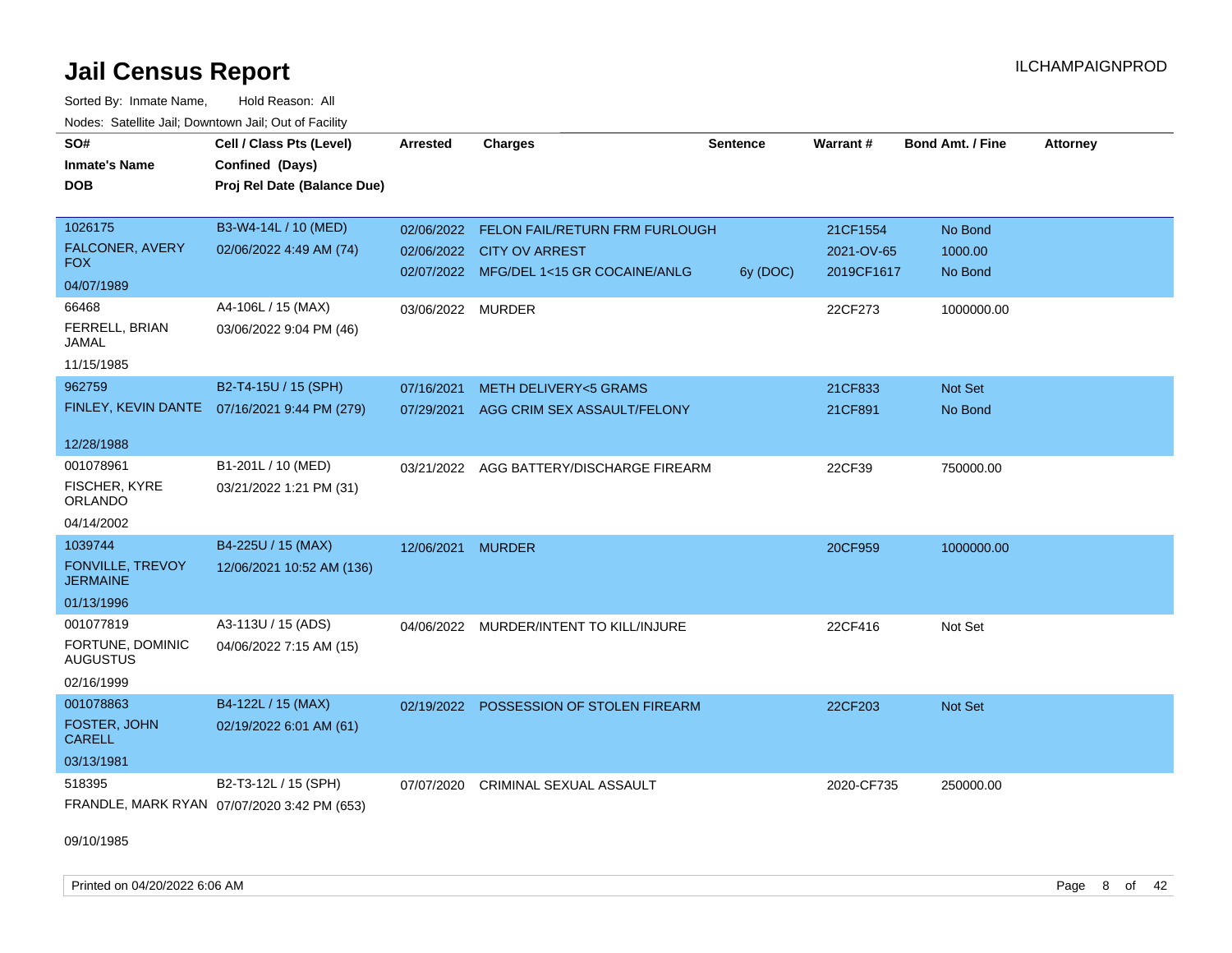Sorted By: Inmate Name, Hold Reason: All Nodes: Satellite Jail; Downtown Jail; Out of Facility

| Noues. Sateme Jan, Downtown Jan, Out of Facility |                                            |                 |                                           |                 |                 |                         |                 |
|--------------------------------------------------|--------------------------------------------|-----------------|-------------------------------------------|-----------------|-----------------|-------------------------|-----------------|
| SO#                                              | Cell / Class Pts (Level)                   | <b>Arrested</b> | <b>Charges</b>                            | <b>Sentence</b> | <b>Warrant#</b> | <b>Bond Amt. / Fine</b> | <b>Attorney</b> |
| <b>Inmate's Name</b>                             | Confined (Days)                            |                 |                                           |                 |                 |                         |                 |
| DOB                                              | Proj Rel Date (Balance Due)                |                 |                                           |                 |                 |                         |                 |
|                                                  |                                            |                 |                                           |                 |                 |                         |                 |
| 001079034                                        | A3-213U / 10 (ADS)                         |                 | 04/08/2022 POSS FIR FOID EXPIRED/NOT ELIG |                 | 22CF434         | No Bond                 |                 |
| <b>FRANKLIN, MICHAEL</b><br>ANDRAE               | 04/08/2022 1:53 PM (13)                    |                 |                                           |                 |                 |                         |                 |
| 12/18/1997                                       |                                            |                 |                                           |                 |                 |                         |                 |
| 001077934                                        | A1-125L / 10 (MED)                         | 08/22/2021      | DOMESTIC BATTERY                          |                 | 21 CM 172       | 10000.00                |                 |
| FREED, LOGAN<br>SUZANNE                          | 08/22/2021 11:45 PM (242)                  | 08/22/2021      | AGG DUI/ACCIDENT/DEATH                    |                 | 21CF1024        | Not Set                 |                 |
| 08/18/1996                                       |                                            |                 |                                           |                 |                 |                         |                 |
| 001078290                                        | A1-224L / 10 (ADS)                         | 08/19/2021      | MACHINE GUN/AUTO WEAPON/VEH               |                 | 21CF1012        | Not Set                 |                 |
| <b>FREEMAN, ANGEL</b><br>JANILA KAY              | 08/19/2021 1:26 AM (245)                   |                 |                                           |                 |                 |                         |                 |
| 12/25/1995                                       |                                            |                 |                                           |                 |                 |                         |                 |
| 591514                                           | B2-T3-11U / 10 (SPH)                       | 02/25/2022      | AGG CRIM SEX ABUSE/VIC 13-17              |                 | 22CF230         | 100000.00               |                 |
|                                                  | GAMBLE, SCOTT PAUL 02/25/2022 6:08 PM (55) |                 |                                           |                 |                 |                         |                 |
| 09/06/1968                                       |                                            |                 |                                           |                 |                 |                         |                 |
| 1075614                                          | A4-105L / 15 (MAX)                         | 03/19/2022      | <b>AGGRAVATED DOMESTIC BATTERY</b>        |                 | 22CF333         | <b>Not Set</b>          |                 |
| <b>GANT, TEVIN</b><br>ODELROW                    | 03/19/2022 5:29 PM (33)                    | 03/19/2022      | <b>PAROLE REVOCATION</b>                  |                 | CM2201590       | No Bond                 |                 |
| 03/03/1991                                       |                                            |                 |                                           |                 |                 |                         |                 |
| 001078154                                        | B4-226U / 10 (MED)                         | 01/09/2022      | DRVG UNDER INFLU OF ALCOHOL               |                 | 2021 DT 182     | 5000.00                 |                 |
| <b>GENTRY, DAMON</b><br>LIONEL                   | 01/09/2022 4:41 PM (102)                   | 01/09/2022      | AGG DOMESTIC BATTERY/STRANGLE             |                 | 2021 CF 1396    | 50000.00                |                 |
| 12/25/1971                                       |                                            |                 |                                           |                 |                 |                         |                 |
| 001077848                                        | <b>BOOKH-7</b>                             | 04/19/2022      | DRIVING RVK/SUSP DUI/SSS 2ND              |                 | 21CF305         | 7500.00                 |                 |
| GOECKNER,                                        | 04/19/2022 5:04 AM (2)                     | 04/19/2022      | DRIVING ON REVOKED LICENSE                |                 | 21TR1113        | 7500.00                 |                 |
| <b>BENJAMIN JAMES</b>                            |                                            | 04/19/2022      | POSSESSION OF METH/15<100GRAMS            |                 | 21CF66          | 10000.00                |                 |
| 06/10/1984                                       |                                            |                 |                                           |                 |                 |                         |                 |
| 001078633                                        | B2-T4-13U / 25 (SPH)                       | 12/01/2021      | PRED CRIM SEX ASLT/VICTIM <13             |                 | 21CF1416        | 250000.00               |                 |
| GONZALEZ-GUILLEN,<br>EDWARD                      | 12/01/2021 12:08 PM (141)                  |                 |                                           |                 |                 |                         |                 |
|                                                  |                                            |                 |                                           |                 |                 |                         |                 |

08/25/2002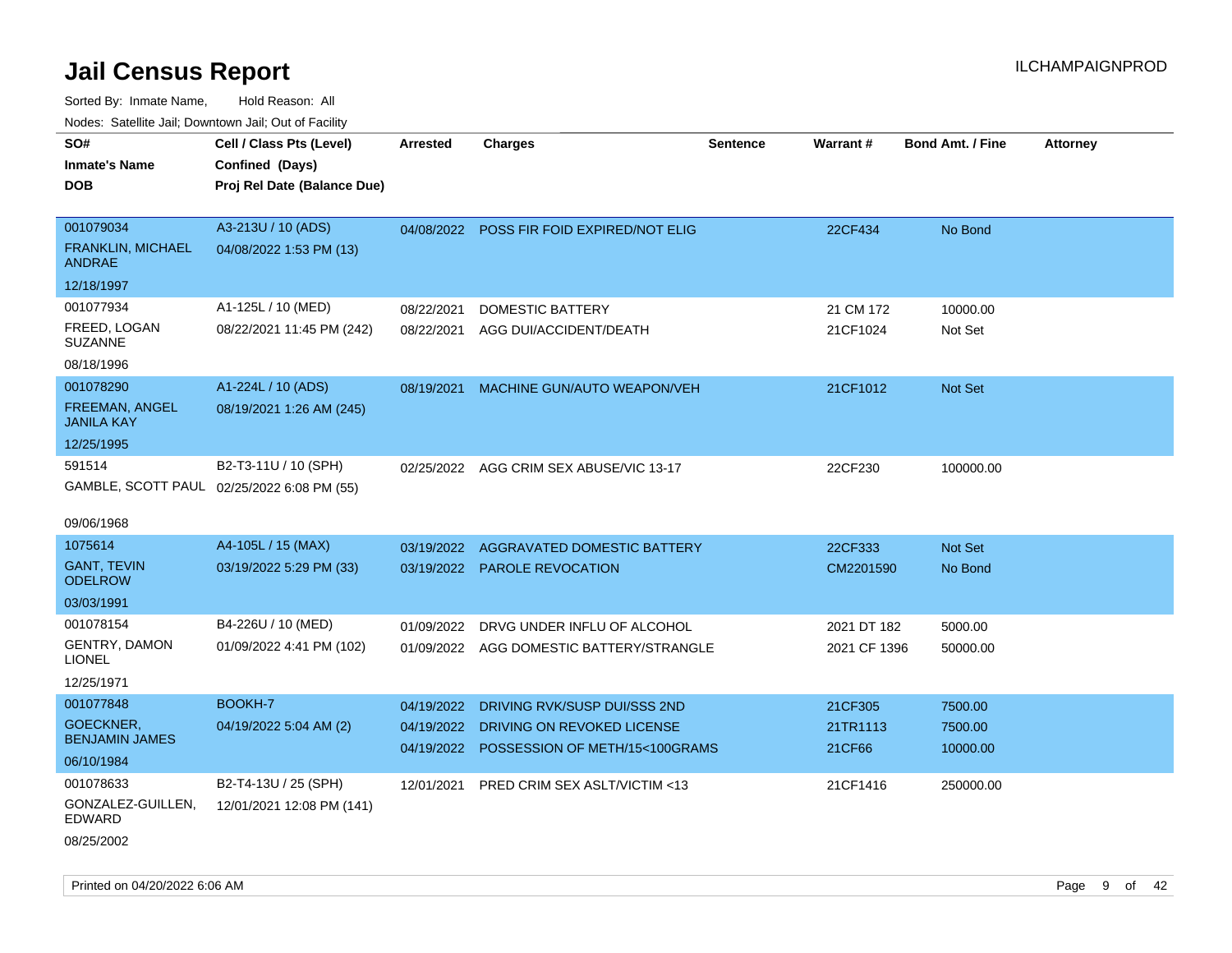| SO#                                      | Cell / Class Pts (Level)    | <b>Arrested</b> | <b>Charges</b>                            | <b>Sentence</b> | Warrant #  | <b>Bond Amt. / Fine</b> | <b>Attorney</b> |
|------------------------------------------|-----------------------------|-----------------|-------------------------------------------|-----------------|------------|-------------------------|-----------------|
| <b>Inmate's Name</b>                     | Confined (Days)             |                 |                                           |                 |            |                         |                 |
| <b>DOB</b>                               | Proj Rel Date (Balance Due) |                 |                                           |                 |            |                         |                 |
|                                          |                             |                 |                                           |                 |            |                         |                 |
| 1031794                                  | BOOKH-3                     | 04/19/2022      | <b>DOMESTIC BATTERY</b>                   |                 | 21CF662    | 25000.00                |                 |
| <b>GOODWIN, ANTHONY</b><br><b>DWAYNE</b> | 04/19/2022 3:51 PM (2)      | 04/19/2022      | <b>RESIST/OBSTRUCTING A PEACE OFFICEF</b> |                 | 20CM553    | 1000.00                 |                 |
| 07/03/1986                               |                             |                 | 04/19/2022 BATTERY/MAKES PHYSICAL CONTACT |                 | 21CM175    | 1000.00                 |                 |
| 001078607                                | B4-221L / 15 (MAX)          | 11/22/2021      | FELON POSS/USE FIREARM/PAROLE             |                 | 21CF1437   | Not Set                 |                 |
| GRAY, WILLIAM<br>DA'VON                  | 11/22/2021 2:57 PM (150)    | 11/22/2021      | ATTEMPT (FIRST DEGREE MURDER)             |                 | 21CF1435   | Not Set                 |                 |
| 04/18/1984                               |                             |                 |                                           |                 |            |                         |                 |
| 56342                                    | B1-206L / 10 (MED)          | 10/21/2021      | THEFT CONTROL INTENT <\$500               |                 | 17CF1451   | 10000.00                |                 |
| <b>GRIFFIN, NATHAN</b>                   | 10/21/2021 4:20 PM (182)    | 10/21/2021      | DRIVING ON REVOKED LICENSE                |                 | 20TR1979   | 3000.00                 |                 |
| <b>EUGENE</b>                            |                             | 10/21/2021      | <b>ARMED HABITUAL CRIMINAL</b>            |                 | 21CF1279   | Not Set                 |                 |
| 02/24/1969                               |                             |                 |                                           |                 |            |                         |                 |
| 001079080                                | A3-212L                     |                 | 04/18/2022 FELON POSS/USE WEAPON/FIREARM  |                 | 22CF477    | No Bond                 |                 |
| <b>HARRIS, MILEEK</b><br><b>JAEQUAN</b>  | 04/19/2022 12:10 AM (2)     |                 |                                           |                 |            |                         |                 |
| 08/04/2000                               |                             |                 |                                           |                 |            |                         |                 |
| 975293                                   | B2-T4-14L / 15 (SPH)        | 07/21/2021      | VIO ORDER/PRIOR VIO OF ORDER              |                 | 21CF914    | No Bond                 |                 |
| <b>HILL, JACOB MILES</b>                 | 07/21/2021 8:43 PM (274)    | 07/21/2021      | <b>STALKING</b>                           |                 | 2021CF863  | Not Set                 |                 |
|                                          |                             | 07/25/2021      | <b>PAROLE REVOCATION</b>                  |                 | CH2104646  | <b>Not Set</b>          |                 |
| 02/06/1988                               |                             | 08/18/2021      | <b>HARASS WITNESS/FAMILY MBR/REP</b>      |                 | 21CF992    | <b>Not Set</b>          |                 |
|                                          |                             | 09/09/2021      | AGG STALKING/BODILY HARM                  |                 | 21CF1073   | <b>Not Set</b>          |                 |
| 980939                                   | B3-W7-28L / 10 (MED)        | 03/25/2022      | RECEIVE/POSS/SELL STOLEN VEH              |                 | 22CF357    | Not Set                 |                 |
| HILL, XAVIER<br><b>LENSHAUN</b>          | 03/25/2022 11:15 AM (27)    |                 |                                           |                 |            |                         |                 |
| 06/18/1988                               |                             |                 |                                           |                 |            |                         |                 |
| 1063198                                  | BOOKF-2                     | 04/19/2022      | <b>FUGITIVE FROM JUSTICE</b>              |                 | 2016CF1167 | <b>Not Set</b>          |                 |
| HOAGLAND,<br><b>ELIZABETH ANN</b>        | 04/19/2022 12:41 PM (2)     |                 | 04/19/2022 FUGITIVE FROM JUSTICE          |                 | 22CFAWOW   | Not Set                 |                 |
| 07/06/1988                               |                             |                 |                                           |                 |            |                         |                 |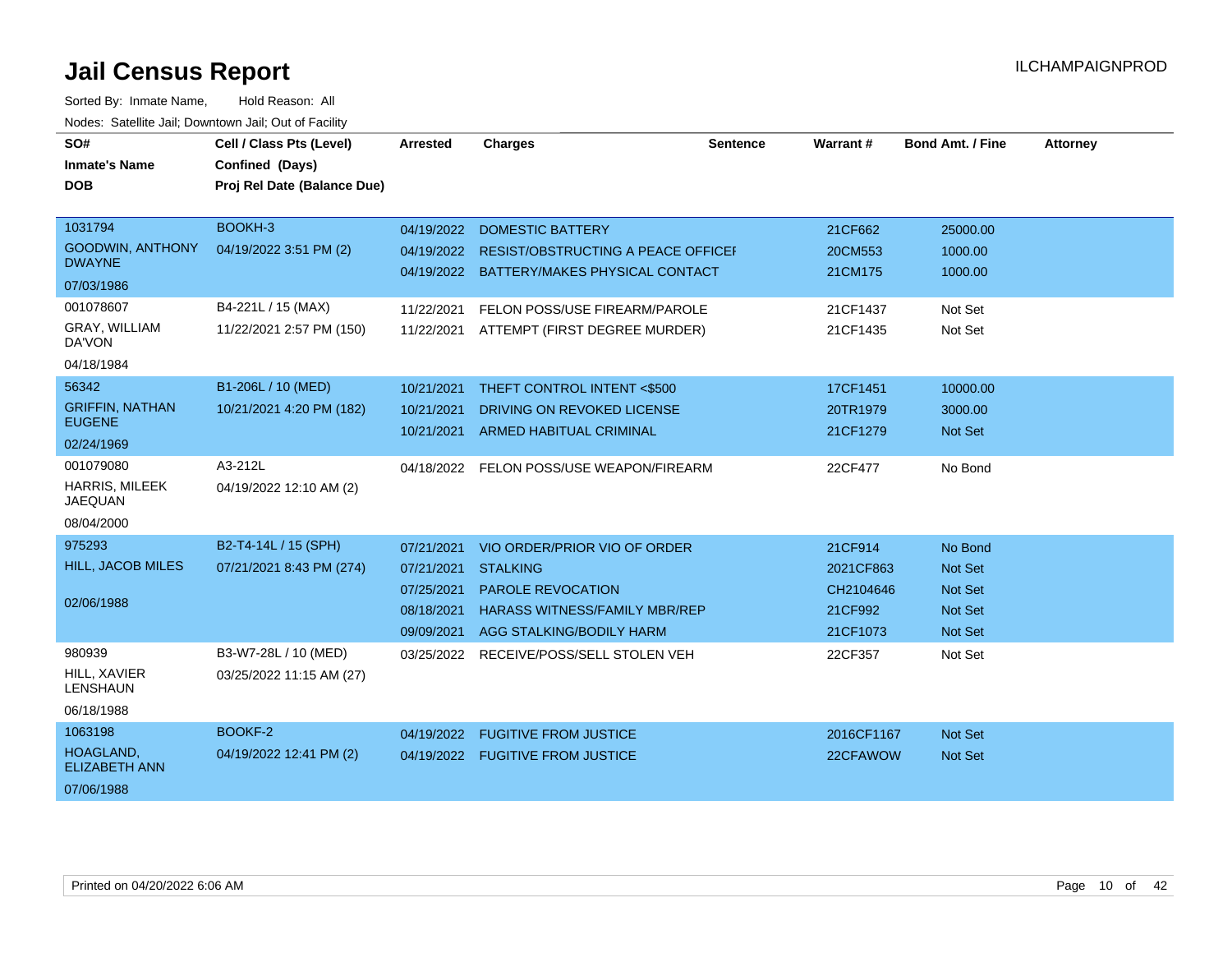Sorted By: Inmate Name, Hold Reason: All

Nodes: Satellite Jail; Downtown Jail; Out of Facility

| SO#<br><b>Inmate's Name</b><br><b>DOB</b>                                                 | Cell / Class Pts (Level)<br>Confined (Days)<br>Proj Rel Date (Balance Due) | <b>Arrested</b> | <b>Charges</b>                                               | <b>Sentence</b> | <b>Warrant#</b>       | <b>Bond Amt. / Fine</b> | <b>Attorney</b> |
|-------------------------------------------------------------------------------------------|----------------------------------------------------------------------------|-----------------|--------------------------------------------------------------|-----------------|-----------------------|-------------------------|-----------------|
| 001079060<br>HOPE, HEAVEN MARIA 04/13/2022 7:46 PM (8)<br><b>ANTOINETTE</b>               | A2-223L / 15 (ADS)                                                         |                 | 04/13/2022 AGG UNLAWFUL USE WEAPON/PERSON                    |                 | 2022CF465             | <b>Not Set</b>          |                 |
| 08/20/2003<br>1072876<br>HOUTCHINS, SAVANNA 02/10/2022 5:10 PM (70)<br>BELL<br>07/10/1996 | A1-226U / 5 (MIN)<br>2/17/2022 (0.00)                                      |                 | 02/10/2022 METH DELIVERY/5<15 GRAMS                          | 4y (DOC)        | 21CF143               | No Bond                 |                 |
| 975483<br>HUDDLE, ANDREW<br><b>DAVID</b><br>12/08/1985                                    | B2-T3-09U / 15 (SPH)<br>04/14/2022 12:15 PM (7)                            |                 | 04/14/2022 PRED CRIM SEX ASLT/VICTIM <13                     | 13y (DOC)       | 20CF1330              | No Bond                 |                 |
| 51028<br>HUFFMAN, MICHAEL<br>LEONARD<br>07/24/1980                                        | B3-W5-20L / 10 (MED)<br>02/23/2022 3:14 AM (57)                            | 02/23/2022      | POSS STOLEN VEHICLE<br>02/23/2022 AGG FLEEING/2+ CON DEVICES |                 | 20-CF-377<br>19CF1839 | No Bond<br>50000.00     |                 |
| 953555<br>HUNT, TAVARIS EARL<br>12/29/1987                                                | A3-214L<br>04/19/2022 10:32 AM (2)                                         | 04/19/2022 WRIT |                                                              |                 | 2021-CF-272           | Not Set                 |                 |
| 501278<br>HURSEY, DANIEL<br><b>SCOTT</b><br>08/30/1987                                    | A3-211L<br>04/18/2022 9:26 AM (3)<br>5/17/2022 (0.00)                      |                 | 04/18/2022 INDIRECT CIVIL CONTEMPT                           |                 |                       | 987.00                  |                 |
| 1061186<br>INGRAM, CHERELL<br><b>LETRISE</b><br>10/01/1986                                | A1-224U / 15 (MAX)<br>03/16/2022 10:17 PM (36)                             |                 | 03/16/2022 MURDER/STRONG PROB KILL/INJURE                    |                 | 22CF329               | No Bond                 |                 |
| 38993<br>JACKSON, LAMONT<br><b>JEREMIE</b><br>07/31/1973                                  | A4-101L / 15 (MAX)<br>02/13/2021 7:45 AM (432)                             |                 | 02/13/2021 ATTEMPT (FIRST DEGREE MURDER)                     |                 | 21CF181               | Not Set                 |                 |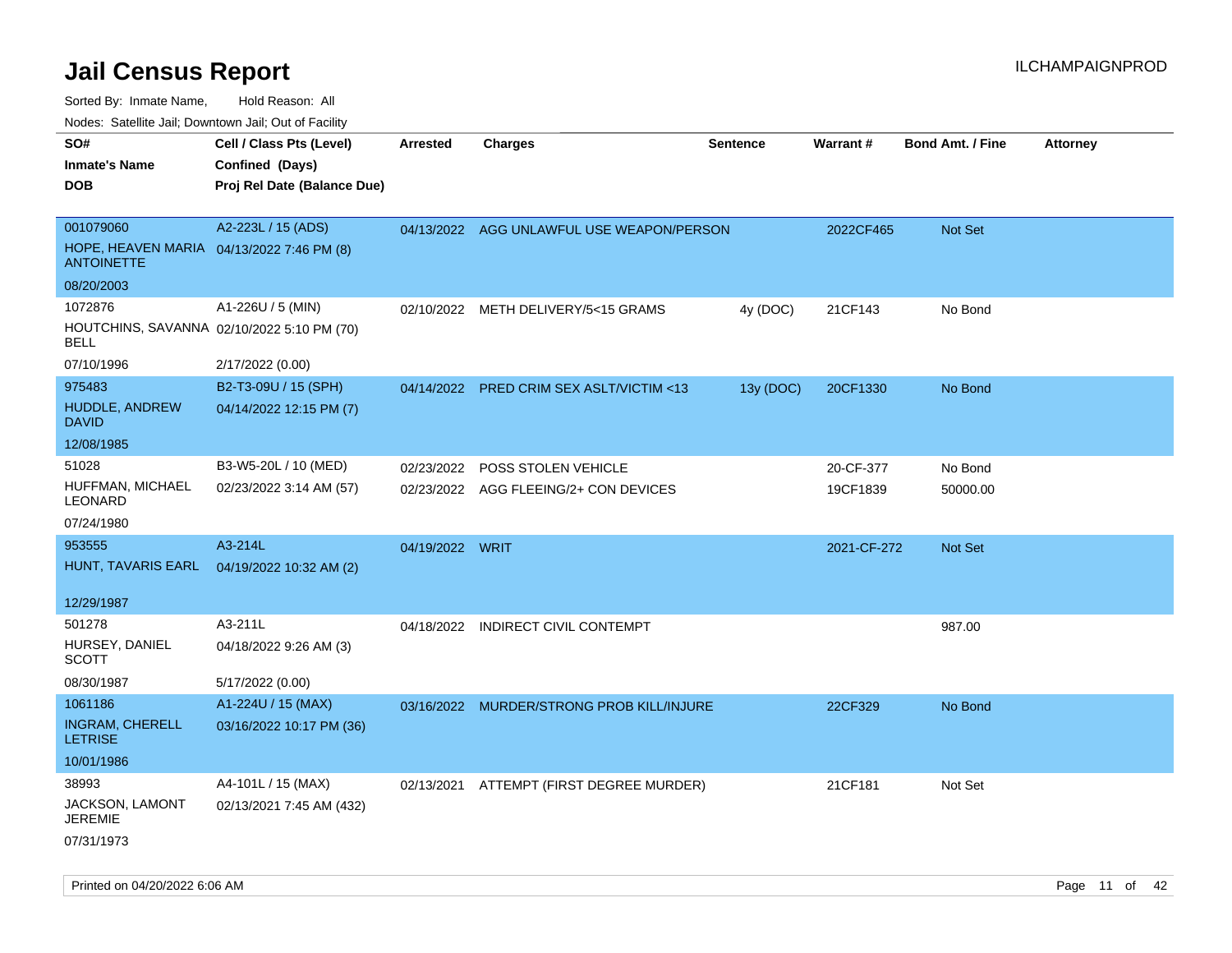Sorted By: Inmate Name, Hold Reason: All Nodes: Satellite Jail; Downtown Jail; Out of Facility

| SO#<br><b>Inmate's Name</b>              | Cell / Class Pts (Level)<br>Confined (Days) | <b>Arrested</b> | <b>Charges</b>                          | <b>Sentence</b> | Warrant#     | <b>Bond Amt. / Fine</b> | <b>Attorney</b> |
|------------------------------------------|---------------------------------------------|-----------------|-----------------------------------------|-----------------|--------------|-------------------------|-----------------|
|                                          |                                             |                 |                                         |                 |              |                         |                 |
| <b>DOB</b>                               | Proj Rel Date (Balance Due)                 |                 |                                         |                 |              |                         |                 |
|                                          |                                             |                 |                                         |                 |              |                         |                 |
| 001078703                                | A1-125U / 15 (ADS)                          | 12/20/2021      | MURDER/INTENT TO KILL/INJURE            |                 | 21CF1574     | <b>Not Set</b>          |                 |
| <b>JOHNS, SHANIQUH</b><br><b>THERESA</b> | 12/22/2021 6:41 AM (120)                    |                 |                                         |                 |              |                         |                 |
| 04/03/1992                               |                                             |                 |                                         |                 |              |                         |                 |
| 1071966                                  | A2-223U / 5 (MIN)                           | 04/16/2022      | DRVG UNDER INFLU OF ALCOHOL             |                 | 20-DT-238    | 500.00                  |                 |
| JOHNSON, JOI<br><b>ANTOINETTE</b>        | 04/16/2022 8:30 PM (5)                      | 04/16/2022      | DRIVING ON SUSPENDED LICENSE            |                 | 2021-TR-1702 | Not Set                 |                 |
| 09/28/1997                               | 4/25/2022 (0.00)                            |                 |                                         |                 |              |                         |                 |
| 1038477                                  | BOOKH-3                                     | 04/20/2022      | <b>CIVIL FTA WARRANT</b>                |                 | 13F511       | 14500.00                |                 |
| <b>JONES, DENIRO</b><br><b>LAMONT</b>    | 04/20/2022 2:55 AM (1)                      |                 |                                         |                 |              |                         |                 |
| 11/20/1992                               |                                             |                 |                                         |                 |              |                         |                 |
| 1042582                                  | B1-107U / 15 (MAX)                          |                 | 03/10/2022 VIOLATE ORDER PROTECTION     |                 | 22CM61       | Not Set                 |                 |
| JONES, DEONTA<br>DANTRAL                 | 03/10/2022 4:50 AM (42)                     |                 |                                         |                 |              |                         |                 |
| 02/01/1993                               |                                             |                 |                                         |                 |              |                         |                 |
| 001078645                                | B3-W1-02L / 10 (MED)                        | 12/02/2021      | <b>AGG DISCHARGE FIREARM</b>            |                 | 21CF1478     | No Bond                 |                 |
| <b>JONES, KELVIN</b><br><b>KHYRIC</b>    | 12/02/2021 6:56 PM (140)                    |                 |                                         |                 |              |                         |                 |
| 02/27/2001                               |                                             |                 |                                         |                 |              |                         |                 |
| 956822                                   | A4-101U / 15 (MAX)                          | 11/25/2021      | AGGRAVATED DOMESTIC BATTERY             |                 | 21CF1442     | Not Set                 |                 |
| JONES, MARIO<br>NATHANIEL                | 11/25/2021 10:37 AM (147)                   | 11/25/2021      | PAROLE REVOCATION                       |                 | CH2106361    | No Bond                 |                 |
| 10/27/1987                               |                                             | 11/25/2021      | UNLAWFUL RESTRAINT                      |                 | 21CF1443     | Not Set                 |                 |
| 59668                                    | B2-T1-04L / 10 (SPH)                        | 02/11/2022      | FAIL TO RPT CHNG ADDRESS/EMPL           |                 | 20 CF 1241   | 75000.00                |                 |
| <b>JONES, MARTELL</b>                    | 02/11/2022 3:19 PM (69)                     |                 | 02/11/2022 AGGRAVATED ARSON/BODILY HARM |                 | 22 CF 169    | 75000.00                |                 |
| <b>DEANGELO</b>                          |                                             |                 |                                         |                 |              |                         |                 |
| 07/11/1983                               |                                             |                 |                                         |                 |              |                         |                 |
| 1008468                                  | B4-125L / 10 (MED)                          | 12/01/2021      | FELON POSS/USE WEAPON/FIREARM           |                 | 21CF1472     | Not Set                 |                 |
| JONES, MARTEZ<br><b>LAMONTE</b>          | 12/01/2021 1:28 PM (141)                    | 12/02/2021      | PROBATION VIOLATION                     |                 | 20CF1151     | Not Set                 |                 |

06/22/1993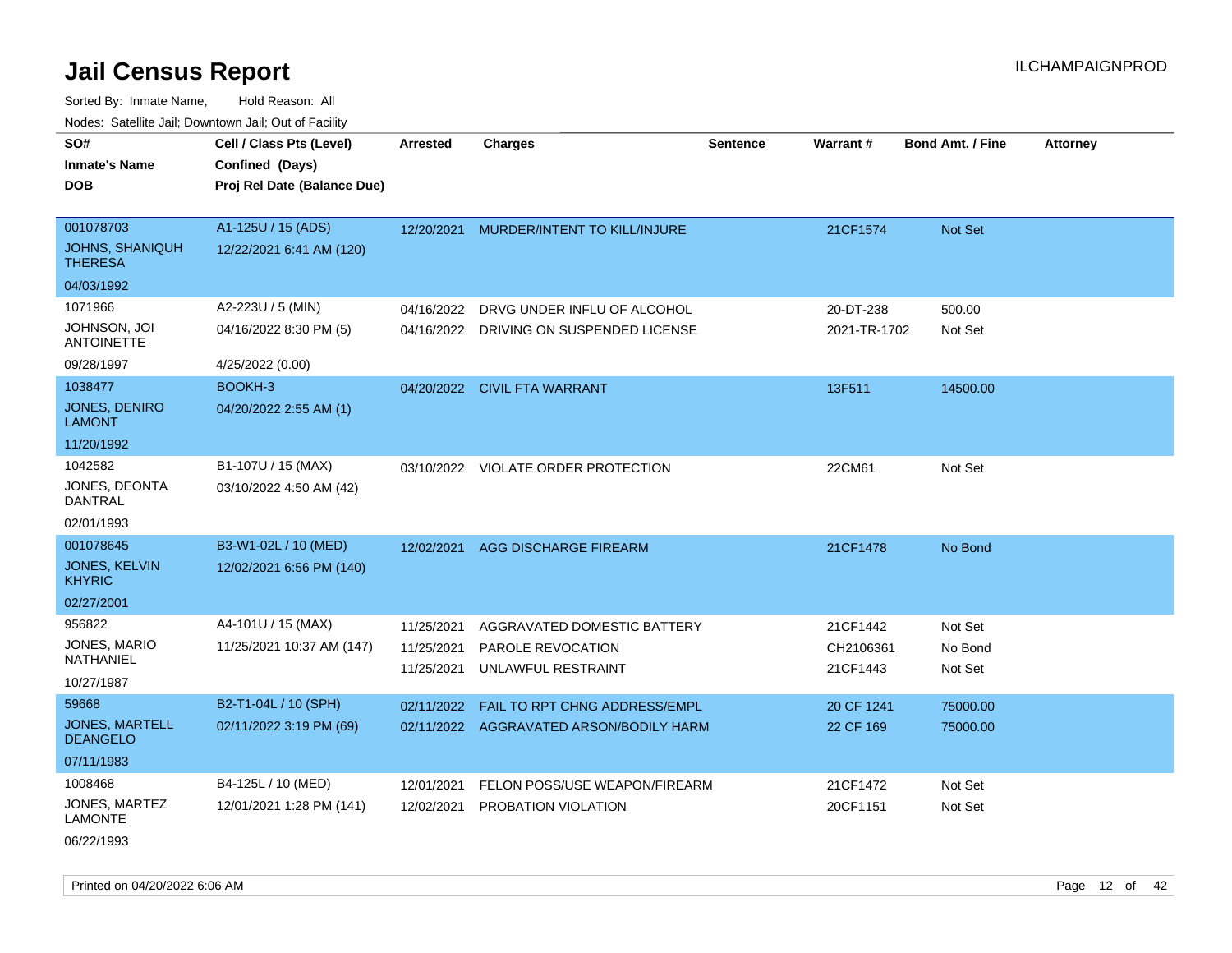| SO#                                   | Cell / Class Pts (Level)    | <b>Arrested</b> | <b>Charges</b>                            | <b>Sentence</b> | Warrant#    | <b>Bond Amt. / Fine</b> | <b>Attorney</b> |
|---------------------------------------|-----------------------------|-----------------|-------------------------------------------|-----------------|-------------|-------------------------|-----------------|
| <b>Inmate's Name</b>                  |                             |                 |                                           |                 |             |                         |                 |
|                                       | Confined (Days)             |                 |                                           |                 |             |                         |                 |
| <b>DOB</b>                            | Proj Rel Date (Balance Due) |                 |                                           |                 |             |                         |                 |
|                                       |                             |                 |                                           |                 |             |                         |                 |
| 44798                                 | BOOKH-7                     | 04/19/2022      | <b>INTIMIDATION/PUBLIC OFFICIAL</b>       |                 | 2022CFAWOW  | Not Set                 |                 |
| <b>KILLAM, STEVEN</b><br><b>WAYNE</b> | 04/19/2022 5:26 PM (2)      |                 | 04/19/2022 AGG ASLT PEACE OFF/FIRE/ER WRK |                 | 2022CFAWOW  | Not Set                 |                 |
| 03/30/1977                            |                             |                 | 04/19/2022 CRIMINAL TRESPASS TO LAND      |                 | 2022CMAWOW  | <b>Not Set</b>          |                 |
| 1068786                               | B3-W2-06L / 10 (MED)        | 03/04/2022      | DOMESTIC BATTERY/OTHER PRIOR              |                 | 22CF270     | Not Set                 |                 |
| LACY, MALIK SHAKUR                    | 03/04/2022 7:25 PM (48)     | 03/04/2022      | DOMESTIC BATTERY/HARM/VIO O/P             |                 | 18CM478     | 2500.00                 |                 |
|                                       |                             |                 | 03/04/2022 WARRANT OUT OF COUNTY          |                 | 20TR4604    | 3000.00                 |                 |
| 12/01/1996                            |                             |                 |                                           |                 |             |                         |                 |
| 1041648                               | A4-103L / 15 (MAX)          |                 | 01/11/2022 ARMED HABITUAL CRIMINAL        | 6y (DOC)        | 22CF41      | Not Set                 |                 |
| LANE, DEMETRIUS<br><b>LAQUAN</b>      | 01/11/2022 5:27 AM (100)    |                 | 01/11/2022 PAROLE REVOCATION              |                 | CH2200221   | Not Set                 |                 |
| 07/04/1996                            |                             |                 |                                           |                 |             |                         |                 |
| 1070011                               | B4-124U / 10 (MED)          | 08/03/2021      | AGG DISCH FIREARM/1ST AID PERS            | 10y (DOC)       | 21CF929     | Not Set                 |                 |
| LAWS, WILLIAM<br>ZARAK, Third         | 08/03/2021 3:53 PM (261)    |                 |                                           |                 |             |                         |                 |
| 07/06/1999                            |                             |                 |                                           |                 |             |                         |                 |
| 548089                                | B1-204U / 15 (MAX)          |                 | 12/04/2020 ATTEMPT (FIRST DEGREE MURDER)  |                 | 20CF1378    | Not Set                 |                 |
| LEWIS, LAWRENCE<br>PAUL, Third        | 12/04/2020 4:42 AM (503)    |                 |                                           |                 |             |                         |                 |
| 02/08/1993                            |                             |                 |                                           |                 |             |                         |                 |
| 001078924                             | A4-205L / 10 (MED)          | 03/09/2022      | DOMESTIC BATTERY/OTHER PRIOR              |                 | 22CF289     | Not Set                 |                 |
| LIVINGSTON, MASON<br><b>RICHARD</b>   | 03/09/2022 4:13 AM (43)     |                 | 03/09/2022 WARRANT OUT OF COUNTY          |                 | 2019 CM 230 | 5000.00                 |                 |
| 08/23/1988                            |                             |                 |                                           |                 |             |                         |                 |
| 1038892                               | B2-T1-03U / 10 (SPH)        |                 | 02/16/2022 PRED CRIM SEX ASLT/BODILY HARM |                 | 22CF199     | No Bond                 |                 |
| MCCAULEY, TIMOTHY<br><b>WILLIAM</b>   | 02/16/2022 8:49 PM (64)     |                 |                                           |                 |             |                         |                 |
| 03/05/1989                            |                             |                 |                                           |                 |             |                         |                 |
| 48792                                 | B4-126L / 10 (MED)          | 11/19/2021      | AGG BATTERY/DISCHARGE FIREARM             |                 | 21CF1425    | Not Set                 |                 |
| MCCLAIN, HURCHEL<br><b>JOSEPH</b>     | 11/20/2021 4:11 AM (152)    |                 |                                           |                 |             |                         |                 |
| 05/01/1979                            |                             |                 |                                           |                 |             |                         |                 |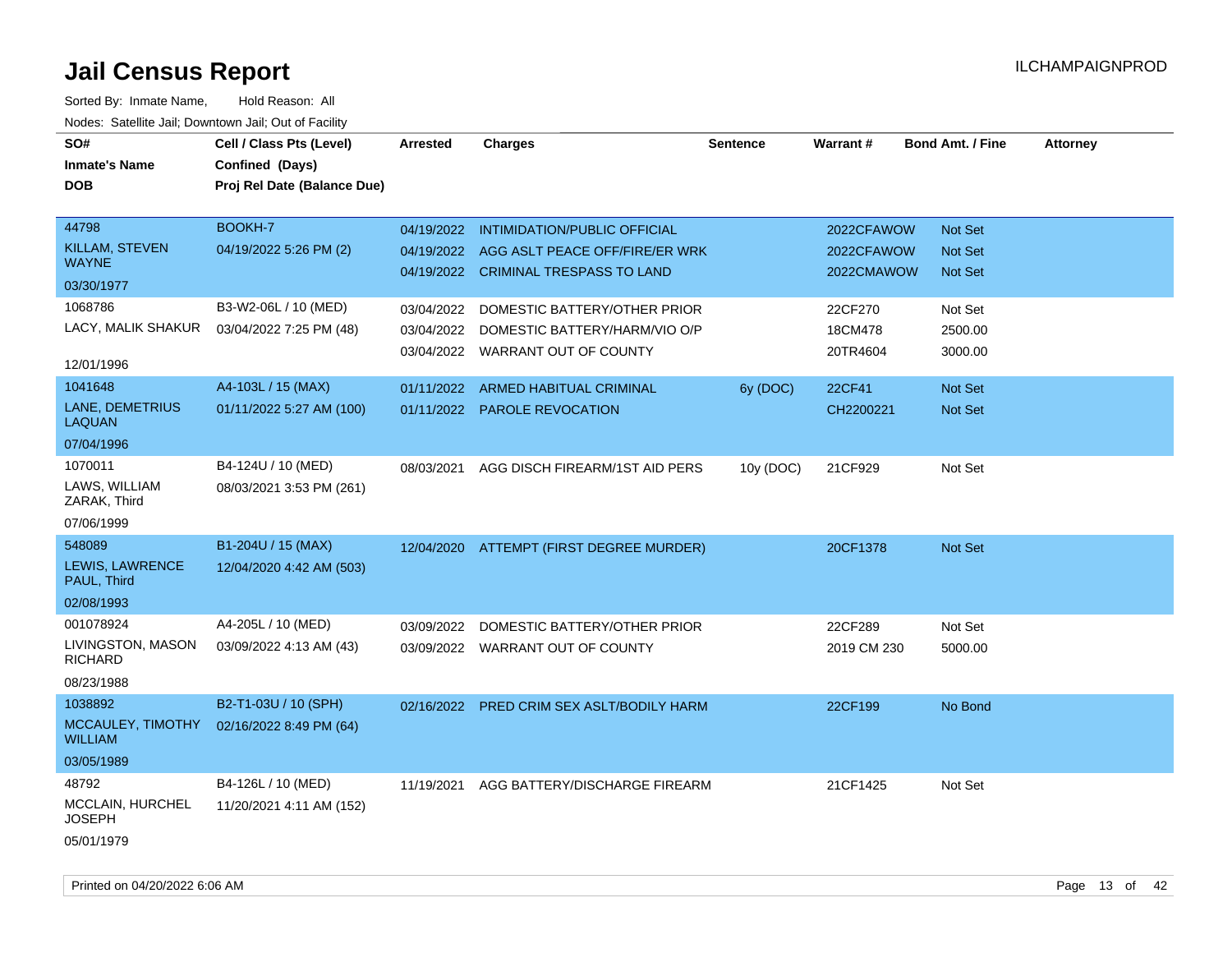| SO#                                    | Cell / Class Pts (Level)                     | <b>Arrested</b> | <b>Charges</b>                           | <b>Sentence</b> | Warrant#    | <b>Bond Amt. / Fine</b> | <b>Attorney</b> |
|----------------------------------------|----------------------------------------------|-----------------|------------------------------------------|-----------------|-------------|-------------------------|-----------------|
| <b>Inmate's Name</b>                   | Confined (Days)                              |                 |                                          |                 |             |                         |                 |
| <b>DOB</b>                             | Proj Rel Date (Balance Due)                  |                 |                                          |                 |             |                         |                 |
|                                        |                                              |                 |                                          |                 |             |                         |                 |
| 001077938                              | <b>BOOKH-6 / 15 (ADS)</b>                    | 05/10/2021      | AGG KIDNAPING DISCH FIR/HARM             |                 | 21CF532     | Not Set                 |                 |
| MCGAHA,                                | 05/10/2021 7:02 PM (346)                     | 05/11/2021      | <b>MURDER</b>                            |                 | 2021-CF-215 | No Bond                 |                 |
| <b>CHRISTOPHER D</b>                   |                                              | 05/27/2021      | <b>ESCAPE FROM DEPT OF CORRECTION</b>    |                 | 21CF600     | Not Set                 |                 |
| 07/27/1991                             |                                              |                 |                                          |                 |             |                         |                 |
| 66710                                  | A4-207U / 15 (ADS)                           |                 | 01/19/2022 ARMED VIOLENCE/CATEGORY I     |                 | 22CF88      | Not Set                 |                 |
| MEEKS, CASSARIOUS<br><b>MONTE</b>      | 01/20/2022 11:40 AM (91)                     |                 |                                          |                 |             |                         |                 |
| 06/22/1984                             |                                              |                 |                                          |                 |             |                         |                 |
| 1043071                                | A2-120L / 10 (MED)                           | 11/08/2021      | CRIM DMG/GOVT PROP/<\$500                |                 | 21CF1378    | Not Set                 |                 |
| <b>MERRELL-</b><br>SUTHERLAND, ALICIA  | 11/08/2021 2:22 AM (164)                     |                 |                                          |                 |             |                         |                 |
| 11/26/1972                             |                                              |                 |                                          |                 |             |                         |                 |
| 968679                                 | B1-203U / 15 (MAX)                           |                 | 04/10/2022 ARMED VIOLENCE/CATEGORY I     |                 | 21CF911     | 750000.00               |                 |
| MILES, ANTHONY<br><b>MARCUS JERALE</b> | 04/10/2022 9:29 PM (11)                      |                 |                                          |                 |             |                         |                 |
| 10/21/1985                             |                                              |                 |                                          |                 |             |                         |                 |
| 41584                                  | B4-227L / 15 (MAX)                           | 12/01/2021      | <b>ARMED HABITUAL CRIMINAL</b>           |                 | 21CF1467    | Not Set                 |                 |
|                                        | MILLER, JOSE LOVELL 12/02/2021 1:04 AM (140) |                 |                                          |                 |             |                         |                 |
|                                        |                                              |                 |                                          |                 |             |                         |                 |
| 10/07/1975                             |                                              |                 |                                          |                 |             |                         |                 |
| 1052889                                | B3-W8-30L / 10 (MED)                         |                 | 03/31/2022 AGGRAVATED DOMESTIC BATTERY   |                 | 22CF375     | No Bond                 |                 |
| MOORE, JEREMIAH<br><b>THOMAS</b>       | 03/31/2022 2:39 AM (21)                      |                 |                                          |                 |             |                         |                 |
| 07/21/1996                             |                                              |                 |                                          |                 |             |                         |                 |
| 539294                                 | B1-205L / 10 (MED)                           | 01/11/2022      | AGG DUI/NO VALID DL                      |                 | 22CF49      | Not Set                 |                 |
| MOSLEY, JAMES<br><b>CALVIN</b>         | 01/11/2022 9:43 PM (100)                     |                 | 01/11/2022 PAROLE REVOCATION             |                 | CH2200227   | No Bond                 |                 |
| 12/11/1985                             |                                              |                 |                                          |                 |             |                         |                 |
| 1012617                                | A4-207L / 10 (MED)                           |                 | 04/01/2022 FELON POSS/USE WEAPON/FIREARM | $2y$ (CJ)       | 21CF889     | No Bond                 |                 |
| NEAL, ANDRE<br>LORENZO                 | 04/01/2022 11:56 AM (20)                     |                 |                                          |                 |             |                         |                 |
| 10/11/1993                             |                                              |                 |                                          |                 |             |                         |                 |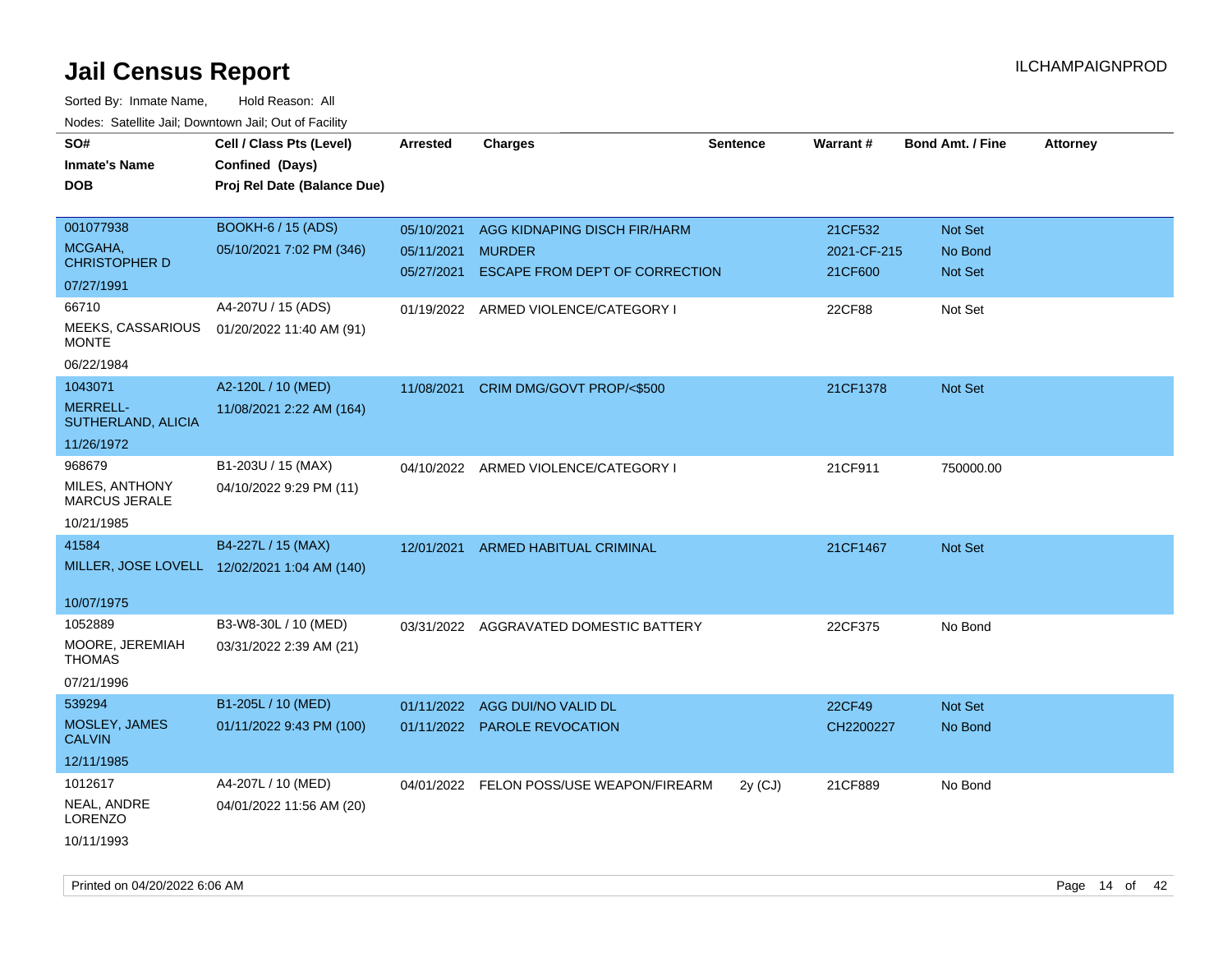Sorted By: Inmate Name, Hold Reason: All Nodes: Satellite Jail; Downtown Jail; Out of Facility

| roaco. Calcillo dall, Downtown dall, Cal of Fability |                             |            |                                          |                 |               |                         |                 |
|------------------------------------------------------|-----------------------------|------------|------------------------------------------|-----------------|---------------|-------------------------|-----------------|
| SO#                                                  | Cell / Class Pts (Level)    | Arrested   | <b>Charges</b>                           | <b>Sentence</b> | Warrant#      | <b>Bond Amt. / Fine</b> | <b>Attorney</b> |
| <b>Inmate's Name</b>                                 | Confined (Days)             |            |                                          |                 |               |                         |                 |
| <b>DOB</b>                                           | Proj Rel Date (Balance Due) |            |                                          |                 |               |                         |                 |
|                                                      |                             |            |                                          |                 |               |                         |                 |
| 001078517                                            | B1-102L / 15 (MAX)          |            | 10/19/2021 ATTEMPT (FIRST DEGREE MURDER) |                 | 21CF1267      | Not Set                 |                 |
| <b>NELSON, RORY</b><br><b>DEMOND</b>                 | 10/19/2021 3:55 AM (184)    |            |                                          |                 |               |                         |                 |
| 08/14/1984                                           |                             |            |                                          |                 |               |                         |                 |
| 001078854                                            | B2-T2-05U / 15 (MAX)        | 02/15/2022 | AGG BATTERY/DISCHARGE FIREARM            |                 | 2019JD22      | No Bond                 |                 |
| PATNAUDE, MARTY<br><b>WW</b>                         | 02/15/2022 5:12 PM (65)     |            | 02/15/2022 ARMED VIOLENCE/CATEGORY I     |                 | 22CF190       | Not Set                 |                 |
| 08/26/2003                                           |                             |            |                                          |                 |               |                         |                 |
| 61251                                                | <b>BOOKF-1 / 15 (ADS)</b>   | 12/27/2021 | <b>PRED CRIM SEX ASLT/VICTIM &lt;13</b>  |                 | 21CF651       | No Bond                 |                 |
| PETMECKY, JOHN<br><b>ROBERT</b>                      | 12/27/2021 1:52 PM (115)    |            |                                          |                 |               |                         |                 |
| 03/09/1983                                           |                             |            |                                          |                 |               |                         |                 |
| 1030954                                              | B3-W4-16L / 10 (MED)        | 01/14/2022 | ARMED VIOLENCE/CATEGORY I                |                 | 22CF76        | Not Set                 |                 |
| PETTIGREW,<br><b>MALCOME JAMIESON</b>                | 01/15/2022 4:35 AM (96)     |            | 01/14/2022 MFG/DEL CANNABIS/10-30 GRAMS  |                 | 2020CF9       | 15000.00                |                 |
| 02/20/1995                                           |                             |            |                                          |                 |               |                         |                 |
| 1059394                                              | B3-W1-04L / 5 (MIN)         |            | 02/16/2022 AGG DUI/NO VALID DL           |                 | 2020CF1396    | No Bond                 |                 |
| PHILLIPS, ISAAC<br><b>TERRELL</b>                    | 02/16/2022 9:00 AM (64)     |            |                                          |                 |               |                         |                 |
| 12/27/1996                                           | 5/15/2022 (0.00)            |            |                                          |                 |               |                         |                 |
| 1059512                                              | B4-223L / 10 (MED)          | 04/12/2022 | <b>DOMESTIC BATTERY</b>                  | 2y (DOC)        | 2019-CF-589   | Not Set                 |                 |
| PHILLIPS, LAMAR<br><b>DESHAWN</b>                    | 04/12/2022 5:15 PM (9)      |            | 04/12/2022 RESIST/OBSTRUCT WITH INJURY   |                 | 22CF451       | Not Set                 |                 |
| 04/02/1996                                           |                             |            |                                          |                 |               |                         |                 |
| 1069766                                              | A2-220U / 5 (ADS)           | 04/05/2022 | POSS HYPO/SYRINGE/NEEDLES/2ND+           |                 | 20CF460       | 940.00                  |                 |
| PHILLIPS, REBEKAH<br><b>LOUISE</b>                   | 04/05/2022 2:44 PM (16)     |            | 04/05/2022 DUI ANY AMOUNT OF DRUG        |                 | 17-DT-00267-1 | No Bond                 |                 |
| 09/06/1985                                           |                             |            |                                          |                 |               |                         |                 |
| 1015033                                              | A3-112L / 10 (MED)          | 03/05/2022 | POSSESSION OF STOLEN FIREARM             |                 | 21CF1172      | 500000.00               |                 |
| PICKENS, DANTE<br><b>DEVON</b>                       | 03/05/2022 4:01 AM (47)     | 03/05/2022 | POSS AMT CON SUB EXCEPT(A)/(D)           |                 | 20CF109       | 20000.00                |                 |
| 01/05/1993                                           |                             |            |                                          |                 |               |                         |                 |

Printed on 04/20/2022 6:06 AM Page 15 of 42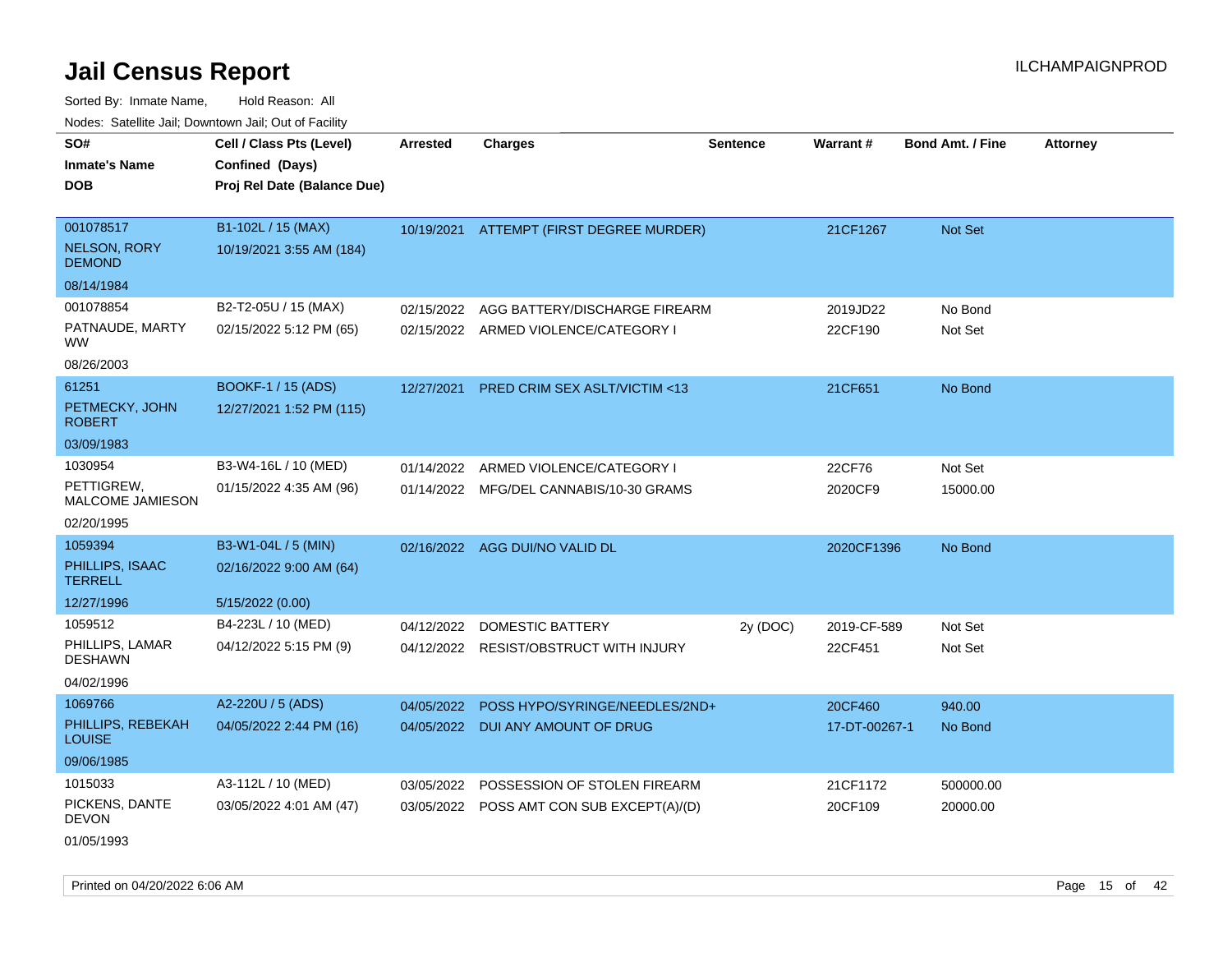| rouce. Calcinic Jan, Downtown Jan, Out of Facility |                             |                     |                                           |          |              |                         |                 |
|----------------------------------------------------|-----------------------------|---------------------|-------------------------------------------|----------|--------------|-------------------------|-----------------|
| SO#                                                | Cell / Class Pts (Level)    | <b>Arrested</b>     | <b>Charges</b>                            | Sentence | Warrant#     | <b>Bond Amt. / Fine</b> | <b>Attorney</b> |
| <b>Inmate's Name</b>                               | Confined (Days)             |                     |                                           |          |              |                         |                 |
| DOB                                                | Proj Rel Date (Balance Due) |                     |                                           |          |              |                         |                 |
|                                                    |                             |                     |                                           |          |              |                         |                 |
| 1022441                                            | B2-T1-01U / 10 (SPH)        | 10/27/2021          | AGG BATTERY/PEACE OFFICER                 |          | 2021 CF 12   | No Bond                 |                 |
| PICKENS, DONTRELL<br>DEMAR                         | 10/27/2021 1:39 PM (176)    | 10/27/2021          | AGG BATTERY/PEACE OFFICER                 |          | 2020 CF 1488 | No Bond                 |                 |
| 12/10/1993                                         |                             |                     |                                           |          |              |                         |                 |
| 001079082                                          | BOOKH-3                     | 04/19/2022          | <b>DOMESTIC BATTERY</b>                   |          | 2022CMAWOW   | Not Set                 |                 |
| RAMM, JACOB LYNN                                   | 04/19/2022 3:52 PM (2)      |                     |                                           |          |              |                         |                 |
| 06/10/2002                                         |                             |                     |                                           |          |              |                         |                 |
| 1069524                                            | B3-W5-18L / 10 (MED)        | 08/08/2021          | MFG/DEL CANNABIS/30-500 GRAMS             | 5y (DOC) | 21CF953      | Not Set                 |                 |
| RAY-DAVIS, KAMARI<br><b>DAYVON</b>                 | 08/09/2021 2:44 AM (255)    |                     |                                           |          |              |                         |                 |
| 03/30/2000                                         |                             |                     |                                           |          |              |                         |                 |
| 001078482                                          | B1-204L / 10 (MED)          |                     | 03/14/2022 AGG DISCHARGE FIREARM/VEH/SCH  |          | 22CF299      | 250000.00               |                 |
| <b>REED, MONTRES</b><br><b>ANTRON</b>              | 03/14/2022 12:06 PM (38)    |                     |                                           |          |              |                         |                 |
| 02/26/2004                                         |                             |                     |                                           |          |              |                         |                 |
| 45473                                              | A3-116L / 15 (MAX)          |                     | 04/14/2022 CHILD SEX OFFEN/EMP DAY CARE   | 5y (DOC) | 21CF1275     | No Bond                 |                 |
| REXROAD, CALVIN<br><b>ALLEN</b>                    | 04/14/2022 5:04 PM (7)      |                     |                                           |          |              |                         |                 |
| 10/04/1970                                         |                             |                     |                                           |          |              |                         |                 |
| 982660                                             | A4-202U / 10 (MED)          | 03/22/2022 BURGLARY |                                           |          | 22CF339      | No Bond                 |                 |
| REYNOLDS, DAVID<br>ALLEN                           | 03/22/2022 4:11 AM (30)     |                     |                                           |          |              |                         |                 |
| 03/27/2002                                         |                             |                     |                                           |          |              |                         |                 |
| 001079048                                          | A2-222U / 15 (MAX)          | 04/10/2022 MURDER   |                                           |          | 21CF649      | 1000000.00              |                 |
| ROBINSON, AMARI                                    | 04/10/2022 9:44 AM (11)     | 04/10/2022          | <b>AGGRAVATED BATTERY</b>                 |          | 2022-JD-014  | <b>Not Set</b>          |                 |
| <b>MICHELLE TAMIRA</b>                             |                             | 04/10/2022          | <b>CRIMINAL DAMAGE</b>                    |          | 2022-JD-014  | Not Set                 |                 |
| 04/10/2004                                         |                             |                     | 04/10/2022 AGG UNLAWFUL USE WEAPON/PERSON |          | 21-JD-079    | Not Set                 |                 |
| 979485                                             | B2-T4-16L / 15 (SPH)        | 03/12/2021          | <b>PRED CRIM SEX ASLT/VICTIM &lt;13</b>   |          | 21CF282      | Not Set                 |                 |
| RODRIGUEZ, JOSHUA<br><b>ANTHONY</b>                | 03/12/2021 1:57 PM (405)    |                     |                                           |          |              |                         |                 |
| 04/06/1990                                         |                             |                     |                                           |          |              |                         |                 |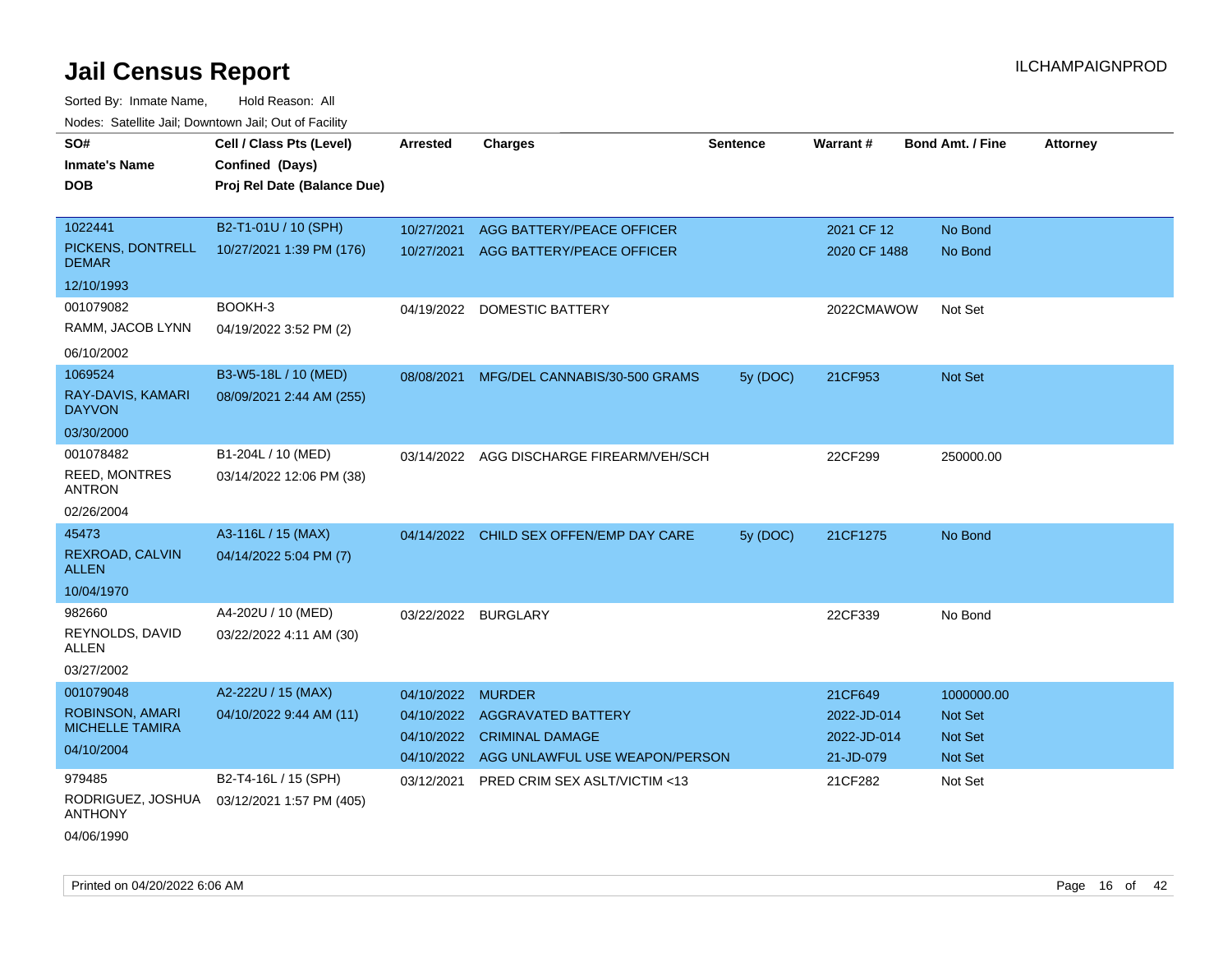Sorted By: Inmate Name, Hold Reason: All Nodes: Satellite Jail; Downtown Jail; Out of Facility

| roaco. Catolino cali, Domntonn cali, Out of Facility |                                            |            |                                           |                 |            |                         |                 |
|------------------------------------------------------|--------------------------------------------|------------|-------------------------------------------|-----------------|------------|-------------------------|-----------------|
| SO#                                                  | Cell / Class Pts (Level)                   | Arrested   | <b>Charges</b>                            | <b>Sentence</b> | Warrant#   | <b>Bond Amt. / Fine</b> | <b>Attorney</b> |
| <b>Inmate's Name</b>                                 | Confined (Days)                            |            |                                           |                 |            |                         |                 |
| <b>DOB</b>                                           | Proj Rel Date (Balance Due)                |            |                                           |                 |            |                         |                 |
|                                                      |                                            |            |                                           |                 |            |                         |                 |
| 61330                                                | B4-224L / 15 (MAX)                         | 12/01/2021 | ARMED HABITUAL CRIMINAL                   |                 | 21CF1473   | Not Set                 |                 |
| <b>RUFFIN, JONATHON</b><br><b>CECIL</b>              | 12/01/2021 5:34 AM (141)                   | 12/01/2021 | <b>PAROLE REVOCATION</b>                  |                 | CH2107545  | No Bond                 |                 |
| 05/10/1984                                           |                                            |            |                                           |                 |            |                         |                 |
| 001077681                                            | B4-223U / 10 (MED)                         | 04/08/2022 | CRIM DMG/GOVT PROP/<\$500                 |                 | 22CM101    | Not Set                 |                 |
| SALES, ANDREW                                        | 04/08/2022 6:03 PM (13)                    | 04/11/2022 | ELEC HRSMT/OBSCENE/FORC FEL               |                 | 21CF406    | Not Set                 |                 |
| <b>KEVIN</b>                                         |                                            |            | 04/11/2022 AGGRAVATED DOMESTIC BATTERY    |                 | 21CF247    | Not Set                 |                 |
| 02/25/1979                                           |                                            |            |                                           |                 |            |                         |                 |
| 977151                                               | <b>BOOKH-1 / 15 (MAX)</b>                  |            | 04/14/2022 CHILD SEX OFFENDER/SCHOOL ZONE |                 | 22CFAWOW   | Not Set                 |                 |
|                                                      | SAMPLE, TEDDY GENE 04/14/2022 11:27 AM (7) |            |                                           |                 |            |                         |                 |
| 07/05/1989                                           |                                            |            |                                           |                 |            |                         |                 |
| 001079056                                            | A3-114U / 15 (MAX)                         |            | 04/12/2022 AGG UNLAWFUL USE OF WEAPON/VEH |                 | 22CF450    | Not Set                 |                 |
| SANDERS, JAZONTAE<br>XR.                             | 04/12/2022 8:34 PM (9)                     |            |                                           |                 |            |                         |                 |
| 03/13/2002                                           |                                            |            |                                           |                 |            |                         |                 |
| 1071161                                              | B4-124L / 15 (MAX)                         | 08/18/2021 | DELIVERY OF OR POSSESSION OF W/INT        |                 | 21CF1008   | No Bond                 |                 |
| <b>SANDERS, MARKELL</b><br><b>LAMAR</b>              | 08/18/2021 6:18 PM (246)                   |            |                                           |                 |            |                         |                 |
| 02/02/2000                                           |                                            |            |                                           |                 |            |                         |                 |
| 1075386                                              | BOOKH-8 / 15 (ADS)                         |            | 04/13/2022 AGG UNLAWFUL USE OF WEAPON/VEH |                 | 2022CF463  | No Bond                 |                 |
| SANDERS, MARQUIS<br><b>JOVON</b>                     | 04/13/2022 7:18 PM (8)                     |            |                                           |                 |            |                         |                 |
| 01/19/2002                                           |                                            |            |                                           |                 |            |                         |                 |
| 001078898                                            | A4-205U / 15 (MAX)                         |            | 03/02/2022 AGG DISCHARGE FIREARM          |                 | 22CF254    | Not Set                 |                 |
| SAROLAS, JONATHAN<br>Е                               | 03/02/2022 9:20 AM (50)                    |            |                                           |                 |            |                         |                 |
| 07/16/1988                                           |                                            |            |                                           |                 |            |                         |                 |
| 001078441                                            | BOOKF-3 / 15 (ADS)                         | 10/01/2021 | ARMED HABITUAL CRIMINAL                   |                 | 21CF1182   | Not Set                 |                 |
| SINGLETON, CORRIE<br><b>DERRELL</b>                  | 10/01/2021 12:36 PM (202)                  | 12/20/2021 | SPEEDING 26-34 MPH OVER LIMIT             |                 | 2021TR2701 | 1000.00                 |                 |
| 05/07/1983                                           |                                            |            |                                           |                 |            |                         |                 |

Printed on 04/20/2022 6:06 AM Page 17 of 42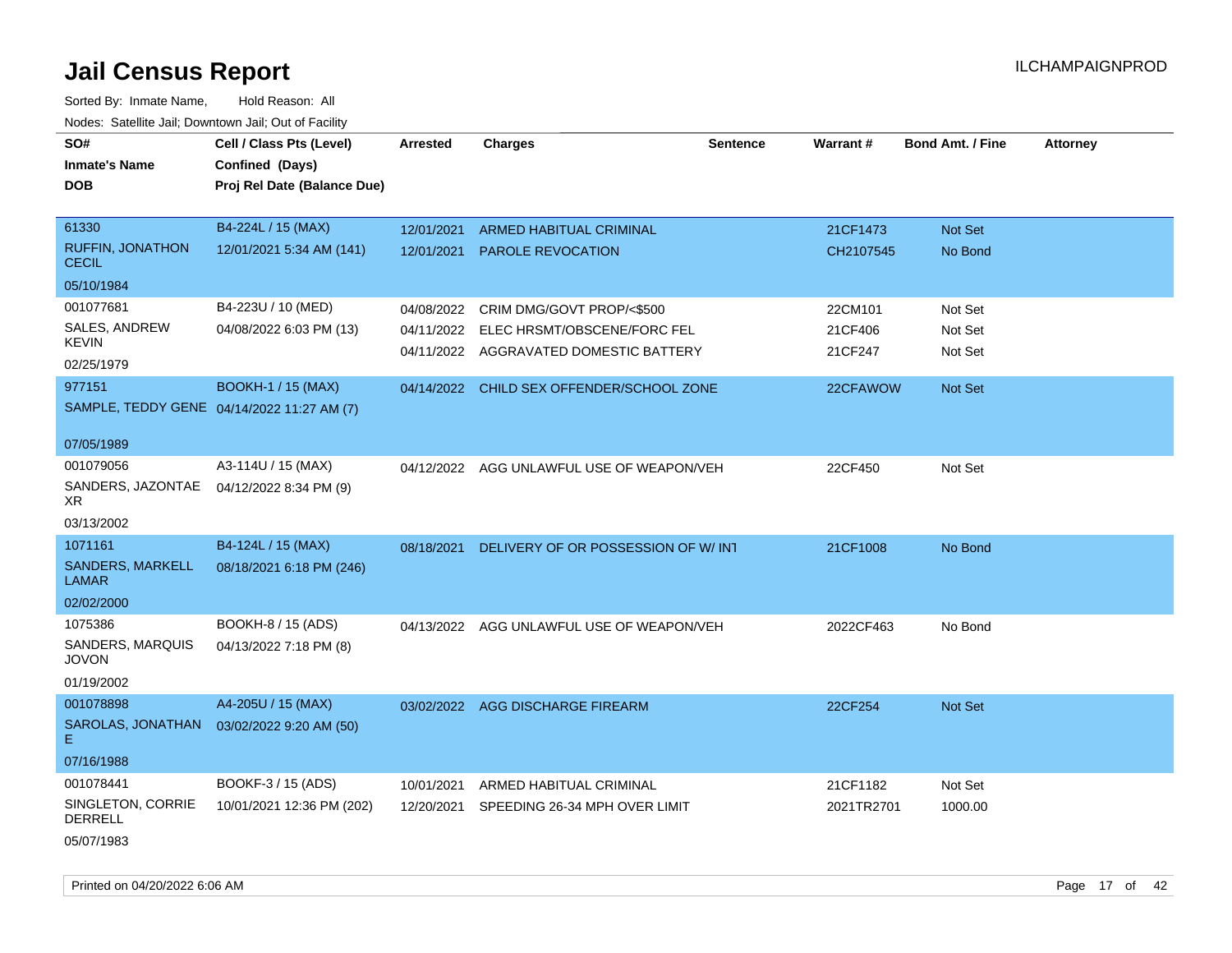| roacs. Calcinic Jan, Downtown Jan, Out of Facility           |                                                                            |                     |                                                                        |                 |                   |                         |                 |
|--------------------------------------------------------------|----------------------------------------------------------------------------|---------------------|------------------------------------------------------------------------|-----------------|-------------------|-------------------------|-----------------|
| SO#<br><b>Inmate's Name</b><br><b>DOB</b>                    | Cell / Class Pts (Level)<br>Confined (Days)<br>Proj Rel Date (Balance Due) | <b>Arrested</b>     | <b>Charges</b>                                                         | <b>Sentence</b> | <b>Warrant#</b>   | <b>Bond Amt. / Fine</b> | <b>Attorney</b> |
| 537723<br>SMITH, COREY ADRIAN 04/18/2022 9:45 AM (3)         | A3-217L / 10 (MED)                                                         |                     | 04/18/2022 FELON POSS/USE WEAPON/FIREARM                               | 4y (DOC)        |                   | No Bond                 |                 |
| 09/01/1987                                                   |                                                                            |                     |                                                                        |                 |                   |                         |                 |
| 62924<br>STARKS, JUSTIN<br><b>COURTNEY</b>                   | B4-226L / 10 (MED)<br>03/11/2022 2:29 AM (41)                              | 03/11/2022          | FELON POSS/USE WEAPON/FIREARM<br>03/11/2022 CRIM DMG TO PROP \$500-10K |                 | 22CF294<br>19CF63 | Not Set<br>3000.00      |                 |
| 08/12/1984<br>001077770                                      | A1-124U / 5 (MIN)<br>STOFFLE, KELLY ANNE 01/06/2022 3:14 PM (105)          |                     | 01/06/2022 RESIDENTIAL BURGLARY                                        |                 | 21CF319           | Not Set                 |                 |
| 04/12/1989                                                   |                                                                            |                     |                                                                        |                 |                   |                         |                 |
| 38305<br>STOVER, JOSH<br><b>ANDREW</b>                       | B2-T2-06L / 10 (SPH)<br>03/18/2020 10:24 AM (764)                          | 03/18/2020          | CRIMINAL SEXUAL ABUSE                                                  |                 | 20CF-343          | 500000.00               |                 |
| 08/18/1973                                                   |                                                                            |                     |                                                                        |                 |                   |                         |                 |
| 001078742<br><b>TAYLOR, ERIKA LYNN</b>                       | A2-121U / 5 (ADS)<br>04/01/2022 10:15 AM (20)                              | 04/01/2022 BURGLARY |                                                                        |                 | 22CF33            | 10000.00                |                 |
| 04/09/1996                                                   |                                                                            |                     |                                                                        |                 |                   |                         |                 |
| 1066794<br>TAYLOR, STANLEY<br><b>JAMES</b><br>01/05/1994     | A3-217U / 5 (MIN)<br>04/15/2022 9:27 AM (6)                                |                     | 04/15/2022 VIO ORDER/PRIOR VIO OF ORDER                                |                 | 2021CF1061        | 150000.00               |                 |
| 32058<br>THOMPSON, STEVEN<br><b>ONEAL</b><br>03/14/1969      | B4-123U / 15 (MAX)<br>06/14/2021 6:44 AM (311)                             | 06/14/2021          | <b>AGG DISCH FIREARM</b>                                               |                 | 21CF690           | <b>Not Set</b>          |                 |
| 001078921<br>TOLBERT, ANTWAN<br><b>LEVELLE</b><br>03/02/1980 | BOOKH-3 / 15 (MAX)<br>04/17/2022 3:43 AM (4)                               |                     | 04/17/2022 DOMESTIC BATTERY                                            |                 | 2022 DV 59        | Not Set                 |                 |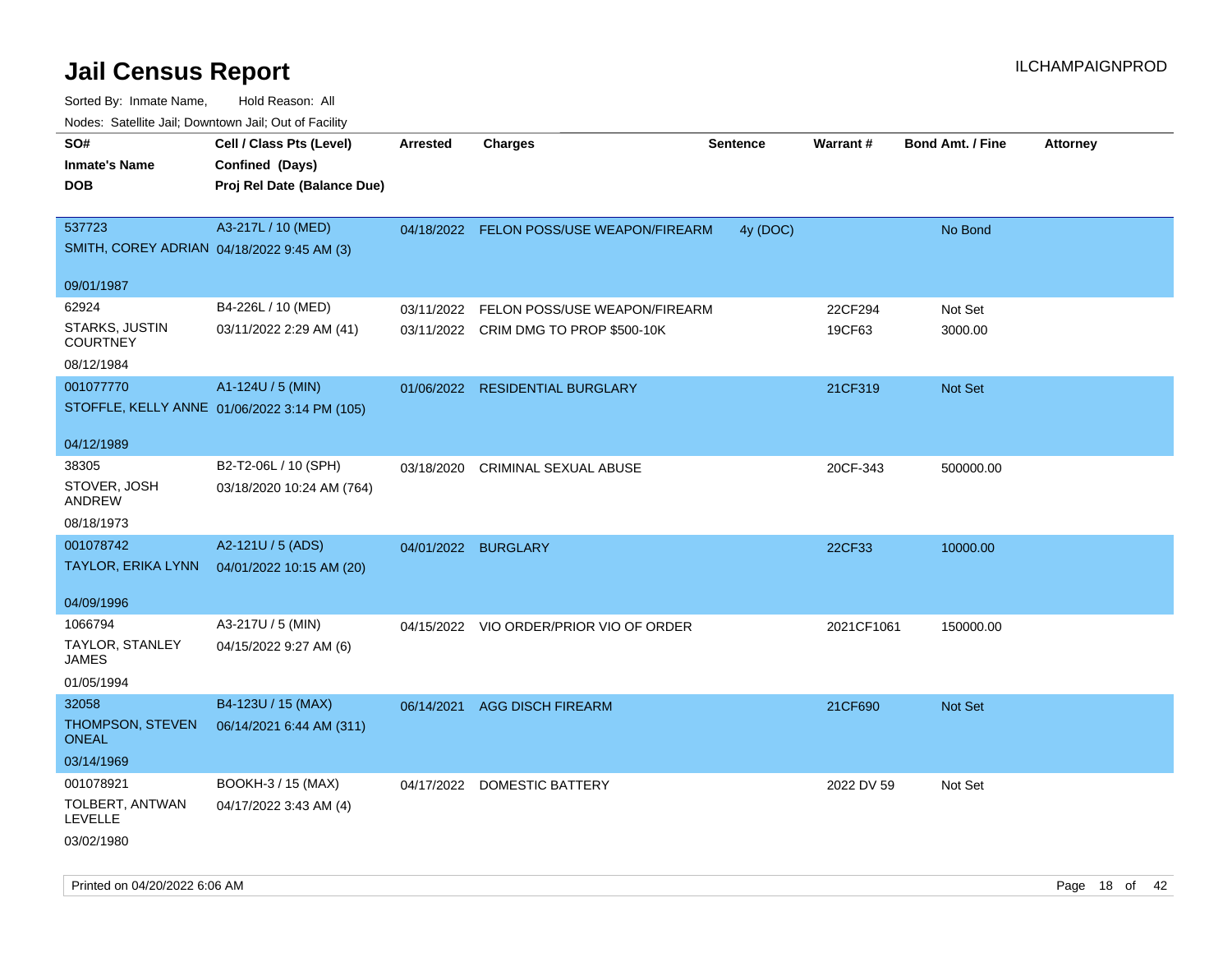| SO#                                       | Cell / Class Pts (Level)    | Arrested          | <b>Charges</b>                            | <b>Sentence</b> | Warrant#   | <b>Bond Amt. / Fine</b> | <b>Attorney</b> |
|-------------------------------------------|-----------------------------|-------------------|-------------------------------------------|-----------------|------------|-------------------------|-----------------|
| <b>Inmate's Name</b>                      | Confined (Days)             |                   |                                           |                 |            |                         |                 |
| <b>DOB</b>                                | Proj Rel Date (Balance Due) |                   |                                           |                 |            |                         |                 |
|                                           |                             |                   |                                           |                 |            |                         |                 |
| 001079064                                 | <b>BOOKH-8 / 10 (MED)</b>   |                   | 04/15/2022 AGG UUW/VEHICLE/NO FOID        |                 | 2022CFAWOW | Not Set                 |                 |
| <b>TOLBERT, ERIC</b><br><b>LAMONT</b>     | 04/15/2022 6:29 PM (6)      |                   |                                           |                 |            |                         |                 |
| 05/27/1997                                |                             |                   |                                           |                 |            |                         |                 |
| 001078792                                 | B4-122U / 15 (MAX)          | 01/24/2022        | <b>FUGITIVE FROM JUSTICE</b>              |                 | 22CF99     | Not Set                 |                 |
| TRAMBLE, TOM                              | 01/24/2022 10:24 AM (87)    | 01/24/2022        | <b>FUGITIVE FROM JUSTICE</b>              |                 | 22CF100    | Not Set                 |                 |
| <b>MARCUS</b>                             |                             |                   | 01/24/2022 ARMED VIOLENCE/CATEGORY I      |                 | 22CF101    | Not Set                 |                 |
| 02/28/1985                                |                             |                   |                                           |                 |            |                         |                 |
| 1076325                                   | B1-201U / 15 (MAX)          | 03/25/2022        | AGG UUW/LOADED/NO FCCA/FOID               |                 | 2020CF742  | 25000.00                |                 |
| <b>TURNER, PRINTISS</b><br>VASHAWN-DEMAN, | 03/25/2022 3:15 PM (27)     | 03/25/2022 MURDER |                                           |                 | 2021CF1071 | 1500000.00              |                 |
| 11/10/2001                                |                             | 03/25/2022        | <b>DOMESTIC BATTERY</b>                   |                 | 20CM468    | 1000.00                 |                 |
|                                           |                             |                   | 03/25/2022 AGG UUW/LOADED/NO FCCA/FOID    |                 | 21CF1520   | 50000.00                |                 |
|                                           |                             |                   | 03/28/2022 FUGITIVE FROM JUSTICE          |                 | 22CF360    | 50000.00                |                 |
| 50548                                     | B3-W3-12L / 10 (MED)        |                   | 03/29/2022 AGG UNLAWFUL USE OF WEAPON/VEH |                 | 21CF1067   | No Bond                 |                 |
| VINEYARD, SHORNOR<br><b>JAMAL</b>         | 03/29/2022 8:51 AM (23)     |                   |                                           |                 |            |                         |                 |
| 12/14/1979                                | 5/19/2022 (0.00)            |                   |                                           |                 |            |                         |                 |
| 001077992                                 | B4-127L / 15 (MAX)          |                   | 03/31/2022 ARMED ROBBERY/NO FIREARM       |                 | 21CF590    | 100000.00               |                 |
| WADE, DONTE<br><b>LAMONT</b>              | 03/31/2022 1:25 PM (21)     |                   |                                           |                 |            |                         |                 |
| 09/05/1986                                |                             |                   |                                           |                 |            |                         |                 |
| 001079004                                 | A4-107U / 15 (MED)          |                   | 04/02/2022 FELON POSS/USE WEAPON/FIREARM  |                 | 22CF391    | No Bond                 |                 |
| <b>WALLS, MICHAEL</b><br><b>DIANSIO</b>   | 04/02/2022 4:16 AM (19)     |                   |                                           |                 |            |                         |                 |
| 06/21/1991                                |                             |                   |                                           |                 |            |                         |                 |
| 996098                                    | B3-W6-24L / 10 (MED)        |                   | 03/25/2022 AGG UUW/PERSON/NO FOID         |                 | 21CF1007   | No Bond                 |                 |
| <b>WASHINGTON,</b><br><b>DANTAEVIOUS</b>  | 03/25/2022 10:18 AM (27)    |                   |                                           |                 |            |                         |                 |
| 11/14/1991                                | 4/23/2022 (0.00)            |                   |                                           |                 |            |                         |                 |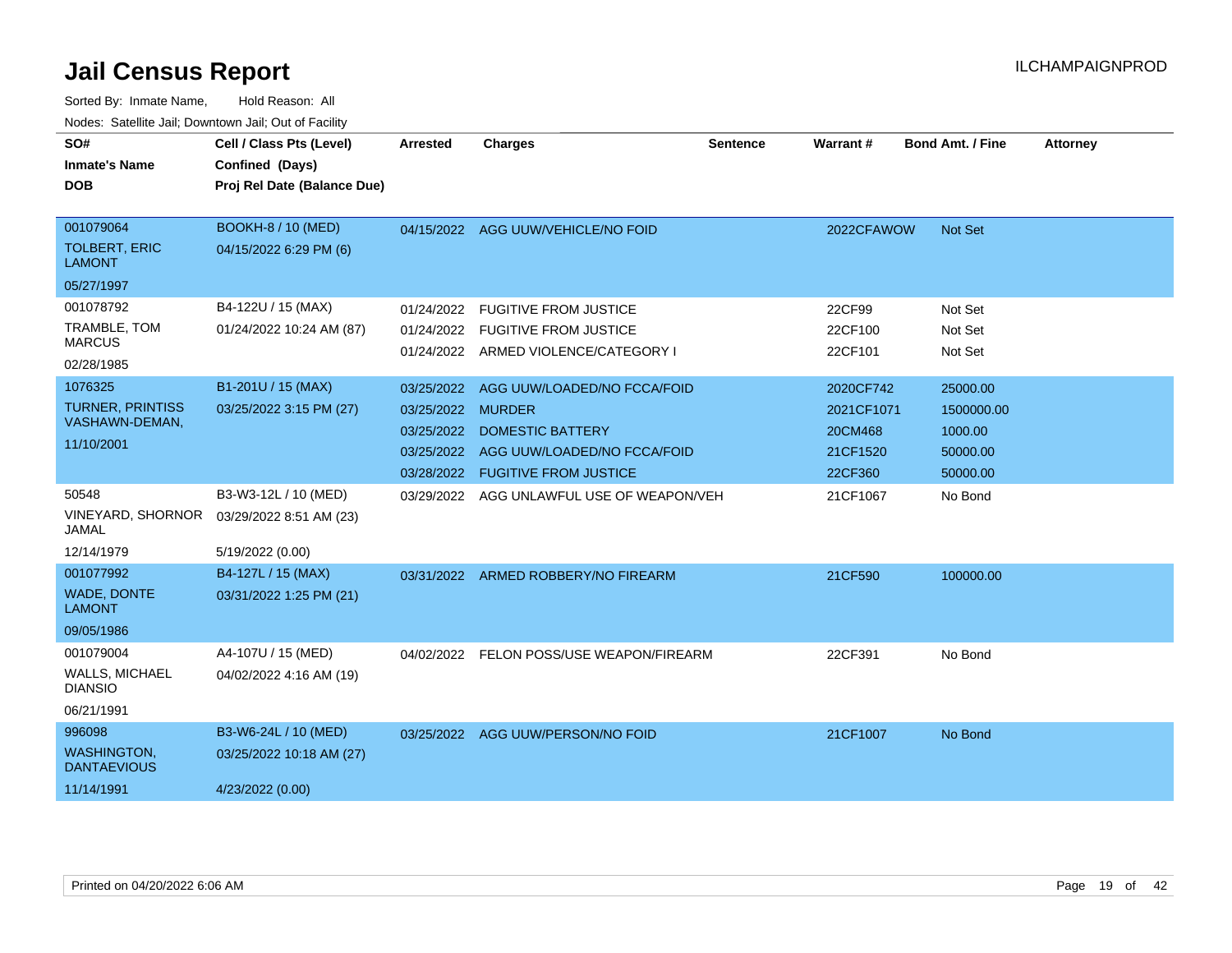| ivouss. Satellite Jali, Downtown Jali, Out of Facility                 |                                                                            |                 |                                                                           |                 |                    |                         |                 |
|------------------------------------------------------------------------|----------------------------------------------------------------------------|-----------------|---------------------------------------------------------------------------|-----------------|--------------------|-------------------------|-----------------|
| SO#<br>Inmate's Name<br>DOB                                            | Cell / Class Pts (Level)<br>Confined (Days)<br>Proj Rel Date (Balance Due) | <b>Arrested</b> | <b>Charges</b>                                                            | <b>Sentence</b> | Warrant#           | <b>Bond Amt. / Fine</b> | <b>Attorney</b> |
| 1070737<br><b>WASHINGTON.</b><br><b>JASTINA VIRGINIA</b>               | A1-126L / 15 (MAX)<br>10/14/2021 12:02 PM (189)                            |                 | 10/14/2021 AGG KIDNAPG/<13/INTEL DISABL                                   | (DHS)           | 2020CF418          | 250000.00               |                 |
| 04/11/2000<br>1067610<br>WASHINGTON,<br>MARCEDELL PIERRE<br>09/13/1996 | A3-215U / 15 (ADS)<br>04/12/2022 5:06 PM (9)                               |                 | 04/12/2022 HOME INVASION/DANGEROUS WEAPON 9y (DOC)                        |                 | 21CF591            | Not Set                 |                 |
| 977140<br><b>WEBSTER, DERRIAL</b><br><b>DEVON</b><br>01/14/1990        | B1-203L / 10 (MED)<br>10/24/2021 2:46 AM (179)                             | 10/24/2021      | ARMED HABITUAL CRIMINAL                                                   |                 | 21CF1289           | <b>Not Set</b>          |                 |
| 001078328<br>WHITE, JUSTIN<br>STEVEN<br>10/25/1995                     | B1-105L / 15 (MAX)<br>08/30/2021 10:48 AM (234)                            | 08/30/2021      | FELON POSS/USE WEAPON/FIREARM                                             |                 | 21CF1045           | Not Set                 |                 |
| 638552<br><b>WILLIAMS, MICHAEL</b><br>JAMES<br>03/29/1964              | B2-T2-08L / 5 (SPH)<br>10/07/2021 12:20 PM (196)                           | 10/07/2021      | CHILD PORNOGRAPHY/PHOTOGRAPH                                              |                 | 2021CF1207         | No Bond                 |                 |
| 1066370<br>WILLIAMS, REONTE<br>remir<br>05/14/1999                     | B1-101L / 15 (MAX)<br>07/28/2021 5:40 AM (267)                             | 07/28/2021      | ARMED VIOLENCE/CATEGORY III                                               |                 | 2021 CF 882        | Not Set                 |                 |
| 001079013<br>WILLIAMS, TRAVIS<br>CENTRELL<br>07/23/1984                | <b>BOOKH-4 / 10 (ADS)</b><br>04/03/2022 7:49 AM (18)                       | 04/03/2022      | DOMESTIC BATTERY                                                          |                 | 22DV50             | <b>Not Set</b>          |                 |
| 1051953<br>WINSTON, ALYSSIA<br>LETEECE<br>03/17/1996                   | A2-221L / 10 (MED)<br>02/02/2022 4:29 AM (78)                              | 02/02/2022      | DOMESTIC BATTERY/OTHER PRIOR<br>03/28/2022 AGG ROBBERY/INDICATE ARM W/FIR |                 | 22CF144<br>22CF353 | Not Set<br>Not Set      |                 |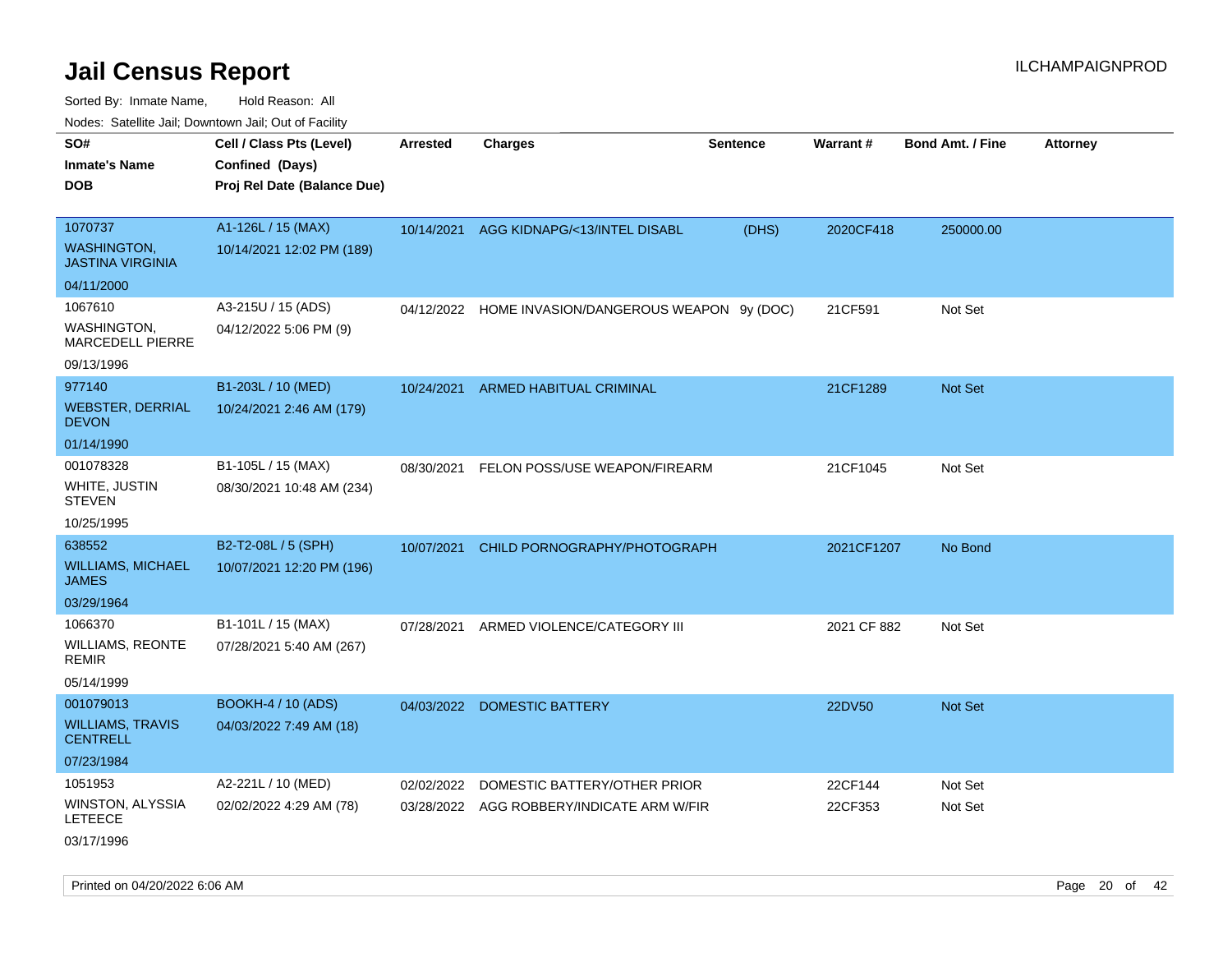| SO#<br><b>Inmate's Name</b><br><b>DOB</b>               | Cell / Class Pts (Level)<br>Confined (Days)<br>Proj Rel Date (Balance Due) | Arrested          | Charges                                  | <b>Sentence</b> | Warrant# | <b>Bond Amt. / Fine</b> | <b>Attorney</b> |
|---------------------------------------------------------|----------------------------------------------------------------------------|-------------------|------------------------------------------|-----------------|----------|-------------------------|-----------------|
| 001077731<br>YOUNG, AARON<br><b>BLAKE</b><br>03/04/2000 | A3-114L / 15 (MAX)<br>04/12/2022 12:53 PM (9)                              |                   | 04/12/2022 ATTEMPT (FIRST DEGREE MURDER) |                 | 22CF428  | 1500000.00              |                 |
| <b>Total Satellite Jail: 157</b>                        |                                                                            | <b>Males: 133</b> | Unknown: 0<br>Females: 24                |                 |          |                         |                 |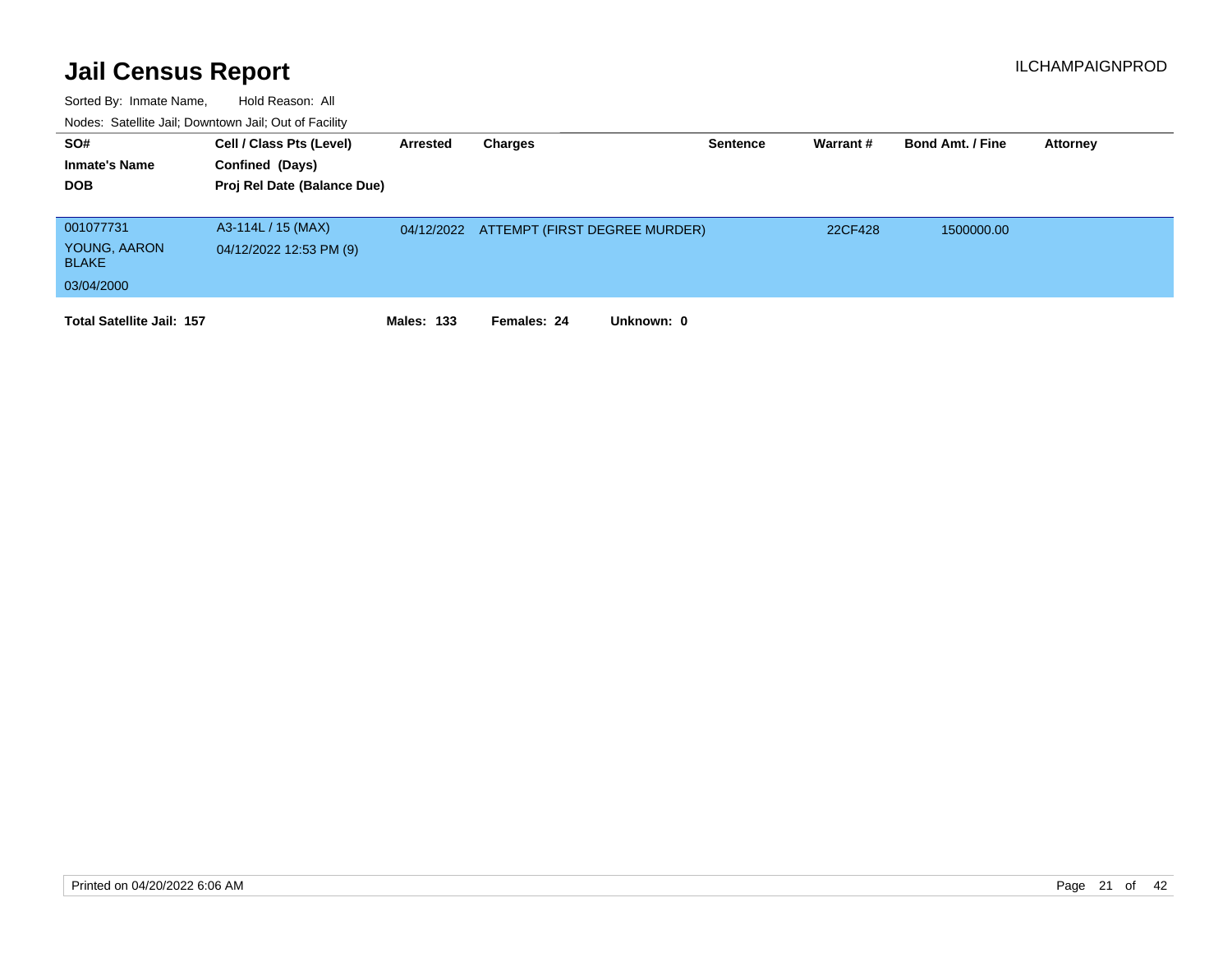| <b>Downtown Jail</b>                             |                             |                 |                                   |                 |                 |                         |                 |
|--------------------------------------------------|-----------------------------|-----------------|-----------------------------------|-----------------|-----------------|-------------------------|-----------------|
| SO#                                              | Cell / Class Pts (Level)    | <b>Arrested</b> | <b>Charges</b>                    | <b>Sentence</b> | <b>Warrant#</b> | <b>Bond Amt. / Fine</b> | <b>Attorney</b> |
| <b>Inmate's Name</b>                             | Confined (Days)             |                 |                                   |                 |                 |                         |                 |
| <b>DOB</b>                                       | Proj Rel Date (Balance Due) |                 |                                   |                 |                 |                         |                 |
|                                                  |                             |                 |                                   |                 |                 |                         |                 |
| 983810                                           | F5U / 15 (MAX)              | 12/14/2021      | <b>ARMED HABITUAL CRIMINAL</b>    |                 | 21CF1526        | Not Set                 |                 |
| AKINS, KEVIN IVAN                                | 12/14/2021 5:34 PM (128)    |                 |                                   |                 |                 |                         |                 |
| 09/23/1990                                       |                             |                 |                                   |                 |                 |                         |                 |
| 952871                                           | G3U / 5 (MIN)               | 03/13/2022      | METH DELIVERY/5<15 GRAMS          |                 | 22CF300         | No Bond                 |                 |
| AUTEBERRY, JOSHUA<br>DAVID                       | 03/13/2022 7:24 PM (39)     |                 |                                   |                 |                 |                         |                 |
| 12/28/1984                                       |                             |                 |                                   |                 |                 |                         |                 |
| 001078218                                        | D1 / 5 (ADS)                | 03/23/2022      | <b>CRIMINAL TRESPASS TO LAND</b>  |                 | 21CM340         | 1000.00                 |                 |
| <b>BAKER, REED ALLEN</b>                         | 03/23/2022 6:55 PM (29)     | 03/23/2022      | <b>DISORDERLY CONDUCT</b>         |                 | 20OV0267        | 1000.00                 |                 |
|                                                  |                             |                 | 03/24/2022 RETAIL THEFT           |                 | 20CM658         | 5000.00                 |                 |
| 07/28/1981                                       |                             |                 |                                   |                 |                 |                         |                 |
| 001077899                                        | G7U / 5 (MIN)               | 03/20/2022      | <b>BURGLARY</b>                   |                 | 21CF593         | 20000.00                |                 |
| <b>BARKSDALE, RAY</b><br><b>SHAWN</b>            | 03/20/2022 2:40 PM (32)     | 03/20/2022      | POSSESSION OF METH/5<15 GRAMS     |                 | 21CF655         | 20000.00                |                 |
| 10/31/1990                                       |                             | 03/20/2022      | POSS STOLEN VEHICLE               |                 | 21CF505         | 20000.00                |                 |
| 517915                                           | C2L / 5 (MIN)               |                 |                                   |                 |                 |                         |                 |
| <b>BOXLEY, CHARLES</b>                           |                             | 08/03/2021      | FORGERY/ISSUE/DELIVER DOCUMENT    |                 |                 | No Bond                 |                 |
| <b>OMAR</b>                                      | 08/03/2021 2:18 PM (261)    | 08/03/2021      | <b>BURGLARY</b>                   |                 | 21CF289         | 20000.00                |                 |
| 01/10/1985                                       |                             | 08/03/2021      | <b>BURGLARY</b>                   |                 | 21CF679         | 20000.00                |                 |
| 47897                                            | J5L / 15 (ADS)              | 01/19/2022      | VIOLATE ORDER PROTECTION          |                 | 22CF85          | Not Set                 |                 |
| BRANAMAN,                                        | 01/19/2022 9:21 PM (92)     | 01/19/2022      | DRVG REVOKED/2+/PERS INJ/DEATH    |                 | 22CF84          | Not Set                 |                 |
| <b>CLIFFORD EARL</b>                             |                             | 01/19/2022      | PAROLE REVOCATION                 |                 | VA2201139       | No Bond                 |                 |
| 03/09/1975                                       |                             | 02/08/2022      | DRIVE REVOKED/RECK HOMIC/3        |                 | 21CF1280        | Not Set                 |                 |
|                                                  |                             | 02/08/2022      | DRIVING ON REVOKED LICENSE        |                 | 21TR8305        | Not Set                 |                 |
| 1027929                                          | F6L / 15 (MAX)              | 12/18/2021      | <b>HOME INVASION/CAUSE INJURY</b> |                 | 21CF1560        | No Bond                 |                 |
| <b>BROUGHTON, MARK</b><br><b>ANTHONY, Junior</b> | 12/18/2021 2:55 AM (124)    |                 |                                   |                 |                 |                         |                 |
| 02/15/1990                                       |                             |                 |                                   |                 |                 |                         |                 |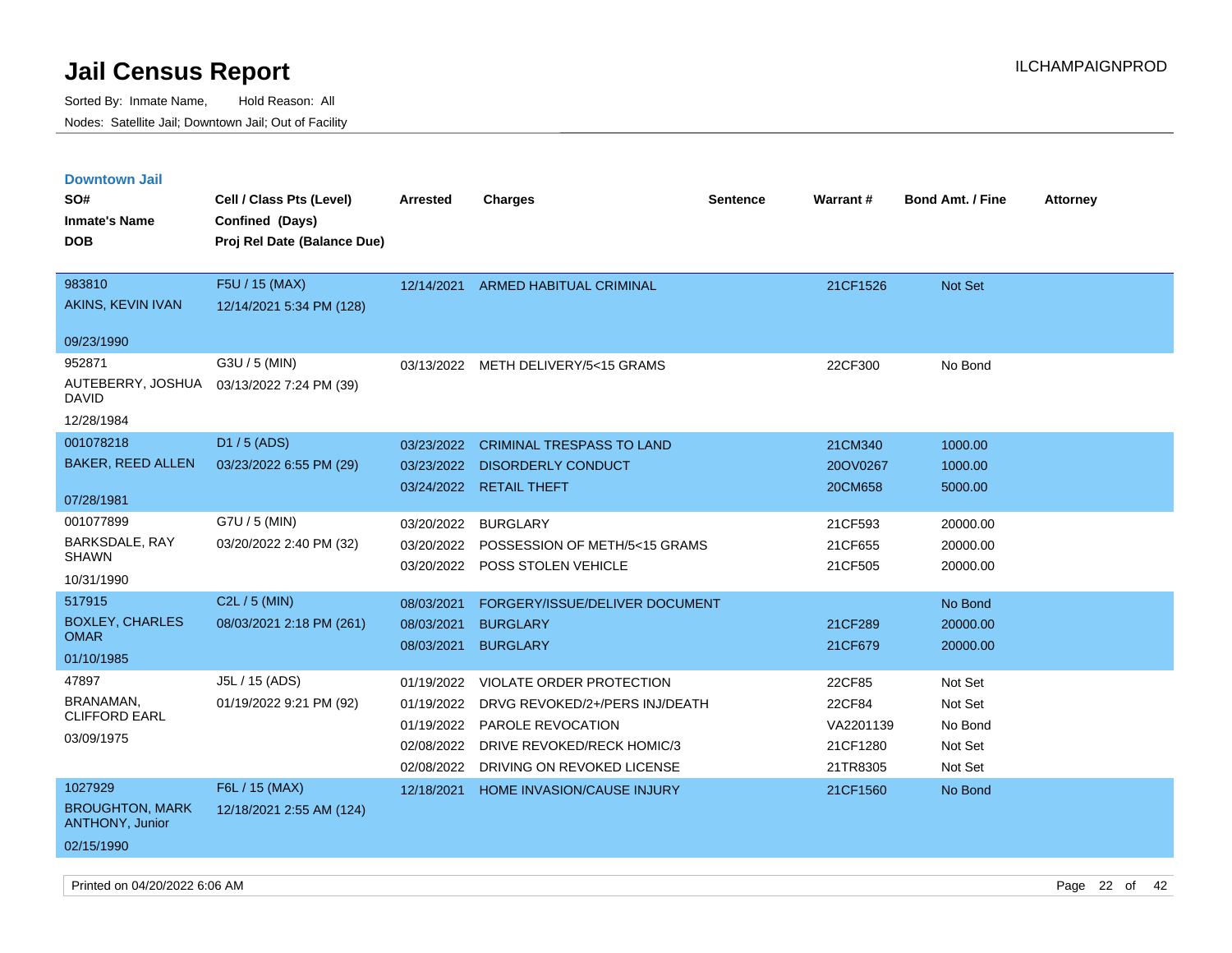| roaco. Oatomto dan, Downtown dan, Oat or Fability |                                              |                 |                                           |                 |            |                         |                 |
|---------------------------------------------------|----------------------------------------------|-----------------|-------------------------------------------|-----------------|------------|-------------------------|-----------------|
| SO#                                               | Cell / Class Pts (Level)                     | <b>Arrested</b> | <b>Charges</b>                            | <b>Sentence</b> | Warrant#   | <b>Bond Amt. / Fine</b> | <b>Attorney</b> |
| <b>Inmate's Name</b>                              | Confined (Days)                              |                 |                                           |                 |            |                         |                 |
| <b>DOB</b>                                        | Proj Rel Date (Balance Due)                  |                 |                                           |                 |            |                         |                 |
|                                                   |                                              |                 |                                           |                 |            |                         |                 |
| 1067476                                           | F7U / 10 (MED)                               | 11/13/2021      | AGG DOMESTIC BATTERY/STRANGLE             |                 | 20CF575    | 5000.00                 |                 |
| <b>BROWN, JAMES</b><br><b>BRONELL</b>             | 11/13/2021 2:35 AM (159)                     | 11/13/2021      | <b>RESIDENTIAL BURGLARY</b>               |                 | 21CF385    | 25000.00                |                 |
| 01/08/1996                                        |                                              |                 |                                           |                 |            |                         |                 |
| 995432                                            | H5L / 10 (ADS)                               | 12/20/2021      | FAIL TO RPT WKLY/NO FIXED ADDR            |                 | 21CF1559   | Not Set                 |                 |
| BROWN, JAVON<br><b>SHANTEZ</b>                    | 12/20/2021 2:06 AM (122)                     |                 |                                           |                 |            |                         |                 |
| 10/14/1991                                        |                                              |                 |                                           |                 |            |                         |                 |
| 001078900                                         | J7L / 15 (ADS)                               |                 | 03/02/2022 MURDER/INTENT TO KILL/INJURE   |                 | 22CF252    | Not Set                 |                 |
| <b>BYRD, ANDREW</b><br><b>DARNELL</b>             | 03/02/2022 11:59 PM (50)                     |                 |                                           |                 |            |                         |                 |
| 12/30/2003                                        |                                              |                 |                                           |                 |            |                         |                 |
| 001077954                                         | F9L / 10 (MED)                               | 12/21/2021      | RESIDENTIAL BURGLARY                      |                 | 21CF1570   | Not Set                 |                 |
|                                                   | CALKINS, STEVEN RAY 12/21/2021 6:35 AM (121) |                 |                                           |                 |            |                         |                 |
|                                                   |                                              |                 |                                           |                 |            |                         |                 |
| 01/01/1992                                        |                                              |                 |                                           |                 |            |                         |                 |
| 001078092                                         | H2U / 10 (ADS)                               | 12/27/2021      | AGG BATTERY/PUBLIC PLACE                  |                 | 2021CF1042 | 5000.00                 |                 |
| <b>WILLIAM</b>                                    | CHOUNARD, STANLEY 12/27/2021 10:47 PM (115)  |                 |                                           |                 |            |                         |                 |
| 06/25/1986                                        |                                              |                 |                                           |                 |            |                         |                 |
| 56241                                             | E6L / 5 (MIN)                                | 01/13/2022      | VIOLATE ORDER/PRIOR DOM BTRY              |                 | 22CF59     | Not Set                 |                 |
| CLARK, DAMON<br><b>GILLMORE</b>                   | 01/13/2022 4:36 AM (98)                      |                 | 04/04/2022 CIVIL FTA WARRANT              |                 | 2007D200   | 100000.00               |                 |
| 12/21/1976                                        |                                              |                 |                                           |                 |            |                         |                 |
| 001078838                                         | D <sub>2</sub> / 15 (ADS)                    |                 | 02/12/2022 PRED CRIM SEX ASLT/BODILY HARM |                 | 21CF30     | 150000.00               |                 |
| <b>CLAYTON, KAREEM</b><br><b>JAMAL</b>            | 02/12/2022 8:55 AM (68)                      |                 |                                           |                 |            |                         |                 |
| 02/03/1974                                        |                                              |                 |                                           |                 |            |                         |                 |
| 1075361                                           | $15/5$ (ADS)                                 | 04/16/2021      | <b>BURGLARY</b>                           |                 | 21CF414    | Not Set                 |                 |
| COWART, TORREY<br>BENJAMEN, Junior                | 04/16/2021 9:17 PM (370)                     |                 |                                           |                 |            |                         |                 |
| 11/22/1987                                        |                                              |                 |                                           |                 |            |                         |                 |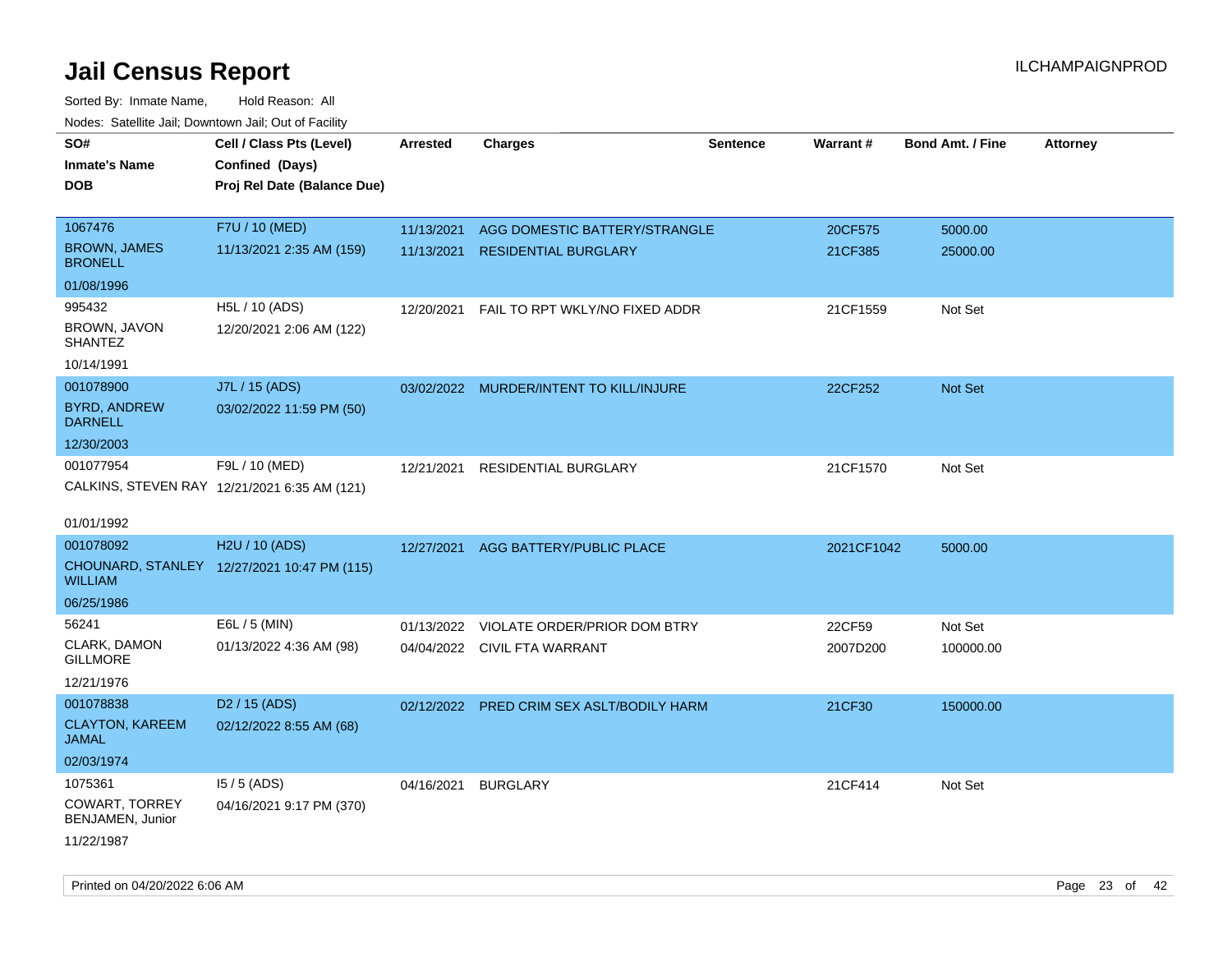| roaco. Odichile Jan, Downtown Jan, Out of Facility |                             |                   |                                           |                 |             |                         |                 |
|----------------------------------------------------|-----------------------------|-------------------|-------------------------------------------|-----------------|-------------|-------------------------|-----------------|
| SO#                                                | Cell / Class Pts (Level)    | <b>Arrested</b>   | <b>Charges</b>                            | <b>Sentence</b> | Warrant#    | <b>Bond Amt. / Fine</b> | <b>Attorney</b> |
| <b>Inmate's Name</b>                               | Confined (Days)             |                   |                                           |                 |             |                         |                 |
| <b>DOB</b>                                         | Proj Rel Date (Balance Due) |                   |                                           |                 |             |                         |                 |
|                                                    |                             |                   |                                           |                 |             |                         |                 |
| 001077214                                          | F8L / 15 (MAX)              | 12/20/2021 MURDER |                                           |                 | 21CF1572    | Not Set                 |                 |
| DAVIS-MURDOCK,<br><b>ERION VASSHAD</b>             | 12/21/2021 10:13 AM (121)   |                   |                                           |                 |             |                         |                 |
| 06/22/1998                                         |                             |                   |                                           |                 |             |                         |                 |
| 001078223                                          | G6L / 5 (MIN)               | 11/09/2021        | AGG DUI/NO VALID DL                       |                 | 21CF1382    | Not Set                 |                 |
| DIEGO-MATEO,<br><b>JOAQUIN</b>                     | 11/09/2021 10:52 PM (163)   |                   |                                           |                 |             |                         |                 |
| 01/23/2002                                         |                             |                   |                                           |                 |             |                         |                 |
| 571307                                             | J3L / 15 (ADS)              | 09/14/2020        | CRIM SEXUAL ABUSE/CONSENT                 |                 | 2020CF1026  | Not Set                 |                 |
| DOMINGO-<br>CASTANEDA,                             | 09/14/2020 11:19 PM (584)   | 09/14/2020        | <b>PRED CRIM SEX ASLT/VICTIM &lt;13</b>   |                 | 2020CF1025  | <b>Not Set</b>          |                 |
| 09/29/1989                                         |                             |                   |                                           |                 |             |                         |                 |
| 527379                                             | D6 / 15 (ADS)               | 10/25/2021        | ARMED HABITUAL CRIMINAL                   |                 | 21CF1297    | Not Set                 |                 |
| DRAKE, MARCELL<br><b>DEON</b>                      | 10/25/2021 5:05 PM (178)    | 10/27/2021        | AGG DOMESTIC BATTERY/STRANGLE             |                 | 21CF1245    | Not Set                 |                 |
| 04/20/1987                                         |                             |                   |                                           |                 |             |                         |                 |
| 959292                                             | K1 / 15 (ADS)               | 04/01/2021        | ATTEMPT (FIRST DEGREE MURDER)             |                 | 2020CF565   | 2000000.00              |                 |
| DUNCAN, COREYON<br><b>ANTHONY</b>                  | 04/01/2021 8:46 PM (385)    | 12/17/2021 MURDER |                                           |                 | 21CF1542    | <b>Not Set</b>          |                 |
| 01/17/1989                                         |                             |                   |                                           |                 |             |                         |                 |
| 1053207                                            | K3 / 15 (SPH)               | 06/06/2019        | MURDER/INTENT TO KILL/INJURE              |                 | 2019-CF849  | 2000000.00              |                 |
| FAUST, JAQUAVEON<br>LAVELL                         | 06/06/2019 2:24 PM (1,050)  |                   |                                           |                 |             |                         |                 |
| 07/25/1996                                         |                             |                   |                                           |                 |             |                         |                 |
| 527081                                             | F9U / 10 (MED)              |                   | 09/06/2021 ARSON/REAL/PERSONAL PROP>\$150 |                 | 2021 CF 797 | 25000.00                |                 |
| FERGUSON,<br><b>CHRISTOPHER</b>                    | 09/06/2021 1:18 PM (227)    |                   |                                           |                 |             |                         |                 |
| 12/21/1981                                         |                             |                   |                                           |                 |             |                         |                 |
| 524764                                             | G3L / 5 (MIN)               | 09/18/2021        | METH DELIVERY/15<100 GRAMS                |                 | 21CF627     | 50000.00                |                 |
| <b>FISCUS, ROBERT</b><br><b>LOWELL</b>             | 09/18/2021 10:50 AM (215)   |                   |                                           |                 |             |                         |                 |
| 02/17/1986                                         |                             |                   |                                           |                 |             |                         |                 |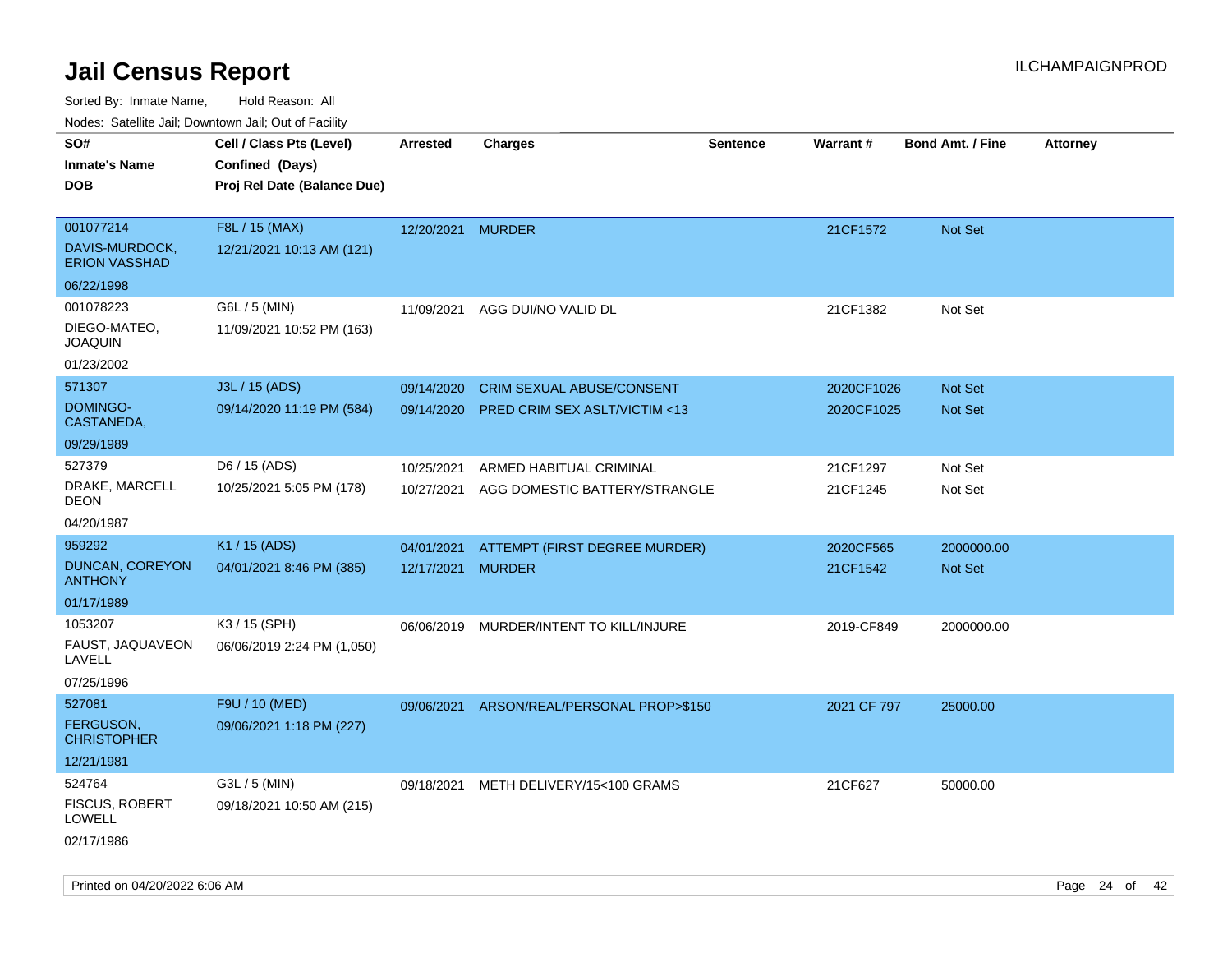Sorted By: Inmate Name, Hold Reason: All Nodes: Satellite Jail; Downtown Jail; Out of Facility

| rouco. Calcinic Jan, Downtown Jan, Out of Facility |                                                                            |                  |                                         |                 |          |                         |                 |
|----------------------------------------------------|----------------------------------------------------------------------------|------------------|-----------------------------------------|-----------------|----------|-------------------------|-----------------|
| SO#<br>Inmate's Name<br>DOB                        | Cell / Class Pts (Level)<br>Confined (Days)<br>Proj Rel Date (Balance Due) | <b>Arrested</b>  | <b>Charges</b>                          | <b>Sentence</b> | Warrant# | <b>Bond Amt. / Fine</b> | <b>Attorney</b> |
|                                                    |                                                                            |                  |                                         |                 |          |                         |                 |
| 1068917                                            | $12/5$ (ADS)                                                               |                  | 08/11/2021 VIO ORDER/PRIOR VIO OF ORDER |                 | 21CF965  | <b>Not Set</b>          |                 |
| <b>GARCIA, JUAN</b><br>CARLOS                      | 08/11/2021 9:24 PM (253)                                                   |                  |                                         |                 |          |                         |                 |
| 10/21/1997                                         |                                                                            |                  |                                         |                 |          |                         |                 |
| 32913                                              | $11 / 15$ (ADS)                                                            | 12/03/2021       | PRED CRIM SEX ASLT/VICTIM <13           |                 | 21CF1481 | Not Set                 |                 |
| GROB, WARREN A,<br>Junior                          | 12/03/2021 4:24 PM (139)                                                   |                  |                                         |                 |          |                         |                 |
| 12/07/1950                                         |                                                                            |                  |                                         |                 |          |                         |                 |
| 001078871                                          | G9U / 5 (ADS)                                                              | 02/22/2022       | <b>RESIDENTIAL BURGLARY</b>             |                 | 2020JD14 | No Bond                 |                 |
| <b>HARRIS, MARTELL</b>                             | 02/22/2022 3:44 PM (58)                                                    | 02/22/2022       | <b>INDIRECT CRIMINAL CONTEMPT</b>       |                 | 2020CC9  | 20000.00                |                 |
| TE'SHAWN                                           |                                                                            | 02/22/2022       | <b>ESCAPE/VIOLATE ELEC MONITORING</b>   |                 | 22CF316  | 150000.00               |                 |
| 07/02/2003                                         |                                                                            |                  |                                         |                 |          |                         |                 |
| 001078868                                          | C6L / 5 (ADS)                                                              | 02/24/2022       | STALKING/CAUSE FEAR FOR SAFETY          |                 | 22CF227  | 150000.00               |                 |
| HARRIS-MINER,<br><b>NICHOLAS</b>                   | 02/24/2022 3:56 PM (56)                                                    |                  |                                         |                 |          |                         |                 |
| 07/08/1998                                         |                                                                            |                  |                                         |                 |          |                         |                 |
| 1073611                                            | G4L / 5 (MIN)                                                              | 02/09/2021       | DELIVERY OF OR POSSESSION OF W/INT      |                 | 21CF160  | Not Set                 |                 |
| <b>HAYES, CAMERON</b><br><b>TAYLOR MALEEK</b>      | 02/09/2021 3:10 PM (436)                                                   | 02/09/2021       | MFG 15>100 GR ECSTASY/ANALOG            |                 | 21CF121  | 500000.00               |                 |
| 08/10/1998                                         |                                                                            |                  |                                         |                 |          |                         |                 |
| 987949                                             | B1 / 10 (SPH)                                                              | 03/29/2022       | <b>FELON POSS/FIREARM</b>               |                 | 22CF365  | Not Set                 |                 |
| HOLT, TERRELL<br>VALENTINO                         | 03/29/2022 12:53 AM (23)                                                   |                  | 03/29/2022 FUGITIVE FROM JUSTICE        |                 | 22CF364  | Not Set                 |                 |
| 02/17/1991                                         |                                                                            |                  |                                         |                 |          |                         |                 |
| 518711                                             | G5L / 5 (MIN)                                                              | 01/30/2022 THEFT |                                         |                 | 22CF133  | <b>Not Set</b>          |                 |
| <b>INGERSON, LUCUS</b><br>JAMES                    | 01/30/2022 4:57 PM (81)                                                    |                  |                                         |                 |          |                         |                 |
| 09/16/1979                                         |                                                                            |                  |                                         |                 |          |                         |                 |
| 001078766                                          | $13/5$ (ADS)                                                               | 02/08/2022       | AGGRAVATED BATTERY                      |                 | 22CF160  | Not Set                 |                 |
| JOHNSON, IYONZI                                    | 02/08/2022 11:56 AM (72)                                                   |                  | 02/08/2022 BURGLARY                     |                 | 22CF63   | 3000.00                 |                 |
|                                                    |                                                                            |                  |                                         |                 |          |                         |                 |

07/16/1994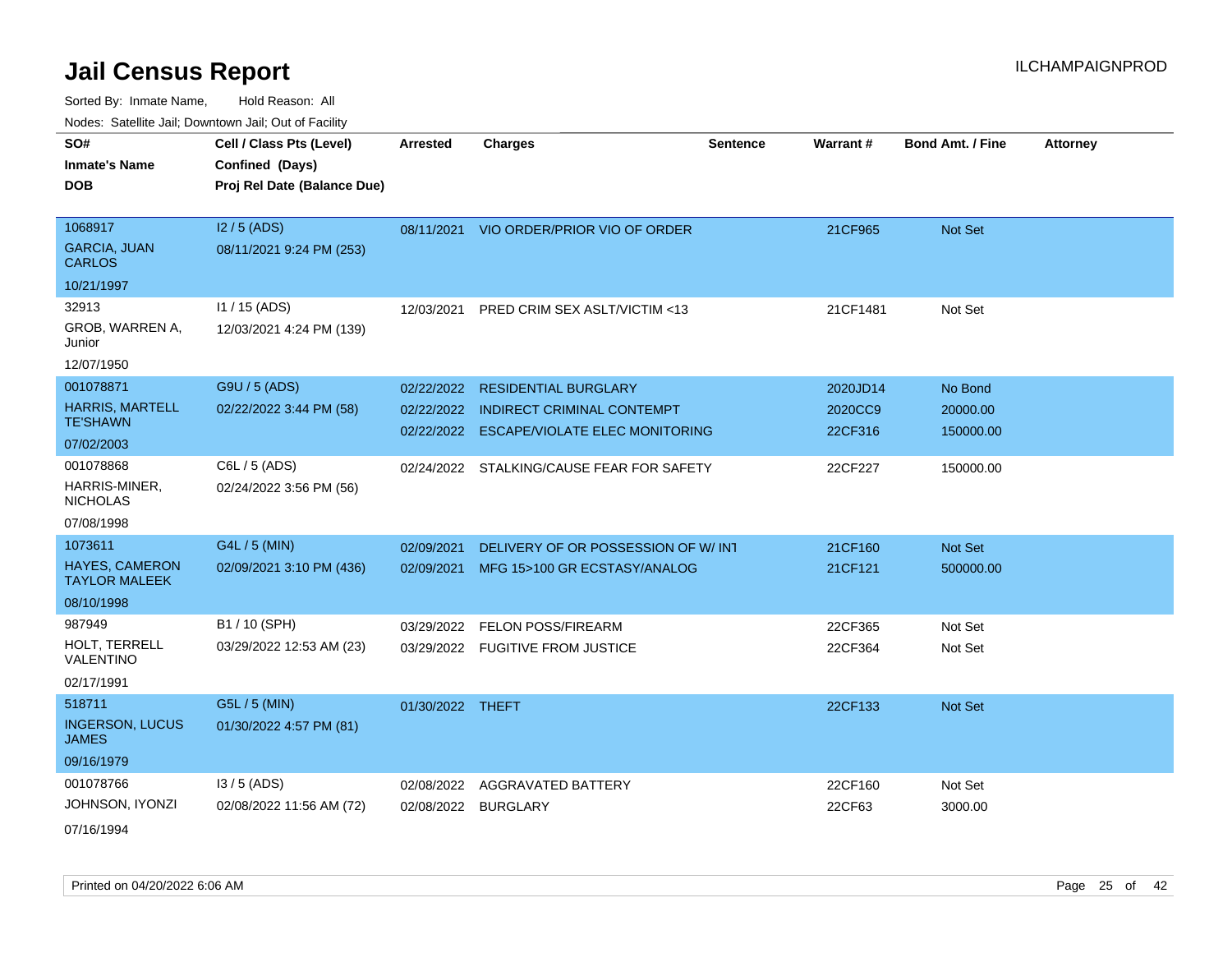| roaco. Oatomto dan, Downtown dan, Oat or Fability      |                                                                            |                      |                                          |                 |           |                         |                 |
|--------------------------------------------------------|----------------------------------------------------------------------------|----------------------|------------------------------------------|-----------------|-----------|-------------------------|-----------------|
| SO#<br><b>Inmate's Name</b><br><b>DOB</b>              | Cell / Class Pts (Level)<br>Confined (Days)<br>Proj Rel Date (Balance Due) | Arrested             | Charges                                  | <b>Sentence</b> | Warrant#  | <b>Bond Amt. / Fine</b> | <b>Attorney</b> |
| 1073894<br>JOKICH, ANTON VEGO  04/07/2022 5:40 PM (14) | H <sub>4</sub> L                                                           | 04/07/2022           | PROBATION VIOLATION                      |                 | 2021CF920 | <b>Not Set</b>          |                 |
| 05/30/1969                                             |                                                                            |                      |                                          |                 |           |                         |                 |
| 1068501                                                | G4U / 5 (MIN)                                                              | 02/07/2022           | VIO ORDER/NOTICE/PRIOR VIO O/P           | 18m (DOC)       | 22CF156   | No Bond                 |                 |
| KING, JULIUS<br><b>EMANUEL</b>                         | 02/07/2022 7:06 PM (73)                                                    |                      | 03/29/2022 RESIST/OBSTRUCT WITH INJURY   | 18m (DOC)       | 2021CF926 | No Bond                 |                 |
| 04/08/1985                                             |                                                                            |                      |                                          |                 |           |                         |                 |
| 001078818                                              | D3 / 10 (MED)                                                              | 02/04/2022           | DOMESTIC BATTERY/OTHER PRIOR             |                 | 22CF148   | Not Set                 |                 |
| KINSEL, EVERAL<br><b>MICHAEL WILLIAM</b>               | 02/04/2022 7:37 PM (76)                                                    |                      |                                          |                 |           |                         |                 |
| 10/16/1985                                             |                                                                            |                      |                                          |                 |           |                         |                 |
| 527447                                                 | J1L / 10 (ADS)                                                             | 02/22/2022           | <b>BURGLARY</b>                          |                 | 22CF224   | Not Set                 |                 |
| KIRKWOOD, TYLER                                        | 02/22/2022 10:47 AM (58)                                                   | 02/22/2022           | AGG BATTERY/GREAT BODILY HARM            |                 | 22CF223   | Not Set                 |                 |
| JAMES                                                  |                                                                            | 02/23/2022           | <b>BURGLARY</b>                          |                 | 22CF152   | Not Set                 |                 |
| 10/04/1985                                             |                                                                            | 04/05/2022           | <b>RESIDENTIAL BURGLARY</b>              |                 | 22CF383   | Not Set                 |                 |
| 001077710                                              | G2L / 5 (MIN)                                                              | 03/31/2022           | AGG DOMESTIC BATTERY/STRANGLE            |                 | 21CF212   | No Bond                 |                 |
| LANGE, DEVONTAE<br>AND'RE                              | 03/31/2022 2:21 PM (21)                                                    |                      | 03/31/2022 AGG BATTERY/PUBLIC PLACE      |                 | 21CF279   | No Bond                 |                 |
| 03/05/1994                                             |                                                                            |                      |                                          |                 |           |                         |                 |
| 29681                                                  | J2L / 15 (ADS)                                                             | 07/14/2020           | PREDATORY CRIMINAL SEX ASSLT/CHILD       |                 | 20CF-781  | 250000.00               |                 |
| LENOIR, JOHN<br><b>CHRISTOPHER</b>                     | 07/14/2020 12:51 PM (646)                                                  |                      |                                          |                 |           |                         |                 |
| 04/20/1966                                             |                                                                            |                      |                                          |                 |           |                         |                 |
| 001078797                                              | 14 / 10 (ADS)                                                              |                      | 01/26/2022 VIO STALKING NO CONTACT ORDER |                 | 22CM31    | Not Set                 |                 |
| LEVIN, DANIEL DAVID                                    | 01/26/2022 3:00 PM (85)                                                    |                      |                                          |                 |           |                         |                 |
| 08/08/1984                                             |                                                                            |                      |                                          |                 |           |                         |                 |
| 1005717                                                | G9L / 5 (MIN)                                                              | 03/31/2022           | AGG DUI/3                                |                 | 22CF372   | 100000.00               |                 |
| LEWIS, ORLANDO<br><b>DESHONE</b>                       | 03/31/2022 1:56 PM (21)                                                    | 03/31/2022 AGG DUI/3 |                                          |                 | 22CF373   | 100000.00               |                 |
| 01/31/1987                                             |                                                                            |                      |                                          |                 |           |                         |                 |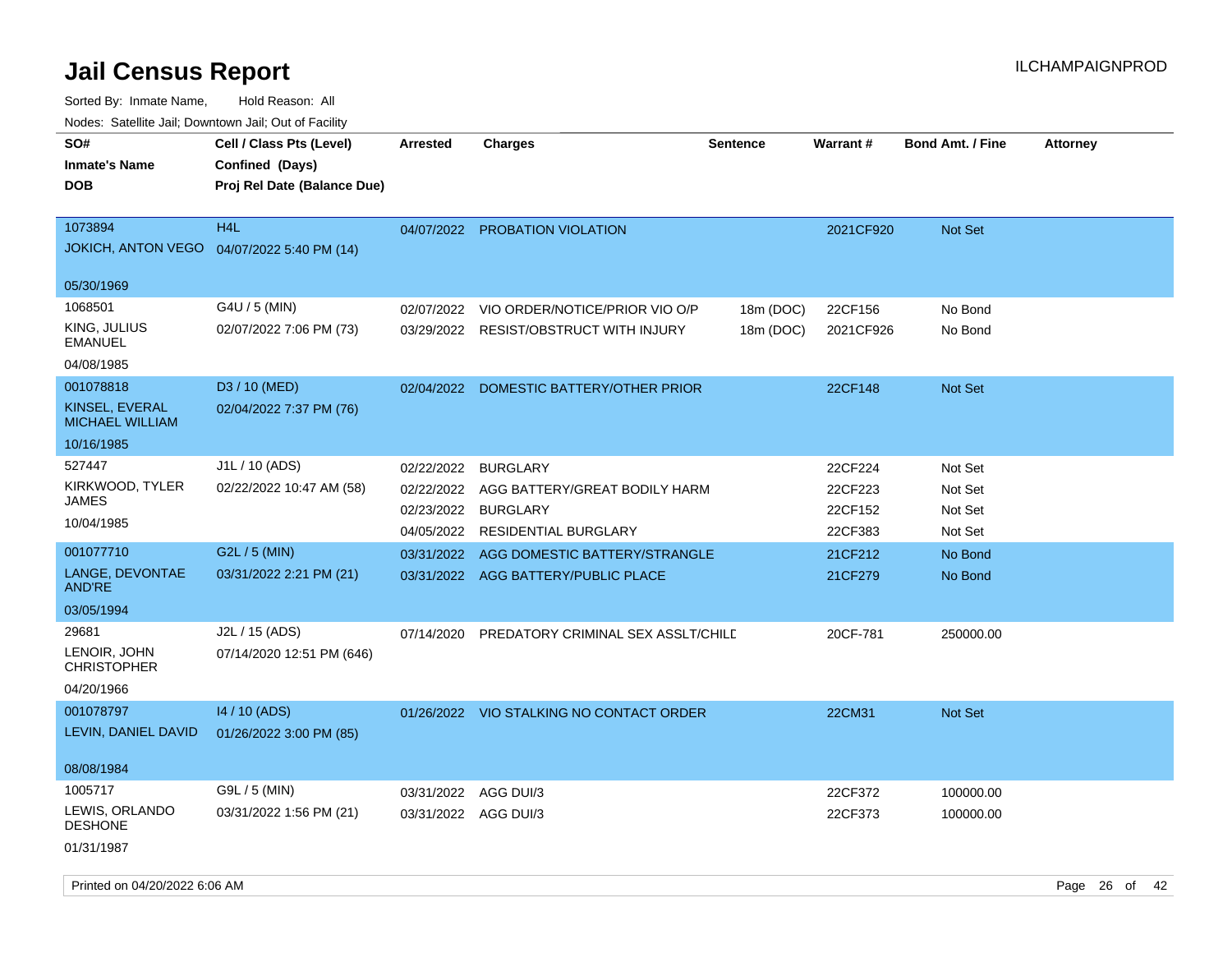Sorted By: Inmate Name, Hold Reason: All Nodes: Satellite Jail; Downtown Jail; Out of Facility

| SO#                                       | Cell / Class Pts (Level)                    | <b>Arrested</b>                 | <b>Charges</b>                           | <b>Sentence</b> | Warrant#            | <b>Bond Amt. / Fine</b>     | <b>Attorney</b> |
|-------------------------------------------|---------------------------------------------|---------------------------------|------------------------------------------|-----------------|---------------------|-----------------------------|-----------------|
| <b>Inmate's Name</b>                      | Confined (Days)                             |                                 |                                          |                 |                     |                             |                 |
| <b>DOB</b>                                | Proj Rel Date (Balance Due)                 |                                 |                                          |                 |                     |                             |                 |
|                                           |                                             |                                 |                                          |                 |                     |                             |                 |
| 983917                                    | G6U / 5 (MIN)                               | 04/07/2022                      | LEAVING THE SCENE INVOLV VEHICLE         |                 | 2022MT484           | 2470.00                     |                 |
| LOPEZ-AGUILAR,<br><b>SERGIO</b>           | 04/08/2022 12:35 AM (13)                    |                                 | 04/07/2022 AGG DUI/NO VALID DL           |                 | 2008CF329           | 50000.00                    |                 |
| 09/10/1981                                |                                             |                                 |                                          |                 |                     |                             |                 |
| 001078320                                 | E2L / 5 (ADS)                               |                                 | 04/03/2022 BURGLARY                      |                 | 22CF395             | Not Set                     |                 |
| <b>MARSH, PAUL</b><br><b>OLUFUNMILAYO</b> | 04/03/2022 8:37 PM (18)                     |                                 | 04/03/2022 BURGLARY                      |                 | 22CF396             | Not Set                     |                 |
| 07/13/1994                                |                                             |                                 |                                          |                 |                     |                             |                 |
| 1063030                                   | D4 / 15 (ADS)                               | 12/20/2021                      | <b>MURDER</b>                            |                 | 21CF1571            | Not Set                     |                 |
|                                           | MASON, RYAN ONEIAL 12/21/2021 9:30 AM (121) | 12/22/2021                      | <b>PAROLE REVOCATION</b>                 |                 | CH2107979           | <b>Not Set</b>              |                 |
| 02/22/1991                                |                                             |                                 |                                          |                 |                     |                             |                 |
| 1076591                                   | G8U / 5 (MIN)                               | 02/22/2022                      | DELIVERY OF OR POSSESSION OF W/INT       |                 | 20CF961             | 500000.00                   |                 |
| MATTHEWS.<br><b>CHRISTIAN ANTHONY</b>     | 02/22/2022 7:42 PM (58)                     |                                 | 02/23/2022 MAIL FRAUD                    |                 | 2:21CR173           | No Bond                     |                 |
| 03/15/1989                                |                                             |                                 |                                          |                 |                     |                             |                 |
| 40235                                     | G1L / 5 (MIN)                               | 10/04/2021                      | AGG DUI/4                                |                 | 2021CF1145          | 35000.00                    |                 |
| MERRIWEATHER,<br><b>MARCUS TODD</b>       | 10/04/2021 4:41 PM (199)                    |                                 |                                          |                 |                     |                             |                 |
| 11/28/1967                                |                                             |                                 |                                          |                 |                     |                             |                 |
| 1040273                                   | E5U / 15 (ADS)                              |                                 | 09/30/2021 PRED CRIM SEX ASLT/VICTIM <13 |                 | 21CF329             | 500000.00                   |                 |
| METCALFE, LANELL<br><b>JARON</b>          | 09/30/2021 11:32 PM (203)                   |                                 |                                          |                 |                     |                             |                 |
| 09/22/1988                                |                                             |                                 |                                          |                 |                     |                             |                 |
| 1075635                                   | K <sub>2</sub> / 10 (ADS)                   | 05/11/2021                      | AGG DISCHARGE FIREARM/OCC VEH            |                 | 21CF538             | Not Set                     |                 |
| MILES, DEVLON VON,<br>Junior              | 05/11/2021 10:39 PM (345)                   | 05/11/2021<br>02/23/2022 MURDER | MFG/DEL CANNABIS/30-500 GRAMS            |                 | 20CF1402<br>22CF219 | 100000.00<br><b>Not Set</b> |                 |
| 11/04/2000                                |                                             |                                 |                                          |                 |                     |                             |                 |
| 1042168                                   | G5U / 5 (MIN)                               |                                 | 02/26/2022 AGG DUI/4                     |                 | 22CF238             | Not Set                     |                 |
| MONTALVO, ANTONIO                         | 02/26/2022 6:14 AM (54)                     |                                 |                                          |                 |                     |                             |                 |

05/03/1976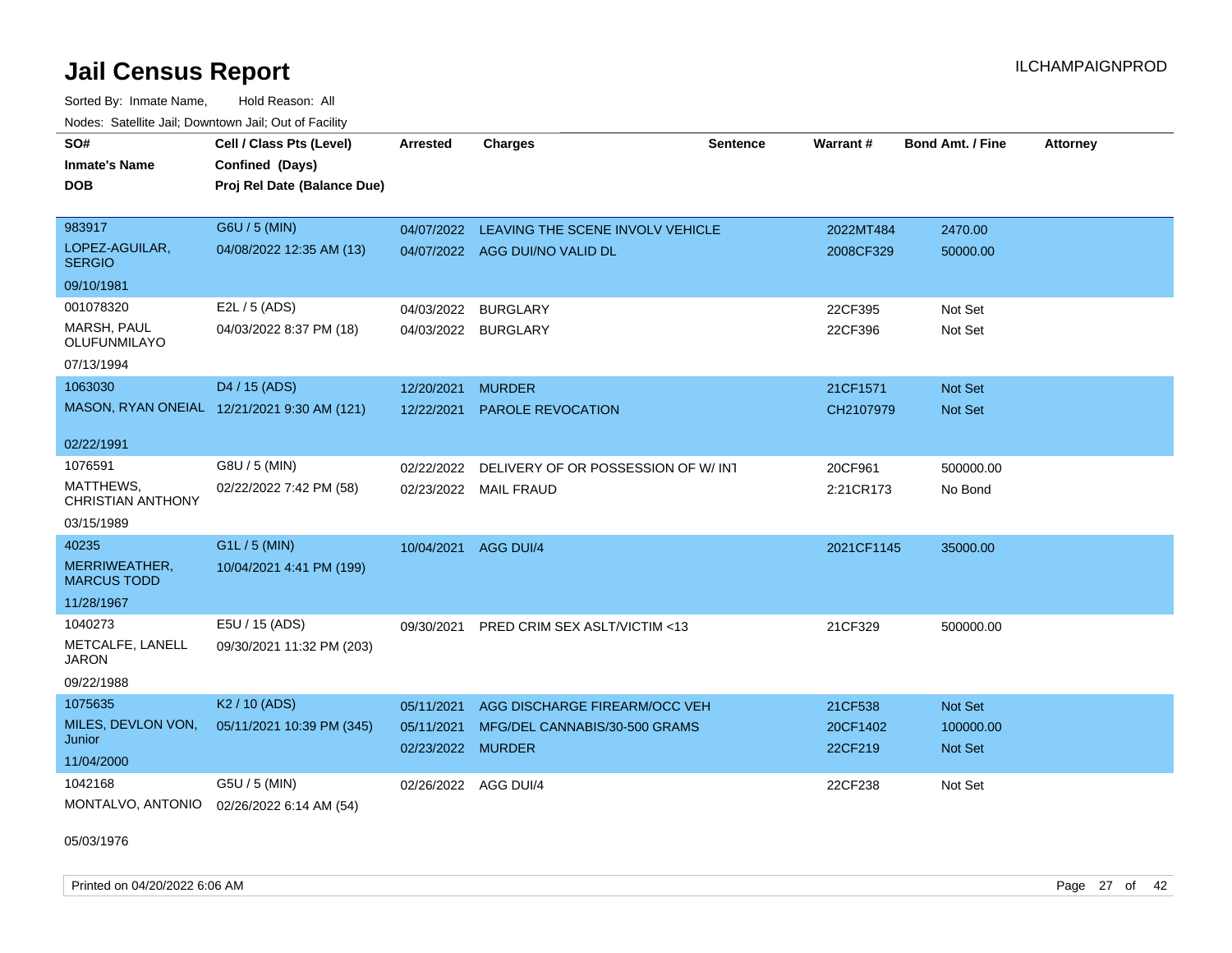| roaco. Catolino dall, Downtown dall, Out of Fability |                                                                            |                          |                                                                |                 |                      |                         |                 |
|------------------------------------------------------|----------------------------------------------------------------------------|--------------------------|----------------------------------------------------------------|-----------------|----------------------|-------------------------|-----------------|
| SO#<br><b>Inmate's Name</b><br><b>DOB</b>            | Cell / Class Pts (Level)<br>Confined (Days)<br>Proj Rel Date (Balance Due) | <b>Arrested</b>          | <b>Charges</b>                                                 | <b>Sentence</b> | <b>Warrant#</b>      | <b>Bond Amt. / Fine</b> | <b>Attorney</b> |
|                                                      |                                                                            |                          |                                                                |                 |                      |                         |                 |
| 1069209<br>MOORE, DEVONTE<br>JAMAL                   | H1L / 10 (ADS)<br>04/07/2021 6:25 PM (379)                                 | 04/07/2021               | AGG BATTERY/GREAT BODILY HARM                                  |                 | 21CF376              | Not Set                 |                 |
| 09/24/1995                                           |                                                                            |                          |                                                                |                 |                      |                         |                 |
| 001078993<br>MURPHY, JUSTIN RAY                      | E1L / 10 (ADS)<br>03/29/2022 6:40 PM (23)                                  | 03/29/2022               | AGG ASLT PEACE OFF/FIRE/ER WRK                                 |                 | 22CM87               | Not Set                 |                 |
| 03/12/1997                                           |                                                                            |                          |                                                                |                 |                      |                         |                 |
| 1067146<br><b>OMALLEY, ROBERT</b><br>FRED            | G7L / 5 (MIN)<br>03/23/2022 5:10 PM (29)                                   |                          | 03/23/2022 LEAVING SCENE-ACCIDENT/DEATH/INJUF 13y (DOC)        |                 | 2020CF1197           | No Bond                 |                 |
| 04/30/1979                                           |                                                                            |                          |                                                                |                 |                      |                         |                 |
| 001078357                                            | A2L / 15 (SPH)                                                             | 09/17/2021               | ARMED ROBBERY/ARMED W/FIREARM                                  |                 | 22-CF-7              | 500000.00               |                 |
| PETTIGREW, CAREY<br><b>CORNITRIAS DEOBLO</b>         | 09/17/2021 9:56 AM (216)                                                   | 09/17/2021<br>09/17/2021 | ARMED ROBBERY/ARMED W/FIREARM<br>ARMED ROBBERY/ARMED W/FIREARM |                 | 21CF1230<br>21CF1129 | Not Set<br>Not Set      |                 |
| 08/31/1986                                           |                                                                            | 09/17/2021               | ARMED ROBBERY/ARMED W/FIREARM                                  |                 | 21CF1128             | Not Set                 |                 |
| 1008308                                              | F2L / 10 (MED)                                                             | 01/30/2022               | <b>ASSAULT</b>                                                 |                 | 19CM364              | 4000.00                 |                 |
| PETTIGREW, MARIO<br><b>TRAVINIO</b>                  | 01/30/2022 6:15 AM (81)                                                    |                          | 01/30/2022 AGG BTRY/GREAT BOD HARM/60+                         |                 | 22CF131              | No Bond                 |                 |
| 08/11/1992                                           |                                                                            |                          |                                                                |                 |                      |                         |                 |
| 1070610                                              | J6L / 10 (ADS)                                                             | 03/03/2022               | AGG BATTERY/PUBLIC PLACE                                       |                 | 21CF930              | Not Set                 |                 |
| PHILLIS, AARON<br><b>MONTRELL</b>                    | 03/03/2022 2:49 PM (49)                                                    |                          | 03/03/2022 AGG BATTERY/GREAT BODILY HARM                       |                 | 21CF482              | 5000.00                 |                 |
| 03/26/1999                                           |                                                                            |                          |                                                                |                 |                      |                         |                 |
| 001078005                                            | E4L / 10 (MED)                                                             | 03/08/2022               | HOME INVASION/CAUSE INJURY                                     |                 | 22CF280              | <b>Not Set</b>          |                 |
| PINEX, MARCHELLO D                                   | 03/08/2022 2:54 AM (44)                                                    | 03/08/2022               | AGGRAVATED BATTERY/STRANGLE                                    |                 | 19CR605101           | No Bond                 |                 |
| 12/25/1991                                           |                                                                            |                          |                                                                |                 |                      |                         |                 |
| 001078942<br>QATTOUM, ADHAM M<br>07/22/1994          | G2U / 5 (MIN)<br>03/13/2022 11:31 PM (39)                                  |                          | 03/13/2022 MFG/DEL CANNABIS/500<2000 GR                        |                 | 22CF307              | Not Set                 |                 |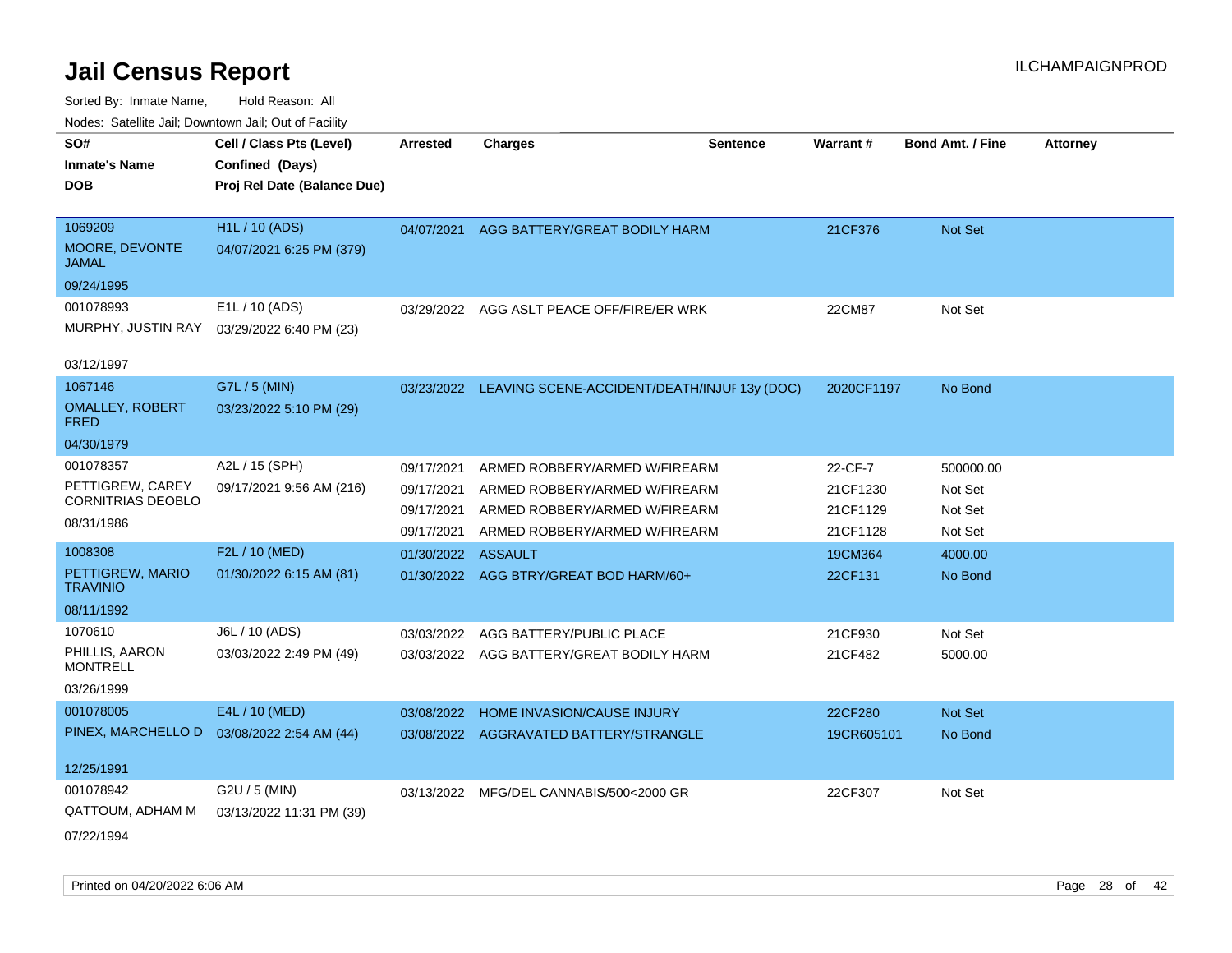Sorted By: Inmate Name, Hold Reason: All Nodes: Satellite Jail; Downtown Jail; Out of Facility

| rougs. Calcinic Jan, Downtown Jan, Out of Facility |                                             |            |                                         |                 |            |                         |                 |
|----------------------------------------------------|---------------------------------------------|------------|-----------------------------------------|-----------------|------------|-------------------------|-----------------|
| SO#                                                | Cell / Class Pts (Level)                    | Arrested   | <b>Charges</b>                          | <b>Sentence</b> | Warrant#   | <b>Bond Amt. / Fine</b> | <b>Attorney</b> |
| <b>Inmate's Name</b>                               | Confined (Days)                             |            |                                         |                 |            |                         |                 |
| <b>DOB</b>                                         | Proj Rel Date (Balance Due)                 |            |                                         |                 |            |                         |                 |
|                                                    |                                             |            |                                         |                 |            |                         |                 |
| 001077783                                          | H6L / 10 (ADS)                              |            | 01/05/2022 AGGRAVATED BATTERY           |                 | 21CF325    | Not Set                 |                 |
| RIVERA, DARYL<br><b>ANTONIO</b>                    | 01/05/2022 4:20 PM (106)                    |            |                                         |                 |            |                         |                 |
| 11/14/1981                                         |                                             |            |                                         |                 |            |                         |                 |
| 1072114                                            | A1U / 15 (SPH)                              | 01/17/2021 | ATTEMPT (FIRST DEGREE MURDER)           |                 | 2021CF65   | Not Set                 |                 |
| ROBINSON, DONNELL<br><b>LEVON</b>                  | 01/17/2021 2:40 PM (459)                    | 01/17/2021 | ARMED ROBBERY/NO FIREARM                |                 | 2020CF824  | 75000.00                |                 |
| 10/23/2000                                         |                                             | 02/17/2021 | <b>AGGRAVATED BATTERY</b>               | 4y (DOC)        |            | 250000.00               |                 |
| 1000820                                            | F5L / 15 (MAX)                              | 01/24/2022 | FELON POSS/USE WEAPON/FIREARM           |                 | 22CF105    | Not Set                 |                 |
| <b>MICHAEL</b>                                     | SCHNEIDER, SONGAN 01/24/2022 8:20 AM (87)   |            | 01/24/2022 AGGRAVATED DOMESTIC BATTERY  |                 | 21CF1433   | 25000.00                |                 |
| 08/18/1992                                         |                                             |            |                                         |                 |            |                         |                 |
| 47195                                              | G8L / 5 (MIN)                               | 12/27/2021 | <b>RESIDENTIAL BURGLARY</b>             |                 | 2020CF1222 | 10000.00                |                 |
| SIMMONS, JAMES<br><b>ROBERT</b>                    | 12/27/2021 8:42 AM (115)                    | 12/28/2021 | <b>RESIDENTIAL BURGLARY</b>             |                 | 2021CF1596 | Not Set                 |                 |
| 03/13/1975                                         |                                             |            |                                         |                 |            |                         |                 |
| 1064798                                            | B3 / 15 (ADS)                               | 01/17/2022 | <b>MURDER</b>                           |                 | 2021CF695  | 1500000.00              |                 |
| <b>STENNIS, BRUCE</b><br><b>DEONTAY</b>            | 01/17/2022 1:29 PM (94)                     |            | 01/17/2022 MFG/DEL 1<15 GR COCAINE/ANLG |                 | 21CF520    | 50000.00                |                 |
| 08/12/1998                                         |                                             |            |                                         |                 |            |                         |                 |
| 1036650                                            | F4U / 10 (MED)                              |            | 02/16/2022 ARMED VIOLENCE/CATEGORY I    | 10y (DOC)       | 21CF845    | 250000.00               |                 |
| TAYLOR, KORRION<br><b>VELEZ</b>                    | 02/16/2022 4:33 PM (64)                     |            |                                         |                 |            |                         |                 |
| 03/18/1997                                         |                                             |            |                                         |                 |            |                         |                 |
| 001078997                                          | C8L / 10 (MED)                              |            | 03/30/2022 UNLAWFUL USE OF A WEAPON     |                 | 22CF374    | No Bond                 |                 |
| <b>DEON</b>                                        | THOMAS, THEOPHILUS 03/30/2022 10:52 PM (22) |            |                                         |                 |            |                         |                 |
| 09/17/2003                                         |                                             |            |                                         |                 |            |                         |                 |
| 1056971                                            | B2 / 10 (SPH)                               | 08/07/2021 | FELON POSS/USE WEAPON/FIREARM           |                 | 21CF948    | No Bond                 |                 |
| TRAVIS, DENZEL<br><b>DANTRELL</b>                  | 08/07/2021 7:36 AM (257)                    | 08/08/2021 | AGG BATTERY/PUBLIC PLACE                |                 | 2020CF647  | 25000.00                |                 |
| 03/21/1993                                         |                                             |            |                                         |                 |            |                         |                 |

Printed on 04/20/2022 6:06 AM Page 29 of 42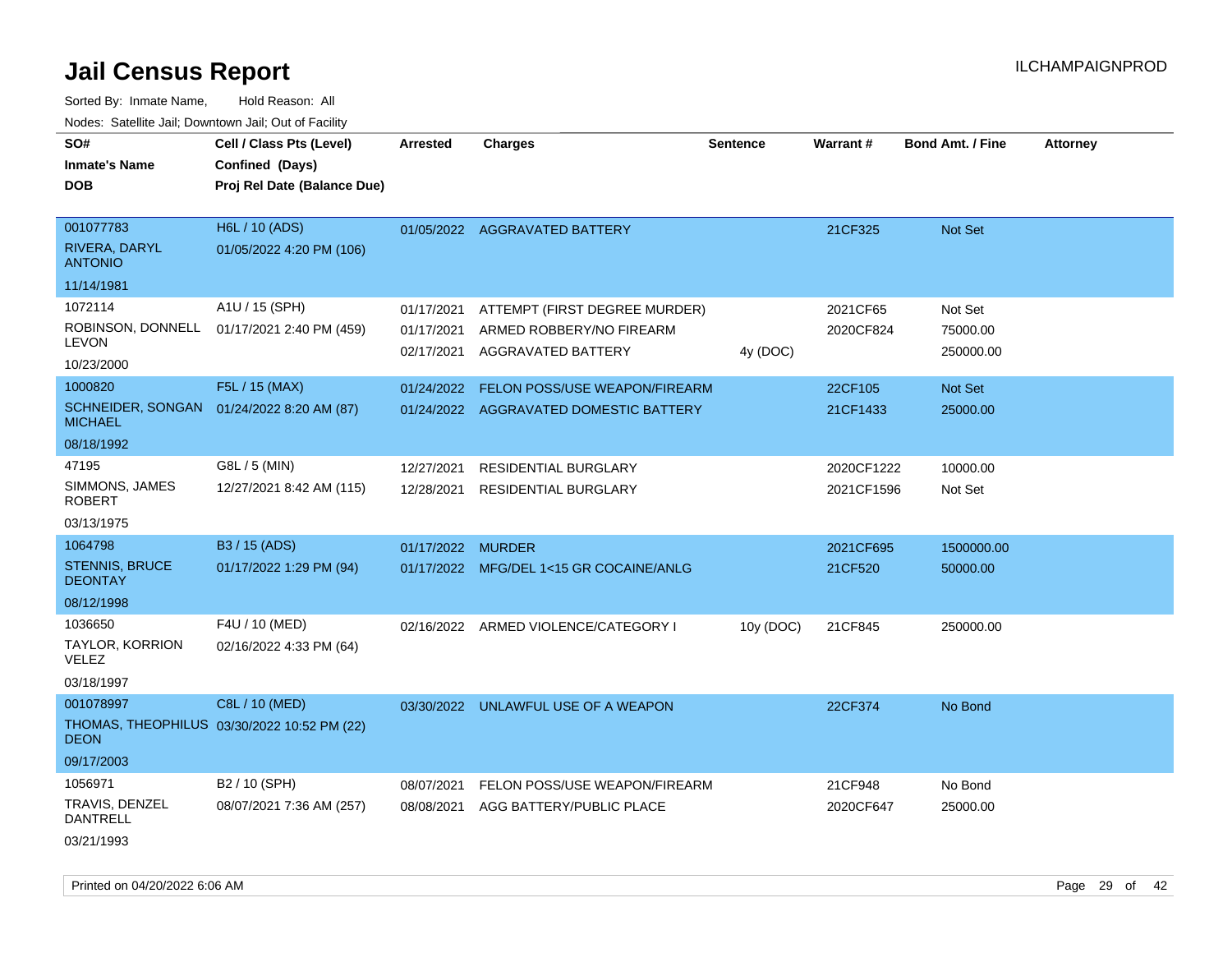| rouco. Calcinic Jan, Downtown Jan, Out of Facility                 |                                                                            |                                        |                                                                                              |                 |                                    |                                       |                 |
|--------------------------------------------------------------------|----------------------------------------------------------------------------|----------------------------------------|----------------------------------------------------------------------------------------------|-----------------|------------------------------------|---------------------------------------|-----------------|
| SO#<br>Inmate's Name<br><b>DOB</b>                                 | Cell / Class Pts (Level)<br>Confined (Days)<br>Proj Rel Date (Balance Due) | <b>Arrested</b>                        | <b>Charges</b>                                                                               | <b>Sentence</b> | Warrant#                           | <b>Bond Amt. / Fine</b>               | <b>Attorney</b> |
| 001078250<br>TRAVIS, JORDAN<br><b>TESHAUN</b>                      | C9L / 10 (ADS)<br>08/07/2021 10:27 AM (257)                                |                                        | 08/07/2021 FELON POSS WEAPON/BODY ARMOR                                                      |                 | 21CF950                            | Not Set                               |                 |
| 03/03/1996<br>512160<br>TURNER, CHARLES<br>EDWARD<br>09/05/1986    | F1L / 15 (MAX)<br>03/10/2022 12:00 PM (42)                                 | 03/10/2022                             | ARMED HABITUAL CRIMINAL<br>03/11/2022 PAROLE REVOCATION                                      |                 | 22CF296<br>CH2201422               | Not Set<br>No Bond                    |                 |
| 30108<br>VANDYKE, DARYL<br><b>ANTHONY</b><br>10/04/1965            | J4L / 15 (ADS)<br>07/30/2021 8:29 PM (265)                                 | 07/30/2021 MURDER                      |                                                                                              |                 | 21CF902                            | 2000000.00                            |                 |
| 968681<br>WADE, DEMETRIUS<br>DARYL<br>01/07/1987                   | D5 / 15 (ADS)<br>08/27/2021 2:25 AM (237)                                  | 08/27/2021<br>08/27/2021               | AGG CRIM SX AB/VIC 13<18/TRUST<br>INDIRECT CRIMINAL CONTEMPT                                 | 3y(DOC)         | 2020CF499<br>2021CC16              | 250000.00<br>No Bond                  |                 |
| 1035462<br><b>WASHINGTON, MARK</b><br><b>ANTHONY</b><br>01/06/1994 | F3U / 15 (MAX)<br>03/25/2022 8:47 AM (27)                                  |                                        | 03/25/2022 ARMED HABITUAL CRIMINAL                                                           |                 | 22CF186                            | 750000.00                             |                 |
| 1070971<br><b>WEIR, CLINTON</b><br>HOWARD<br>03/15/1983            | H3L / 5 (ADS)<br>12/08/2021 3:45 AM (134)                                  | 12/07/2021<br>12/07/2021               | <b>IDENTITY THEFT/&lt;\$300</b><br><b>RECKLESS DRIVING</b>                                   |                 | 20CF922<br>19TR2348                | Not Set<br>Not Set                    |                 |
| 54212<br><b>WHITLOCK, GEORGE</b><br>ABRAM<br>11/10/1978            | E3U / 10 (ADS)<br>12/21/2021 1:20 PM (121)                                 | 12/21/2021<br>12/21/2021<br>12/21/2021 | RECEIVE/POSS/SELL STOLEN VEH<br><b>VIOLATE ORDER PROTECTION</b><br>ARMED VIOLENCE/CATEGORY I |                 | 2021CF669<br>2021CM391<br>21CF1576 | 10000.00<br>1000.00<br><b>Not Set</b> |                 |
| 1058072<br>WILLIAMS, KENNETH<br><b>BERNARD</b><br>10/04/1985       | A2U / 15 (SPH)<br>02/25/2021 3:24 PM (420)                                 | 02/25/2021                             | ARMED HABITUAL CRIMINAL                                                                      |                 |                                    | Not Set                               |                 |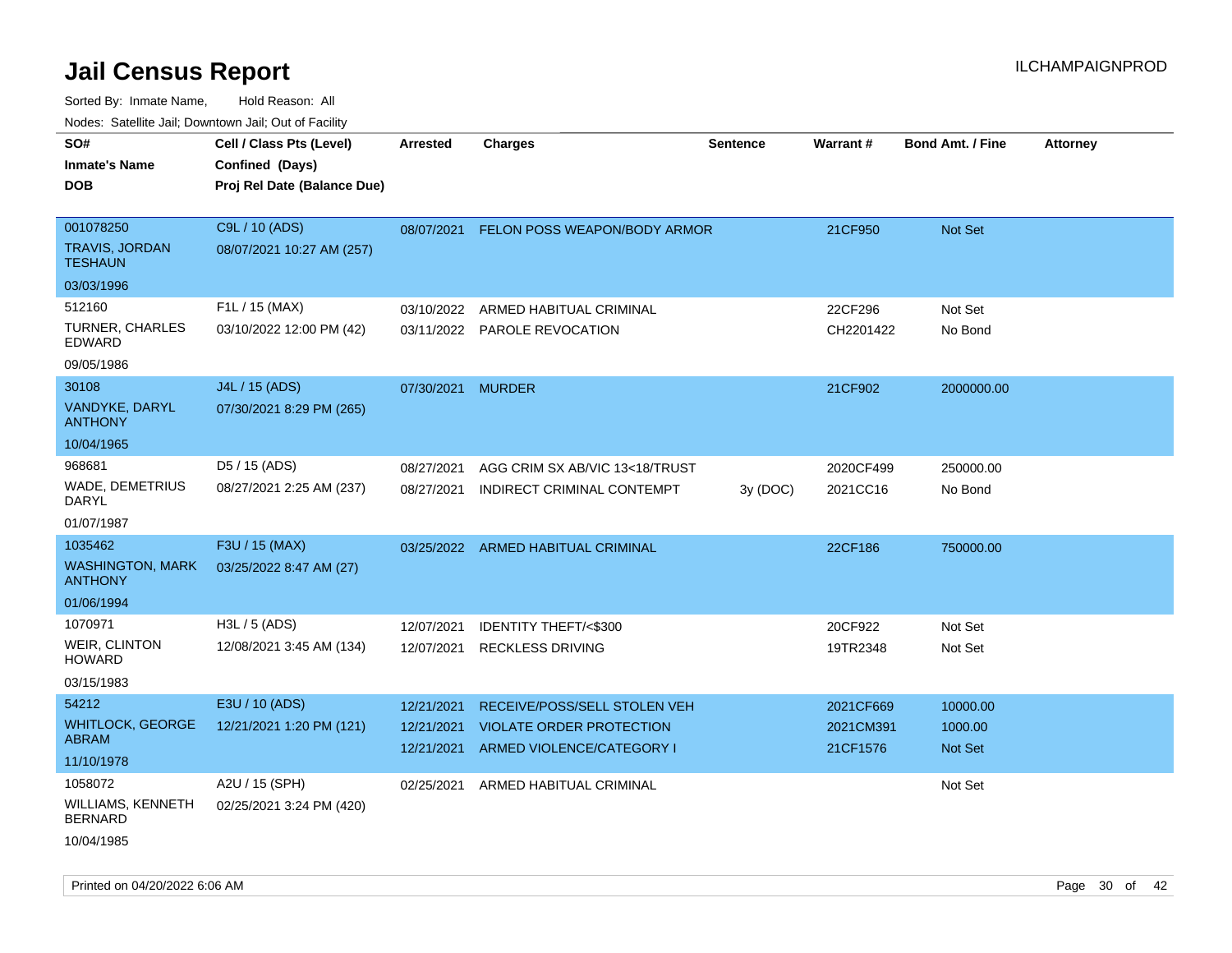| SO#<br><b>Inmate's Name</b>            | Cell / Class Pts (Level)<br>Confined (Days) | Arrested   | <b>Charges</b>                   | <b>Sentence</b> | Warrant# | <b>Bond Amt. / Fine</b> | <b>Attorney</b> |
|----------------------------------------|---------------------------------------------|------------|----------------------------------|-----------------|----------|-------------------------|-----------------|
| <b>DOB</b>                             | Proj Rel Date (Balance Due)                 |            |                                  |                 |          |                         |                 |
| 1020914                                | F3L / 10 (MED)                              | 03/06/2022 | FELON POSS/USE WEAPON/FIREARM    |                 | 21CF1337 | 250000.00               |                 |
| <b>WILSON, BRANDON</b><br><b>LARON</b> | 03/06/2022 11:46 AM (46)                    |            |                                  |                 |          |                         |                 |
| 07/05/1994                             |                                             |            |                                  |                 |          |                         |                 |
| 001078995                              | $G1U / 5$ (MIN)                             | 03/29/2022 | METH DELIVERY<5 GRAMS            |                 | 22CF371  | Not Set                 |                 |
| ZINK, PRESTIN L                        | 03/29/2022 11:33 PM (23)                    |            | 03/29/2022 FUGITIVE FROM JUSTICE |                 | 22CF370  | Not Set                 |                 |
| 08/19/1997                             |                                             |            |                                  |                 |          |                         |                 |
| <b>Total Downtown Jail: 73</b>         |                                             | Males: 73  | Unknown: 0<br>Females: 0         |                 |          |                         |                 |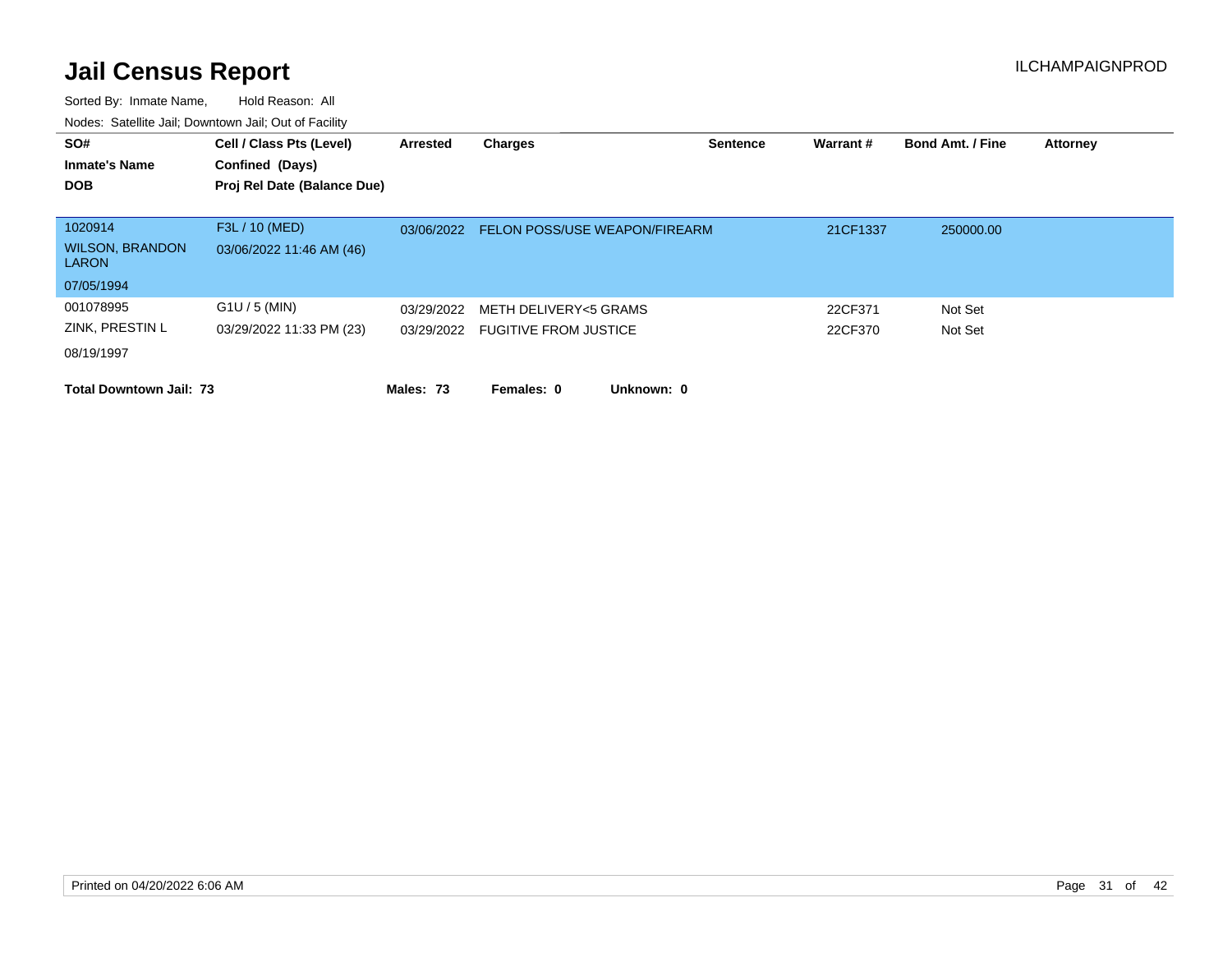| <b>Out of Facility</b>                     |                                               |                 |                                         |                 |            |                         |                 |
|--------------------------------------------|-----------------------------------------------|-----------------|-----------------------------------------|-----------------|------------|-------------------------|-----------------|
| SO#                                        | Cell / Class Pts (Level)                      | <b>Arrested</b> | <b>Charges</b>                          | <b>Sentence</b> | Warrant#   | <b>Bond Amt. / Fine</b> | <b>Attorney</b> |
| <b>Inmate's Name</b>                       | Confined (Days)                               |                 |                                         |                 |            |                         |                 |
| <b>DOB</b>                                 | Proj Rel Date (Balance Due)                   |                 |                                         |                 |            |                         |                 |
|                                            |                                               |                 |                                         |                 |            |                         |                 |
| 001078621                                  | <b>KAN / 10 (MED)</b>                         | 12/23/2021      | <b>RESIDENTIAL BURGLARY</b>             |                 | 21CF1582   | Not Set                 |                 |
|                                            | BAILEY, DANIEL SCOTT 12/23/2021 9:44 AM (119) | 01/14/2022      | <b>PROBATION VIOLATION</b>              |                 | 21CF1445   | Not Set                 |                 |
|                                            |                                               |                 |                                         |                 |            |                         |                 |
| 05/09/1999                                 |                                               |                 |                                         |                 |            |                         |                 |
| 548350                                     | EHD                                           | 03/29/2022      | AGG DUI/NO VALID DL                     |                 | 2020CF268  | Not Set                 |                 |
| BAILEY, NORBERT<br><b>WILLIAM</b>          | 03/29/2022 9:11 AM (23)                       |                 |                                         |                 |            |                         |                 |
| 02/14/1992                                 | 5/23/2022 (0.00)                              |                 |                                         |                 |            |                         |                 |
| 19971                                      | <b>EHD</b>                                    | 11/09/2021      | DRIVING RVK/SUSP DUI/SSS 4-9            |                 | 2021CF968  | Not Set                 |                 |
| <b>LYNN</b>                                | BARNESKE, RAYMOND 11/09/2021 9:32 AM (163)    |                 |                                         |                 |            |                         |                 |
| 08/17/1961                                 | 5/6/2022 (0.00)                               |                 |                                         |                 |            |                         |                 |
| 516062                                     | KAN / 15 (MAX)                                | 02/22/2021      | AGG DISCH FIR/VEH/PC OFF/FRMAN          |                 | 21CF210    | No Bond                 |                 |
| BENNETT, JOHN<br><b>MICHAEL</b>            | 02/22/2021 10:47 AM (423)                     | 02/22/2021      | PHONE HARASSMENT/2+                     |                 | 20CF194    | 5000.00                 |                 |
| 04/30/1986                                 |                                               |                 |                                         |                 |            |                         |                 |
| 33993                                      | <b>KAN / 10 (MED)</b>                         | 06/14/2021      | POSSESSING A CONTROLLED SUBSTAND        |                 | 21CF657    | Not Set                 |                 |
| <b>BOOKER, STEPHON</b>                     | 06/14/2021 7:42 PM (311)                      | 06/14/2021      | AGGRAVATED DOMESTIC BATTERY             |                 | 21CF688    | Not Set                 |                 |
| <b>MONTELL</b>                             |                                               | 06/14/2021      | PAROLE REVOCATION                       |                 | CH2103612  | No Bond                 |                 |
| 06/11/1971                                 |                                               |                 |                                         |                 |            |                         |                 |
| 35366                                      | EHD                                           | 04/05/2022      | DRIVING RVK/SUSP DUI/SSS 4-9            |                 | 2020CF1405 | Not Set                 |                 |
| <b>BRADLEY, EARNEST</b><br>ANGELO VALENTIN | 04/05/2022 8:58 AM (16)                       |                 | 04/05/2022 DRIVING RVK/SUSP DUI/SSS 4-9 |                 | 2021CF361  | Not Set                 |                 |
| 07/30/1968                                 | 6/2/2022 (0.00)                               |                 |                                         |                 |            |                         |                 |
| 1074315                                    | <b>KAN / 15 (MAX)</b>                         | 07/27/2021      | AGG DISCHARGE FIREARM/VEH/SCH           |                 | 21CF927    | <b>Not Set</b>          |                 |
| <b>BRIGGS, PATRICK</b><br><b>MONTAY</b>    | 08/03/2021 4:56 PM (261)                      |                 |                                         |                 |            |                         |                 |
| 08/05/2001                                 |                                               |                 |                                         |                 |            |                         |                 |
|                                            |                                               |                 |                                         |                 |            |                         |                 |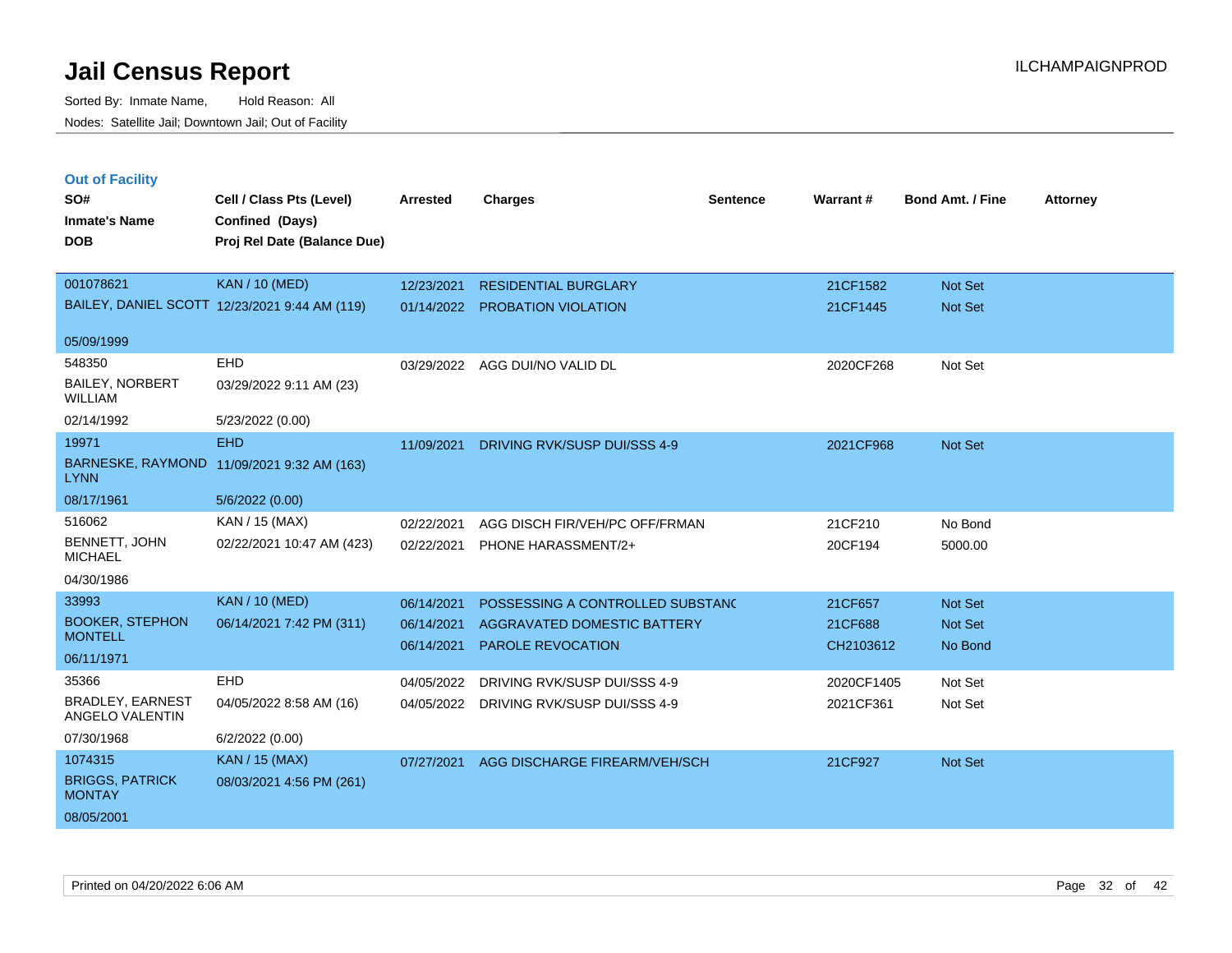| SO#<br><b>Inmate's Name</b><br><b>DOB</b>         | Cell / Class Pts (Level)<br>Confined (Days)<br>Proj Rel Date (Balance Due) | <b>Arrested</b> | <b>Charges</b>                                                         | <b>Sentence</b> | Warrant#               | <b>Bond Amt. / Fine</b> | <b>Attorney</b> |  |
|---------------------------------------------------|----------------------------------------------------------------------------|-----------------|------------------------------------------------------------------------|-----------------|------------------------|-------------------------|-----------------|--|
| 001078880                                         | <b>KAN / 15 (MAX)</b>                                                      | 02/25/2022      | <b>PAROLE REVOCATION</b>                                               |                 | HN-2200660             | No Bond                 |                 |  |
| <b>BROACH, CAREU</b>                              | 02/25/2022 3:58 PM (55)                                                    | 02/25/2022      | AGG DISCHARGE FIREARM/BLDG/SCH<br>02/25/2022 ARMED VIOLENCE/CATEGORY I |                 | 22600096201<br>22CF237 | No Bond<br>Not Set      |                 |  |
| 02/27/2003                                        |                                                                            |                 |                                                                        |                 |                        |                         |                 |  |
| 001078065<br><b>BROWN, CHARMAN</b><br>LAKEEF      | KAN / 10 (ADS)<br>06/17/2021 12:32 PM (308)                                | 06/17/2021      | AGG BATTERY/DISCHARGE FIREARM                                          |                 | 21CF704                | 1000000.00              |                 |  |
| 11/30/2002                                        |                                                                            |                 |                                                                        |                 |                        |                         |                 |  |
| 001078008<br><b>BROWN, CODY</b><br><b>RUSSELL</b> | <b>KAN / 15 (MAX)</b><br>02/15/2022 9:17 AM (65)                           | 02/15/2022      | AGG BATTERY/DISCHARGE FIREARM                                          |                 | 21CF1090               | 500000.00               |                 |  |
| 02/15/2004                                        |                                                                            |                 |                                                                        |                 |                        |                         |                 |  |
| 1038554                                           | KAN / 15 (MAX)                                                             | 08/18/2021      | DELIVERY OF OR POSSESSION OF W/INT                                     |                 | 21CF1009               | No Bond                 |                 |  |
| <b>BROWN, CORRION</b><br><b>DEVONTAE</b>          | 08/18/2021 5:40 PM (246)                                                   | 08/18/2021      | ARMED HABITUAL CRIMINAL                                                |                 | 21CF1162               | Not Set                 |                 |  |
| 04/19/1995                                        |                                                                            |                 |                                                                        |                 |                        |                         |                 |  |
| 1038579                                           | <b>KAN / 15 (MAX)</b>                                                      | 08/18/2021      | FELON POSS/USE WEAPON/FIREARM                                          |                 | 21CF1010               | Not Set                 |                 |  |
| <b>BROWN, MARKEL</b><br><b>RIKKI</b>              | 08/18/2021 2:05 PM (246)                                                   |                 |                                                                        |                 |                        |                         |                 |  |
| 01/06/1995                                        |                                                                            |                 |                                                                        |                 |                        |                         |                 |  |
| 1003006                                           | KAN / 15 (MAX)                                                             | 08/19/2021      | FELON POSS/USE MACHINE GUN                                             |                 | 21CF1011               | No Bond                 |                 |  |
| <b>BROWN, ROCKEITH</b><br>JAVONTE                 | 08/19/2021 12:55 AM (245)                                                  |                 |                                                                        |                 |                        |                         |                 |  |
| 07/23/1991                                        |                                                                            |                 |                                                                        |                 |                        |                         |                 |  |
| 1068812                                           | <b>KAN / 15 (MAX)</b>                                                      | 12/21/2021      | FELON POSS/USE FIREARM PRIOR                                           |                 | 21CF1568               | <b>Not Set</b>          |                 |  |
| BRYANT, DANNY<br><b>EUGENE</b>                    | 12/21/2021 1:50 PM (121)                                                   | 12/21/2021      | AGG DISCHARGE FIREARM/OCC VEH                                          |                 | 21CF741                | Not Set                 |                 |  |
| 11/22/1989                                        |                                                                            |                 |                                                                        |                 |                        |                         |                 |  |
| 987334                                            | KAN / 15 (MAX)                                                             |                 | 03/10/2021 ATTEMPT (FIRST DEGREE MURDER)                               |                 | 19CF689                | Not Set                 |                 |  |
| CAIN, ISAIAH<br><b>DEPRIEST</b>                   | 03/10/2021 2:22 PM (407)                                                   |                 |                                                                        |                 |                        |                         |                 |  |
| 12/23/1990                                        |                                                                            |                 |                                                                        |                 |                        |                         |                 |  |
| Printed on 04/20/2022 6:06 AM                     |                                                                            |                 |                                                                        |                 |                        |                         | Page 33 of 42   |  |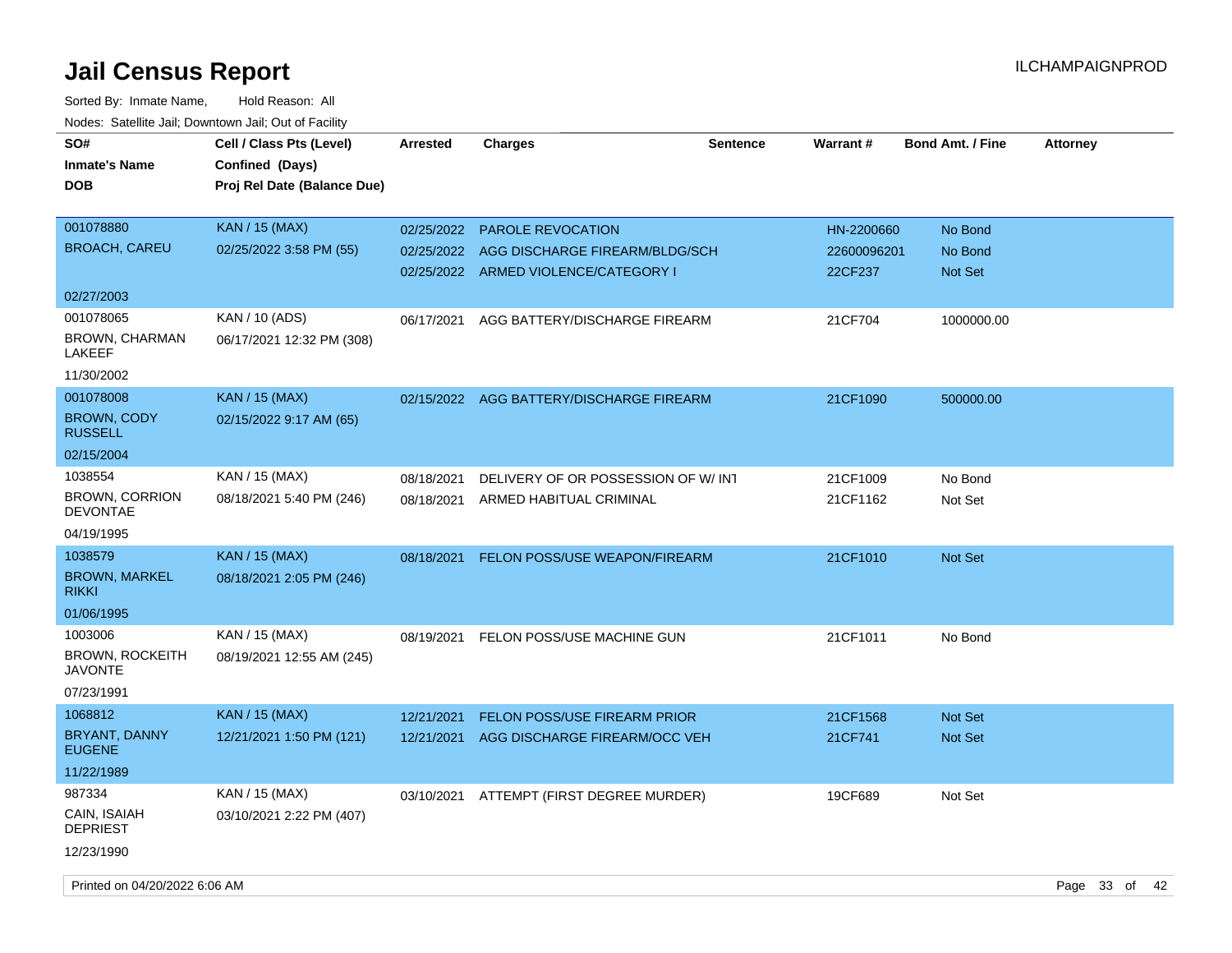| ivuutos. Saltiilit Jali, Duwilluwii Jali, Oul of Facility |                             |            |                                |                 |            |                         |                 |
|-----------------------------------------------------------|-----------------------------|------------|--------------------------------|-----------------|------------|-------------------------|-----------------|
| SO#                                                       | Cell / Class Pts (Level)    | Arrested   | <b>Charges</b>                 | <b>Sentence</b> | Warrant#   | <b>Bond Amt. / Fine</b> | <b>Attorney</b> |
| Inmate's Name                                             | Confined (Days)             |            |                                |                 |            |                         |                 |
| <b>DOB</b>                                                | Proj Rel Date (Balance Due) |            |                                |                 |            |                         |                 |
|                                                           |                             |            |                                |                 |            |                         |                 |
| 992962                                                    | <b>KAN / 15 (ADS)</b>       | 05/25/2021 | MURDER/INTENT TO KILL/INJURE   |                 | 2018CF1045 | 1000000.00              |                 |
| CAMPBELL, KEITH<br>KNAQEEB                                | 05/25/2021 1:19 PM (331)    |            |                                |                 |            |                         |                 |
| 07/22/1991                                                |                             |            |                                |                 |            |                         |                 |
| 001078576                                                 | KAN / 15 (MAX)              | 11/09/2021 | UNLAWFUL USE OF A WEAPON       |                 | 21CF1383   | Not Set                 |                 |
| CARTER, DEMONDRE<br>DAVON                                 | 11/09/2021 6:01 PM (163)    |            |                                |                 |            |                         |                 |
| 05/27/2001                                                |                             |            |                                |                 |            |                         |                 |
| 1064992                                                   | <b>KAN / 15 (MAX)</b>       | 09/20/2021 | ARMED VIOLENCE/CATEGORY I      |                 | 21CF1137   | Not Set                 |                 |
| <b>CARTER, KEJUAN</b><br>JAVONTE                          | 09/20/2021 11:42 PM (213)   |            |                                |                 |            |                         |                 |
| 06/27/1998                                                |                             |            |                                |                 |            |                         |                 |
| 001078729                                                 | KAN / 15 (ADS)              | 01/02/2022 | MURDER/INTENT TO KILL/INJURE   |                 | 20CF396    | 1000000.00              |                 |
| CARTER, TROY<br>DEMON                                     | 01/02/2022 10:29 AM (109)   |            |                                |                 |            |                         |                 |
| 01/02/2004                                                |                             |            |                                |                 |            |                         |                 |
| 001078461                                                 | <b>KAN / 10 (MED)</b>       | 10/07/2021 | AGG DOMESTIC BATTERY/STRANGLE  | 42m (DOC)       | 2021CF1208 | <b>Not Set</b>          |                 |
| COLE, ERIC JOSE                                           | 10/08/2021 12:25 AM (195)   |            |                                |                 |            |                         |                 |
| 01/24/2002                                                |                             |            |                                |                 |            |                         |                 |
| 1048488                                                   | KAN / 10 (ADS)              | 12/30/2021 | ARMED VIOLENCE/CATEGORY I      |                 | 2022CF4    | Not Set                 |                 |
| COLSON, WAYNE<br>ARTHUR, Third                            | 12/30/2021 8:27 AM (112)    |            |                                |                 |            |                         |                 |
| 10/14/1995                                                |                             |            |                                |                 |            |                         |                 |
| 001077939                                                 | <b>KAN / 10 (MED)</b>       | 05/10/2021 | FIREARM/FOID INVALID/NOT ELIG  |                 | 21CF526    | No Bond                 |                 |
| <b>CROSS, PATRICK</b><br><b>DONTRELLE</b>                 | 05/10/2021 7:31 PM (346)    | 06/02/2021 | POSS STOLEN VEHICLE > \$25,000 |                 | 21CF612    | <b>Not Set</b>          |                 |
| 11/07/2001                                                |                             |            |                                |                 |            |                         |                 |
| 25022                                                     | EHD / 10 (MED)              | 02/17/2022 | AGG DUI/2/PASS <16             |                 | 2021CF560  | No Bond                 |                 |
| CRUMP, ROBERT<br><b>ANTHONY</b>                           | 02/17/2022 11:48 AM (63)    |            |                                |                 |            |                         |                 |
| 02/06/1966                                                | 5/14/2022 (0.00)            |            |                                |                 |            |                         |                 |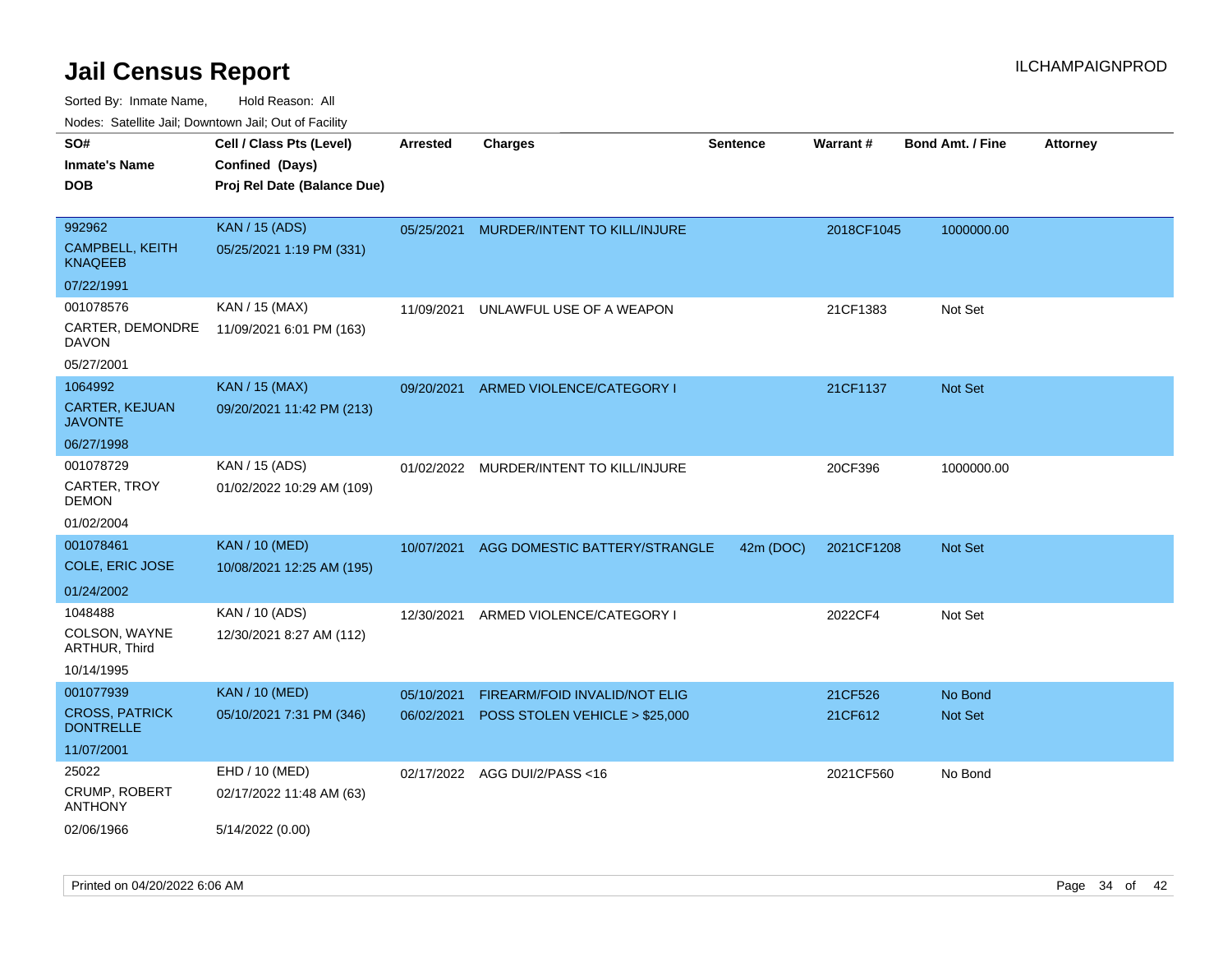| SO#<br><b>Inmate's Name</b><br><b>DOB</b>                               | Cell / Class Pts (Level)<br>Confined (Days)<br>Proj Rel Date (Balance Due) | <b>Arrested</b>                        | <b>Charges</b>                                                                                | <b>Sentence</b> | <b>Warrant#</b>                   | <b>Bond Amt. / Fine</b>           | <b>Attorney</b> |
|-------------------------------------------------------------------------|----------------------------------------------------------------------------|----------------------------------------|-----------------------------------------------------------------------------------------------|-----------------|-----------------------------------|-----------------------------------|-----------------|
| 001078538<br>DAWKINS, LEN                                               | <b>KAN / 10 (ADS)</b><br>10/26/2021 8:18 PM (177)                          | 10/26/2021                             | <b>CRIM SEX ASSAULT/FORCE</b>                                                                 |                 | 21CF1301                          | Not Set                           |                 |
| 03/23/1987                                                              |                                                                            |                                        |                                                                                               |                 |                                   |                                   |                 |
| 1061304<br>DORRIS, KEMION<br><b>DAETOCE</b><br>11/19/1997               | KAN / 15 (MAX)<br>10/11/2021 7:30 PM (192)                                 | 10/11/2021<br>10/11/2021<br>10/11/2021 | ARMED HABITUAL CRIMINAL<br>ARMED HABITUAL CRIMINAL<br>HOME INVASION/FIREARM                   |                 | 21CF1226<br>21CF1227<br>21CF1228  | No Bond<br>No Bond<br>No Bond     |                 |
| 001079018<br>FINLEY, KEITH DAVID<br>08/23/1963                          | <b>EHD</b><br>04/05/2022 10:38 AM (16)<br>10/1/2022 (0.00)                 | 04/05/2022                             | DRIVING RVK/SUSP DUI/SSS 4-9                                                                  |                 | 2022CF22                          | Not Set                           |                 |
| 1013012<br>GARY, XAVIER LAMAR<br>12/14/1991                             | KAN / 15 (MAX)<br>07/08/2021 9:24 AM (287)                                 | 07/08/2021<br>07/08/2021<br>07/08/2021 | FELON POSS/USE FIREARM PRIOR<br>ATTEMPT (FIRST DEGREE MURDER)<br>FELON POSS/USE FIREARM PRIOR |                 | 21CF798<br>2021CF790<br>2020CF650 | Not Set<br>1000000.00<br>25000.00 |                 |
| 1065946<br>GODBOLT, DESMOND<br><b>DEVONTAE</b><br>11/15/1997            | <b>KAN / 10 (MED)</b><br>09/04/2021 1:17 AM (229)                          | 09/04/2021<br>09/04/2021               | AGG BATTERY/DISCHARGE FIREARM<br><b>RESIST/OBSTRUCTING A PEACE OFFICEF</b>                    |                 | 21CF1057<br>21CM407               | 750000.00<br>Not Set              |                 |
| 1070118<br>GRAHAM, CORTEZ<br><b>LAMON</b><br>03/31/1976                 | KAN / 15 (MAX)<br>08/31/2021 9:32 PM (233)                                 | 08/31/2021<br>09/02/2021               | AGGRAVATED DOMESTIC BATTERY<br>PROBATION VIOLATION                                            |                 | 21CF1049<br>21CF55                | No Bond<br>Not Set                |                 |
| 1076506                                                                 | <b>KAN / 15 (MAX)</b><br>GRAY, JAMARH EMERE 09/17/2021 10:41 AM (216)      | 09/17/2021<br>09/20/2021               | AGG UUW/PERSON/CM THREAT VIOL<br><b>DOMESTIC BATTERY</b>                                      |                 | 21CF1131<br>21CM430               | Not Set<br><b>Not Set</b>         |                 |
| 06/21/2003<br>1055117<br>GREAM, JOHN<br><b>ROBERT LEE</b><br>08/23/1996 | <b>EHD</b><br>02/15/2022 10:44 AM (65)<br>6/13/2022 (0.00)                 |                                        | 02/15/2022 AGG BATTERY/PUBLIC PLACE                                                           |                 | 2021CM47                          | Not Set                           |                 |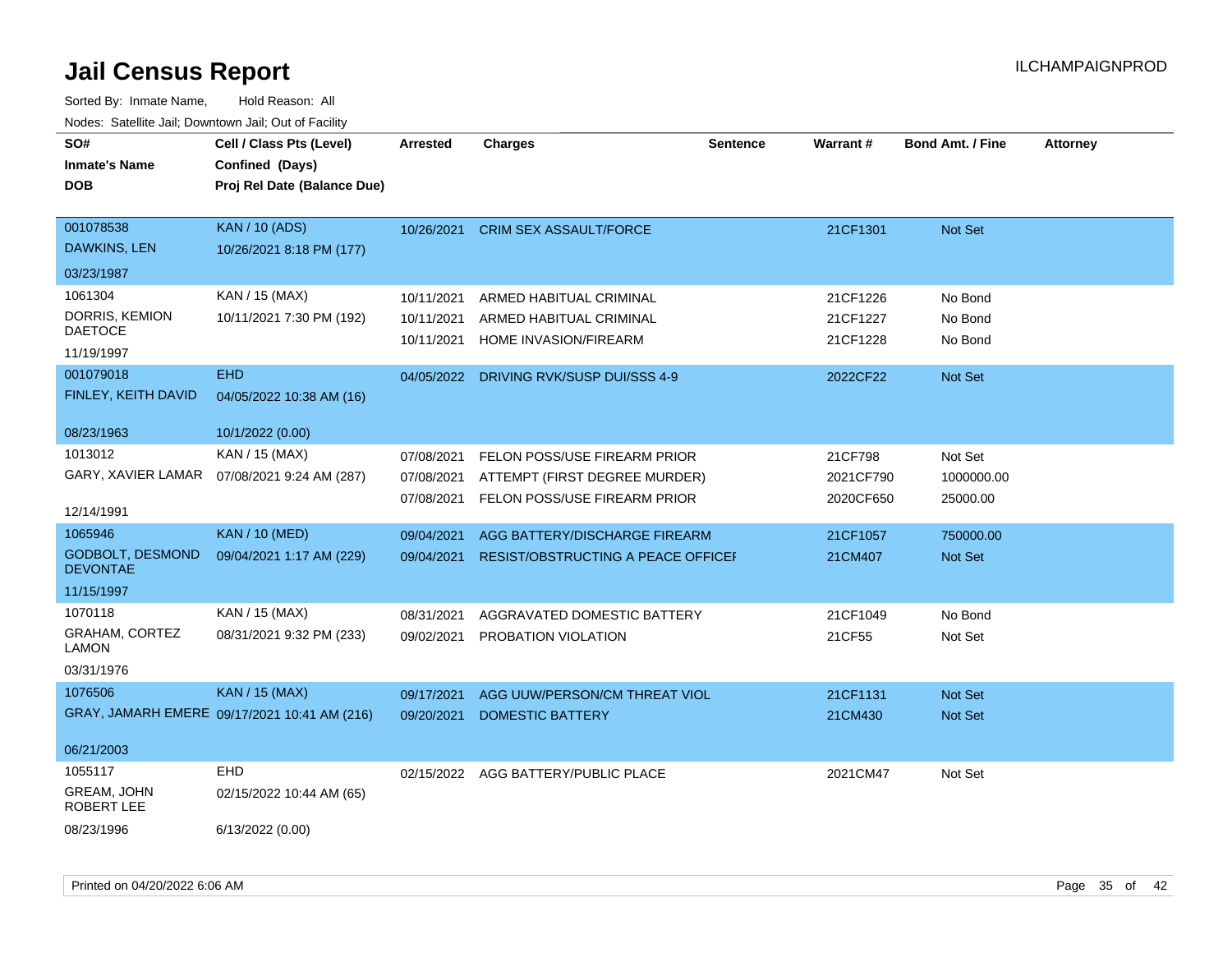| SO#                                    | Cell / Class Pts (Level)                 | Arrested             | <b>Charges</b>                          | <b>Sentence</b> | Warrant#   | <b>Bond Amt. / Fine</b> | <b>Attorney</b> |
|----------------------------------------|------------------------------------------|----------------------|-----------------------------------------|-----------------|------------|-------------------------|-----------------|
| <b>Inmate's Name</b>                   | Confined (Days)                          |                      |                                         |                 |            |                         |                 |
| <b>DOB</b>                             | Proj Rel Date (Balance Due)              |                      |                                         |                 |            |                         |                 |
| 1037683                                | <b>EHD</b>                               |                      | 02/23/2022 AGG DUI/LIC SUSP OR REVOKED  |                 | 2020CF350  | Not Set                 |                 |
| <b>HARRISON, HAROLD</b><br><b>RAY</b>  | 02/23/2022 10:01 AM (57)                 | 02/23/2022 AGG DUI/3 |                                         |                 | 2020CF1351 | Not Set                 |                 |
| 11/30/1963                             | 5/22/2022 (0.00)                         |                      |                                         |                 |            |                         |                 |
| 1045186                                | KAN / 15 (MAX)                           | 08/16/2021           | FELON POSS/USE WEAPON/FIREARM           |                 | 19CF968    | Not Set                 |                 |
| HOLBROOK, JOHNNIE                      | 08/16/2021 11:07 AM (248)                | 08/16/2021           | AGG FLEEING POLICE/21 MPH OVER          |                 | 21CF988    | Not Set                 |                 |
| <b>MATHIS</b>                          |                                          | 08/16/2021           | FELON POSS/USE WEAPON/FIREARM           |                 | 21CF989    | Not Set                 |                 |
| 07/19/1996                             |                                          | 08/16/2021           | ARMED VIOLENCE/CATEGORY I               |                 | 21CF934    | 1000000.00              |                 |
|                                        |                                          | 03/30/2022           | <b>MURDER</b>                           |                 |            | 2000000.00              |                 |
| 972300                                 | <b>KAN / 10 (MED)</b>                    | 12/22/2021           | <b>RESIDENTIAL BURGLARY</b>             |                 | 18CF1691   | 25000.00                |                 |
| <b>HOLT, MICHAEL</b><br><b>TERRELL</b> | 12/22/2021 8:36 AM (120)                 | 12/22/2021           | AGG CRIM SEX ABUSE/VICTIM <9            |                 | 19CF1277   | 250000.00               |                 |
| 12/25/1989                             |                                          |                      |                                         |                 |            |                         |                 |
| 001078146                              | KAN / 15 (MAX)                           | 07/09/2021           | AGG BATTERY/DISCHARGE FIREARM           |                 | 21CF795    | 1000000.00              |                 |
| HUNT, TEIGAN<br><b>JAZAIREO</b>        | 07/09/2021 12:41 PM (286)                | 07/09/2021           | ARMED ROBBERY/ARMED W/FIREARM           |                 | 21CF806    | Not Set                 |                 |
| 05/14/2003                             |                                          |                      |                                         |                 |            |                         |                 |
| 989743                                 | <b>KAN</b> / 15 (ADS)                    | 04/13/2021           | AGGRAVATED DOMESTIC BATTERY             |                 | 21CF399    | Not Set                 |                 |
| JACKSON, STEVE<br><b>ALLEN</b>         | 04/13/2021 2:45 AM (373)                 |                      |                                         |                 |            |                         |                 |
| 06/04/1991                             |                                          |                      |                                         |                 |            |                         |                 |
| 001078788<br>JOHNSON, BRENTON<br>ZAE   | KAN / 5 (ADS)<br>01/21/2022 8:33 PM (90) |                      | 01/21/2022 AGGRAVATED BATTERY           |                 | 22CF93     | Not Set                 |                 |
| 08/07/1987                             |                                          |                      |                                         |                 |            |                         |                 |
| 57271                                  | <b>EHD</b>                               | 03/08/2022           | DRIVING RVK/SUSP DUI/SSS 4-9            |                 | 2021CF34   | Not Set                 |                 |
| <b>KEYS, CAPREE</b><br><b>REMONE</b>   | 03/08/2022 9:17 AM (44)                  |                      | 03/08/2022 DRIVING RVK/SUSP DUI/SSS 4-9 |                 | 2020CF1116 | Not Set                 |                 |
| 11/23/1982                             | 9/3/2022(0.00)                           |                      |                                         |                 |            |                         |                 |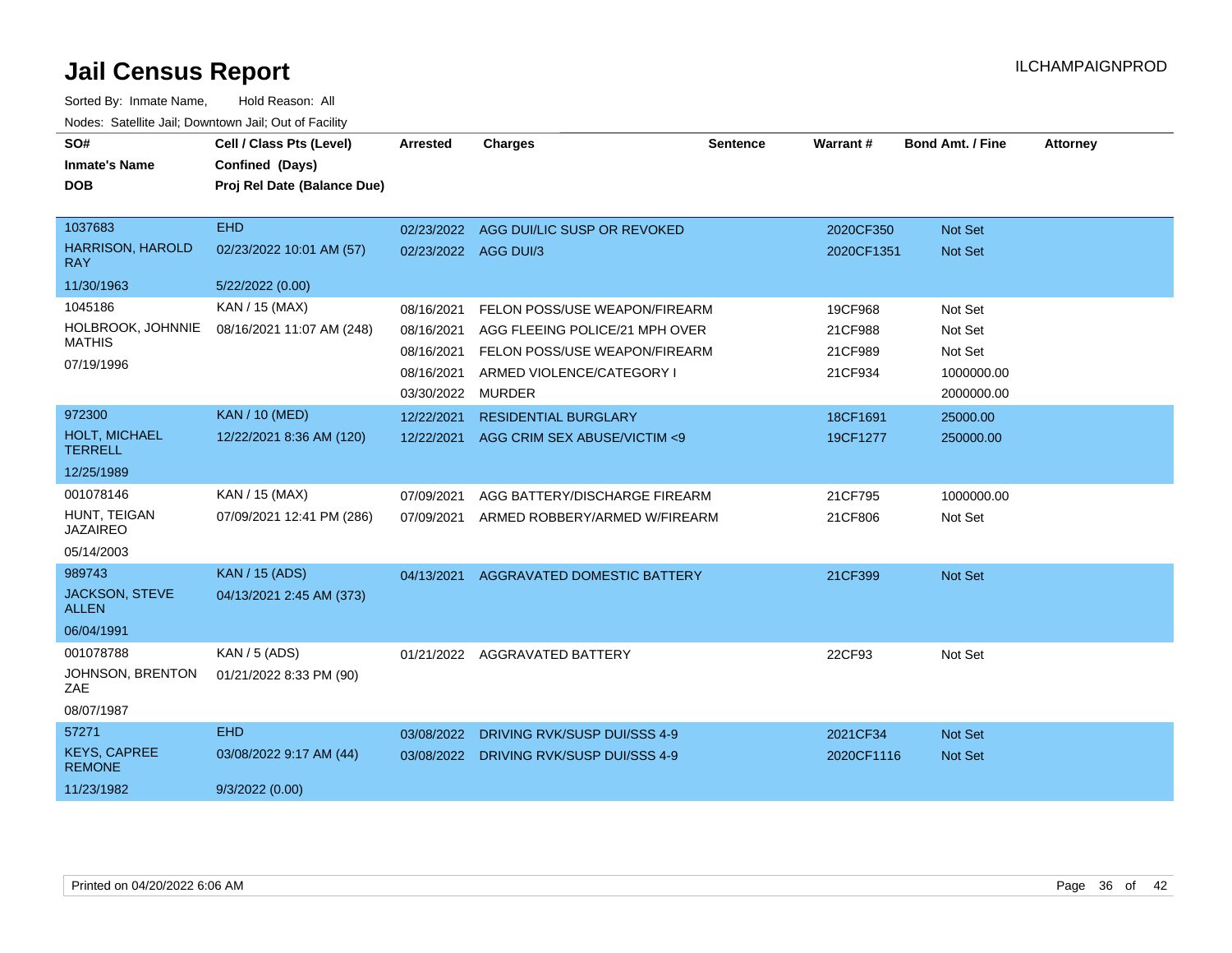Sorted By: Inmate Name, Hold Reason: All Nodes: Satellite Jail; Downtown Jail; Out of Facility

| SO#<br><b>Inmate's Name</b><br>DOB                             | Cell / Class Pts (Level)<br>Confined (Days)<br>Proj Rel Date (Balance Due) | <b>Arrested</b>                        | <b>Charges</b>                                                                                 | <b>Sentence</b> | Warrant#                         | Bond Amt. / Fine                 | <b>Attorney</b> |
|----------------------------------------------------------------|----------------------------------------------------------------------------|----------------------------------------|------------------------------------------------------------------------------------------------|-----------------|----------------------------------|----------------------------------|-----------------|
| 1064445<br>LARUE, TERENCE<br><b>TRAMEL</b><br>12/23/1998       | <b>KAN / 15 (MAX)</b><br>04/23/2021 11:18 AM (363)                         | 04/23/2021<br>04/23/2021<br>04/23/2021 | FELON POSS/USE FIREARM/PAROLE<br>AGG DISCHARGE FIREARM/OCC VEH<br>POSSESS 15<100 GRAMS COCAINE |                 | 21CF899<br>2021CF295<br>19CF1052 | Not Set<br>500000.00<br>10000.00 |                 |
| 001078237<br>LAWS, TERON<br><b>RAMONTE</b><br>04/03/2001       | KAN / 15 (ADS)<br>08/03/2021 6:29 PM (261)                                 | 08/03/2021                             | AGG DISCHARGE FIREARM/OCC VEH                                                                  |                 | 21CF928                          | No Bond                          |                 |
| 001078470<br>LEE, AMAHRION<br><b>JA'MERE</b><br>11/05/2002     | <b>KAN / 15 (MAX)</b><br>10/10/2021 1:23 PM (193)                          | 10/10/2021                             | MURDER/INTENT TO KILL/INJURE                                                                   |                 | 21CF1221                         | <b>Not Set</b>                   |                 |
| 56792<br>LILLARD, LAWRENCE<br><b>TYRONE</b><br>10/20/1982      | KAN / 10 (MED)<br>02/02/2021 2:11 PM (443)                                 | 02/02/2021<br>02/22/2021               | ARMED HABITUAL CRIMINAL<br>DRIVING ON REVOKED LICENSE                                          |                 | 2021CF141<br>21TR426             | 500000.00<br>5000.00             |                 |
| 40877<br>MABRY-HALL,<br><b>REBECCA SUE</b><br>03/21/1971       | <b>EHD</b><br>02/01/2022 9:32 AM (79)<br>5/1/2022 (0.00)                   | 02/01/2022 AGG DUI/3                   |                                                                                                |                 | 2020CF986                        | Not Set                          |                 |
| 001078896<br>MANN, DAVID<br>WILBERT, Junior<br>04/02/1976      | KAN / 15 (MAX)<br>03/01/2022 4:35 AM (51)                                  |                                        | 03/01/2022 ARMED HABITUAL CRIMINAL                                                             |                 | 22CF239                          | Not Set                          |                 |
| 001078625<br><b>MAYORGA-</b><br>CRISOSTOMO, OMAR<br>01/25/1992 | <b>EHD</b><br>04/13/2022 9:41 AM (8)<br>4/22/2022 (0.00)                   | 04/13/2022                             | AGG DUI/NO VALID DL                                                                            |                 | 2022CF21                         | <b>Not Set</b>                   |                 |
| 1004137<br>MCDONALD, DAVON D                                   | KAN / 15 (MAX)<br>02/14/2022 4:21 PM (66)                                  | 02/14/2022                             | AGG CRIM SEX ABUSE/VIC 13-17                                                                   |                 | 22CF165                          | 250000.00                        |                 |

11/08/1992

Printed on 04/20/2022 6:06 AM Page 37 of 42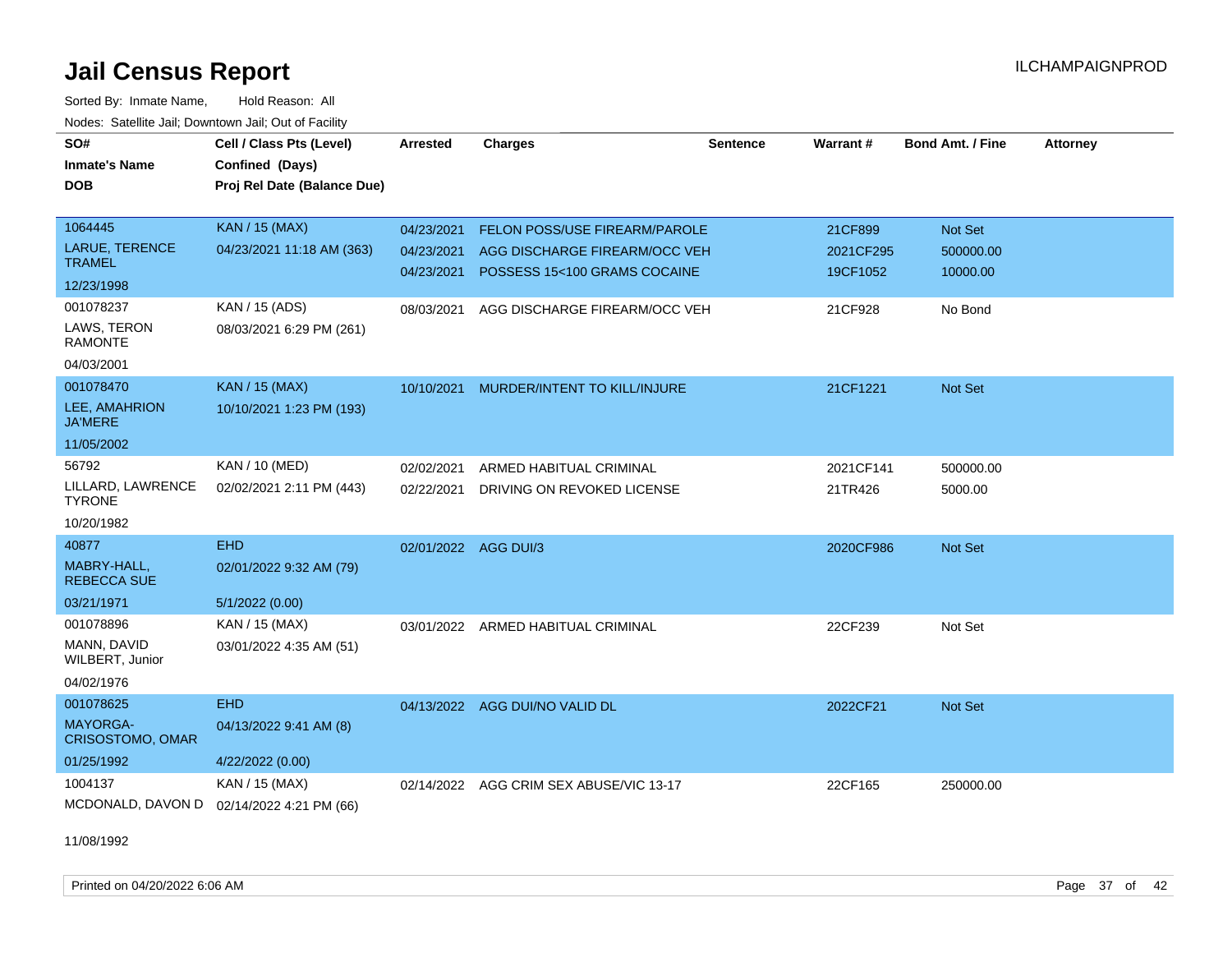Sorted By: Inmate Name, Hold Reason: All Nodes: Satellite Jail; Downtown Jail; Out of Facility

| vouco. Odichile Jah, Downtown Jah, Out of Facility |                                               |                 |                                |                 |             |                         |                 |
|----------------------------------------------------|-----------------------------------------------|-----------------|--------------------------------|-----------------|-------------|-------------------------|-----------------|
| SO#                                                | Cell / Class Pts (Level)                      | <b>Arrested</b> | <b>Charges</b>                 | <b>Sentence</b> | Warrant#    | <b>Bond Amt. / Fine</b> | <b>Attorney</b> |
| <b>Inmate's Name</b>                               | Confined (Days)                               |                 |                                |                 |             |                         |                 |
| DOB                                                | Proj Rel Date (Balance Due)                   |                 |                                |                 |             |                         |                 |
|                                                    |                                               |                 |                                |                 |             |                         |                 |
| 001078575                                          | <b>KAN / 10 (MED)</b>                         | 11/09/2021      | <b>GUNRUNNING</b>              |                 | 21CF1330    | 750000.00               |                 |
| <b>MCLAURIN, KEYON A</b>                           | 11/09/2021 12:41 PM (163)                     |                 |                                |                 |             |                         |                 |
| 11/19/2002                                         |                                               |                 |                                |                 |             |                         |                 |
| 1011046                                            | KAN / 15 (ADS)                                | 04/10/2021      | ATTEMPT (FIRST DEGREE MURDER)  |                 | 21CF392     | Not Set                 |                 |
| MILES, DARRION                                     | 04/11/2021 12:46 AM (375)                     | 03/24/2022      | <b>MURDER</b>                  |                 | 22CF346     | Not Set                 |                 |
| <b>ANTONIO KEVONTA</b>                             |                                               |                 |                                |                 |             |                         |                 |
| 03/18/1990                                         |                                               |                 |                                |                 |             |                         |                 |
| 001077278                                          | <b>KAN / 15 (MAX)</b>                         | 10/06/2020      | MURDER/INTENT TO KILL/INJURE   |                 | 2020CF146   | 2000000.00              |                 |
| MILLER, D'ANDRE                                    | 10/06/2020 12:49 PM (562)                     | 10/06/2020      | AGG FLEEING POLICE/21 MPH OVER |                 | 2019CF1171  | 50000.00                |                 |
| 09/08/1986                                         |                                               |                 |                                |                 |             |                         |                 |
| 001078712                                          | KAN / 10 (MED)                                | 12/23/2021      | AGG DISCH FIREARM/1ST AID PERS |                 | 21CF1581    | Not Set                 |                 |
| MONTGOMERY,<br>RASHARD MYKI                        | 12/23/2021 4:27 PM (119)                      |                 |                                |                 |             |                         |                 |
| 11/05/2001                                         |                                               |                 |                                |                 |             |                         |                 |
| 1026477                                            | <b>KAN / 15 (ADS)</b>                         | 09/21/2021      | AGG DISCHARGE FIREARM/OCC VEH  |                 | 21CF1138    | <b>Not Set</b>          |                 |
| NEWBILL, DEVONTRE<br><b>LAMONT</b>                 | 09/21/2021 2:27 AM (212)                      | 09/22/2021      | PROBATION VIOLATION            |                 | 20CF577     | <b>Not Set</b>          |                 |
| 11/22/1993                                         |                                               |                 |                                |                 |             |                         |                 |
| 1072907                                            | <b>KAN</b>                                    | 07/14/2021      | ATTEMPT (FIRST DEGREE MURDER)  |                 | 2021-CF-832 | 2000000.00              |                 |
| NIKOLAEV, YEVGENIY                                 | 07/14/2021 10:10 PM (281)                     | 07/14/2021      | CRIMINAL DAMAGE <\$500/SCHOOL  |                 | 2021CF840   | 5000.00                 |                 |
|                                                    |                                               |                 |                                |                 |             |                         |                 |
| 10/06/1983                                         |                                               |                 |                                |                 |             |                         |                 |
| 001078558                                          | <b>KAN / 10 (MED)</b>                         | 11/03/2021      | UNLAWFUL USE OF A WEAPON       | 3y (DOC)        | 21CF1352    | Not Set                 |                 |
| PARRISH, DOMINIC<br><b>WALTER</b>                  | 11/03/2021 1:25 PM (169)                      |                 |                                |                 |             |                         |                 |
| 08/23/2001                                         |                                               |                 |                                |                 |             |                         |                 |
| 001078063                                          | KAN / 15 (MAX)                                | 06/15/2021      | AGG CRIM SEX ASSAULT/WEAPON    |                 | 2021CF678   | 1000000.00              |                 |
|                                                    | PERRY, ROBERT Junior 06/15/2021 4:37 PM (310) | 06/15/2021      | <b>ROBBERY</b>                 |                 | 2021CF159   | 25000.00                |                 |

12/21/1990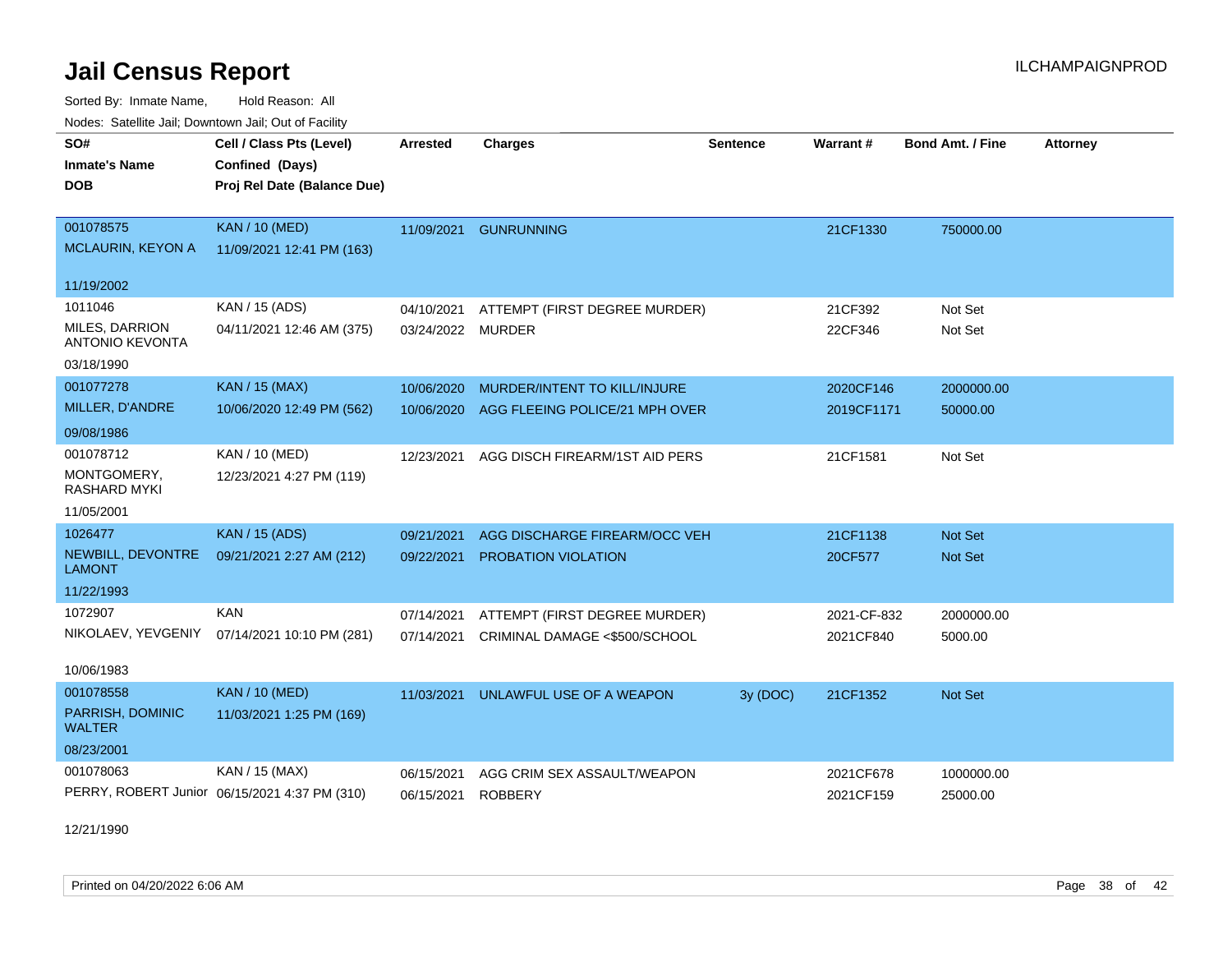Sorted By: Inmate Name, Hold Reason: All

Nodes: Satellite Jail; Downtown Jail; Out of Facility

| SO#                                   | Cell / Class Pts (Level)                    | <b>Arrested</b> | <b>Charges</b>                           | <b>Sentence</b> | Warrant#    | <b>Bond Amt. / Fine</b> | <b>Attorney</b> |
|---------------------------------------|---------------------------------------------|-----------------|------------------------------------------|-----------------|-------------|-------------------------|-----------------|
| <b>Inmate's Name</b>                  | Confined (Days)                             |                 |                                          |                 |             |                         |                 |
| <b>DOB</b>                            | Proj Rel Date (Balance Due)                 |                 |                                          |                 |             |                         |                 |
|                                       |                                             |                 |                                          |                 |             |                         |                 |
| 001078799                             | <b>KAN / 10 (MED)</b>                       |                 | 01/27/2022 FIREARM/FOID INVALID/NOT ELIG |                 | 22CF116     | Not Set                 |                 |
| PURNELL, MARKISE<br><b>MONROE</b>     | 01/27/2022 9:50 AM (84)                     |                 |                                          |                 |             |                         |                 |
| 07/13/2002                            |                                             |                 |                                          |                 |             |                         |                 |
| 001077614                             | KAN / 15 (MAX)                              | 01/17/2021      | ATTEMPT (FIRST DEGREE MURDER)            |                 | 21CF66      | Not Set                 |                 |
| <b>DEVON</b>                          | ROBINSON, DONTRELL 01/17/2021 3:08 PM (459) |                 |                                          |                 |             |                         |                 |
| 09/22/2002                            |                                             |                 |                                          |                 |             |                         |                 |
| 1061216                               | <b>KAN / 10 (MED)</b>                       | 06/22/2021      | <b>HOME INVASION/FIREARM</b>             |                 | 21CF727     | <b>Not Set</b>          |                 |
| <b>RUNGE, ANDRE</b><br><b>MARSEAN</b> | 06/22/2021 4:42 PM (303)                    |                 |                                          |                 |             |                         |                 |
| 12/05/1997                            |                                             |                 |                                          |                 |             |                         |                 |
| 650295                                | PIA / 50 (MAX)                              | 04/22/2020      | CRIMINAL SEXUAL ASSAULT                  |                 | 2020-CF407  | 750000.00               |                 |
| SANDAGE, JERALD                       | 04/22/2020 6:30 AM (729)                    | 04/22/2020      | <b>CRIMINAL SEXUAL ASSAULT</b>           |                 | 2020-CF408  | 750000.00               |                 |
| <b>EUGENE</b>                         |                                             | 04/22/2020      | <b>CRIMINAL SEXUAL ABUSE</b>             |                 | 2020-CF409  | 750000.00               |                 |
| 06/07/1971                            |                                             | 04/22/2020      | <b>CRIMINAL SEXUAL ASSAULT</b>           |                 | 2020-CF410  | 750000.00               |                 |
|                                       |                                             | 04/22/2020      | OFFICIAL MISCONDUCT                      |                 | 2019-CF1811 | 25000.00                |                 |
| 59178                                 | <b>KAN / 15 (MAX)</b>                       | 12/13/2021      | AGG DISCHARGE FIREARM/OCC VEH            |                 | 21CF1274    | 1500000.00              |                 |
| <b>SANDERS, MICHAEL</b>               | 12/13/2021 4:17 PM (129)                    |                 |                                          |                 |             |                         |                 |
| <b>JEAN</b>                           |                                             |                 |                                          |                 |             |                         |                 |
| 12/22/1967                            |                                             |                 |                                          |                 |             |                         |                 |
| 001078704                             | KAN / 15 (MAX)                              | 12/21/2021      | MURDER/INTENT TO KILL/INJURE             |                 | 21CF1575    | Not Set                 |                 |
| SHORTER, JAQUAN<br><b>MAURICE</b>     | 12/23/2021 1:23 AM (119)                    |                 |                                          |                 |             |                         |                 |
| 10/08/1998                            |                                             |                 |                                          |                 |             |                         |                 |
| 1062194                               | <b>KAN / 15 (MAX)</b>                       | 02/27/2020      | MURDER/OTHER FORCIBLE FELONY             |                 | 20CF-247    | 1000000.00              |                 |
| SIMMONS, MICHAEL<br><b>JAMAL</b>      | 02/27/2020 1:11 PM (784)                    | 09/23/2020      | AGG BATTERY/DISCHARGE FIREARM            |                 | 20CF1061    | <b>Not Set</b>          |                 |
| 11/03/1997                            |                                             |                 |                                          |                 |             |                         |                 |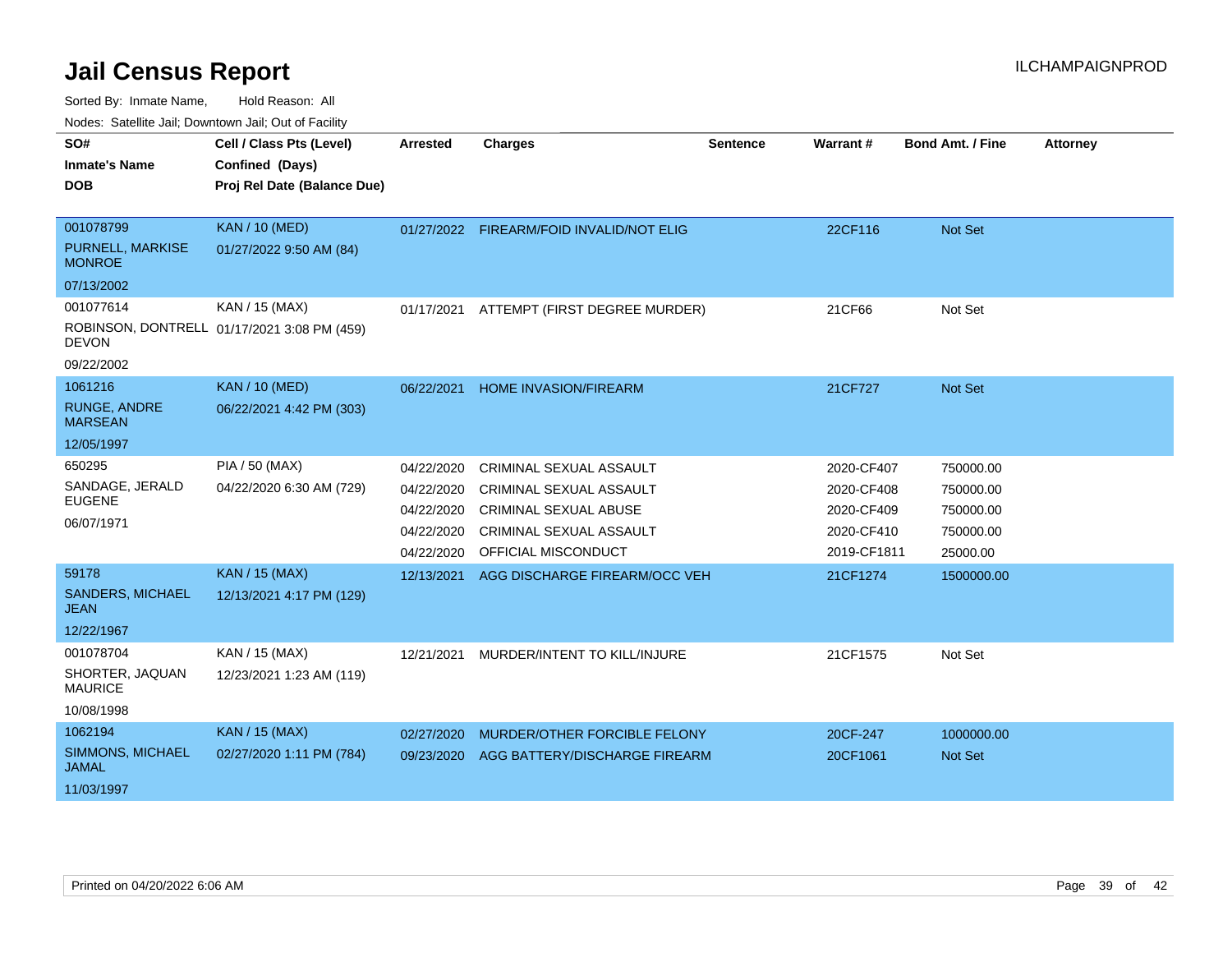| SO#<br><b>Inmate's Name</b><br><b>DOB</b> | Cell / Class Pts (Level)<br>Confined (Days)<br>Proj Rel Date (Balance Due) | <b>Arrested</b> | <b>Charges</b>                          | <b>Sentence</b> | Warrant#   | <b>Bond Amt. / Fine</b> | <b>Attorney</b> |
|-------------------------------------------|----------------------------------------------------------------------------|-----------------|-----------------------------------------|-----------------|------------|-------------------------|-----------------|
| 1038158                                   | <b>KAN / 10 (MED)</b>                                                      |                 | 02/04/2022 CRIMINAL SEX ASSAULT/CONSENT |                 | 22CF146    | Not Set                 |                 |
| <b>SMITH, RASHAD</b><br><b>JARECE</b>     | 02/04/2022 11:42 PM (76)                                                   |                 |                                         |                 |            |                         |                 |
| 09/16/1995                                |                                                                            |                 |                                         |                 |            |                         |                 |
| 001077868                                 | KAN / 15 (MAX)                                                             | 04/21/2021      | ARMED ROBBERY/ARMED W/FIREARM           |                 | 21CF445    | Not Set                 |                 |
| SPEARMENT,<br><b>KENTRELL</b>             | 04/21/2021 9:48 PM (365)                                                   | 08/19/2021      | FLEEING/ATTEMPT ELUDE OFFICER           |                 | 2021TR1053 | 1000.00                 |                 |
| 01/21/2002                                |                                                                            |                 |                                         |                 |            |                         |                 |
| 001078182                                 | $EHD / 5$ (MIN)                                                            | 12/20/2021      | DRIVING ON REVOKED LICENSE              |                 | 2021CF800  | No Bond                 |                 |
| <b>STRONG, KEVIN</b><br><b>GARDNER</b>    | 12/20/2021 4:34 PM (122)                                                   |                 |                                         |                 |            |                         |                 |
| 02/12/1963                                | 6/18/2022 (0.00)                                                           |                 |                                         |                 |            |                         |                 |
| 65920                                     | KAN / 15 (MAX)                                                             | 12/21/2021      | ARMED ROBBERY/ARMED W/FIREARM           |                 | 21CF1543   | 100000.00               |                 |
| TAPSCOTT,<br><b>CORNELIUS</b>             | 12/21/2021 10:57 PM (121)                                                  |                 |                                         |                 |            |                         |                 |
| 07/14/1985                                |                                                                            |                 |                                         |                 |            |                         |                 |
| 1046632                                   | <b>KAN / 15 (MAX)</b>                                                      | 09/14/2021      | ARMED VIOLENCE/CATEGORY II              |                 | 21CF912    | 750000.00               |                 |
|                                           | TATE, JAVON MARQUIS 09/14/2021 12:10 PM (219)                              |                 |                                         |                 |            |                         |                 |
| 08/10/1996                                |                                                                            |                 |                                         |                 |            |                         |                 |
| 1033031                                   | KAN / 15 (MAX)                                                             | 08/19/2020      | *AGG BATTERY W/FIREARM/PERSON           |                 | 2020-CF923 | 500000.00               |                 |
| TOMS, ANDREW<br><b>CHUCKY</b>             | 08/19/2020 5:59 PM (610)                                                   |                 |                                         |                 |            |                         |                 |
| 09/28/1978                                |                                                                            |                 |                                         |                 |            |                         |                 |
| 1004142                                   | <b>KAN / 15 (MAX)</b>                                                      | 10/27/2021      | POSSESSION OF METH/15<100GRAMS          |                 | 2021CF1298 | 1500000.00              |                 |
| TOY, KAYON LARENZ                         | 10/22/2021 1:01 PM (181)                                                   |                 |                                         |                 |            |                         |                 |
| 09/12/1991                                |                                                                            |                 |                                         |                 |            |                         |                 |
| 001078386                                 | KAN / 10 (MED)                                                             | 09/14/2021      | POSSESSION OF STOLEN FIREARM            | 3y(DOC)         | 2021CF1099 | No Bond                 |                 |
| TURNER, AMARIO                            | 09/14/2021 11:42 PM (219)                                                  |                 |                                         |                 |            |                         |                 |
| 09/23/2002                                |                                                                            |                 |                                         |                 |            |                         |                 |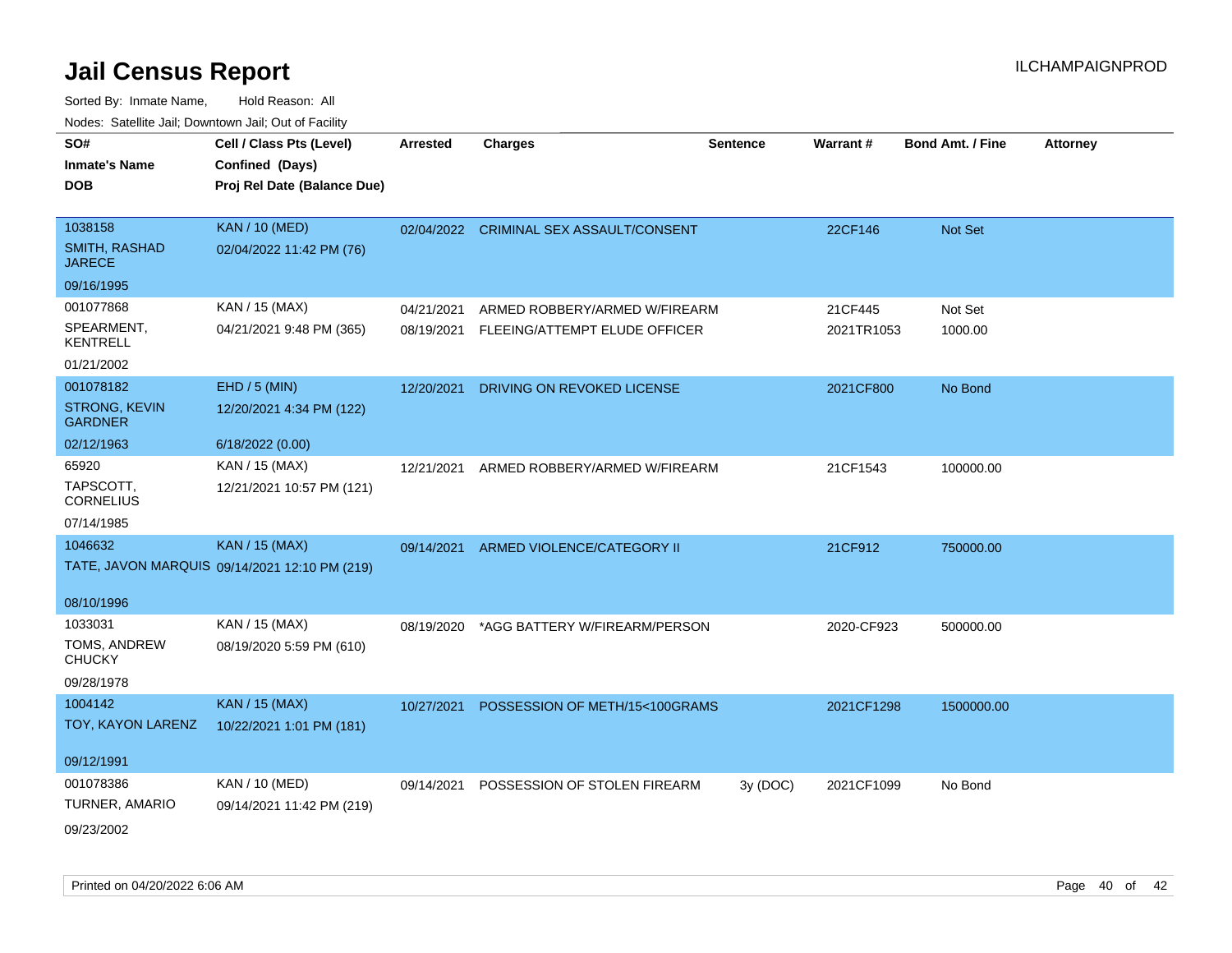| SO#<br><b>Inmate's Name</b><br>DOB                    | Cell / Class Pts (Level)<br>Confined (Days)<br>Proj Rel Date (Balance Due) | <b>Arrested</b> | <b>Charges</b>                          | <b>Sentence</b> | Warrant#      | <b>Bond Amt. / Fine</b> | <b>Attorney</b> |
|-------------------------------------------------------|----------------------------------------------------------------------------|-----------------|-----------------------------------------|-----------------|---------------|-------------------------|-----------------|
| 961786<br><b>WARREN, DESIE</b><br>ARNEZ               | <b>KAN / 15 (ADS)</b><br>01/24/2022 7:23 AM (87)                           |                 | 01/24/2022 ARMED HABITUAL CRIMINAL      |                 | 22CF104       | <b>Not Set</b>          |                 |
| 04/28/1988                                            |                                                                            |                 |                                         |                 |               |                         |                 |
| 1062558                                               | KAN / 10 (MED)                                                             | 10/02/2021      | FELON POSS/USE WEAPON/FIREARM           |                 | 21CF1185      | Not Set                 |                 |
| WELLS, JIAMANTE<br>AMORE                              | 10/02/2021 8:29 PM (201)                                                   |                 |                                         |                 |               |                         |                 |
| 09/02/1995                                            |                                                                            |                 |                                         |                 |               |                         |                 |
| 1002033                                               | <b>KAN / 15 (MAX)</b>                                                      | 09/08/2021      | DRIVING ON SUSPENDED LICENSE            |                 | 2019-TR-11944 | 5000.00                 |                 |
| <b>WEST, ANTONIO</b>                                  | 09/08/2021 11:01 PM (225)                                                  | 09/08/2021      | ARMED ROBBERY/ARMED W/FIREARM           |                 | 2020-CF-1406  | 500000.00               |                 |
| <b>DEONTA</b>                                         |                                                                            | 09/08/2021      | AGG UNLAWFUL USE OF WEAPON/VEH          |                 | 2021-CF-AWOW  | <b>Not Set</b>          |                 |
| 04/15/1992                                            |                                                                            | 09/08/2021      | <b>OBSTRCT JUSTICE/LEAVE STATE</b>      |                 | 2021-CF-AWOW  | <b>Not Set</b>          |                 |
|                                                       |                                                                            | 09/08/2021      | ARMED VIOLENCE/CATEGORY I               |                 | 2021-CF-AWOW  | <b>Not Set</b>          |                 |
| 1022068<br><b>WILKINS, MICHAEL</b><br>CARL            | KAN / 15 (ADS)<br>10/10/2021 5:07 AM (193)                                 | 10/10/2021      | FELON POSS/USE WEAPON/FIREARM           |                 | 21CF1212      | Not Set                 |                 |
| 07/10/1992                                            |                                                                            |                 |                                         |                 |               |                         |                 |
| 001078709                                             | <b>KAN / 15 (MAX)</b>                                                      | 12/22/2021      | ARMED VIOLENCE/CATEGORY I               |                 | 21CF1586      | <b>Not Set</b>          |                 |
| <b>WILLIAMS, DAVID LEE</b>                            | 12/22/2021 11:00 AM (120)                                                  |                 |                                         |                 |               |                         |                 |
| 12/18/1989                                            |                                                                            |                 |                                         |                 |               |                         |                 |
| 1075313<br><b>WILLIAMS, EARDIS</b><br>ANTONIO, Junior | KAN / 15 (ADS)<br>01/29/2022 1:23 AM (82)                                  |                 | 01/29/2022 POSSESSION OF STOLEN FIREARM | 3y (DOC)        | 22CF132       | Not Set                 |                 |
| 01/21/1999                                            |                                                                            |                 |                                         |                 |               |                         |                 |
| 539662                                                | <b>KAN / 10 (MED)</b>                                                      | 08/14/2021      | DOM BTRY/CONTACT/1-2 PRECONV            | 7y (DOC)        | 2021CF770     | 250000.00               |                 |
| WILLIAMS, JAVONTAE<br><b>DEMAR</b>                    | 08/14/2021 1:28 AM (250)                                                   | 08/14/2021      | <b>CITY OV ARREST</b>                   |                 | 2017OV893     | 1000.00                 |                 |
| 07/28/1991                                            |                                                                            |                 |                                         |                 |               |                         |                 |